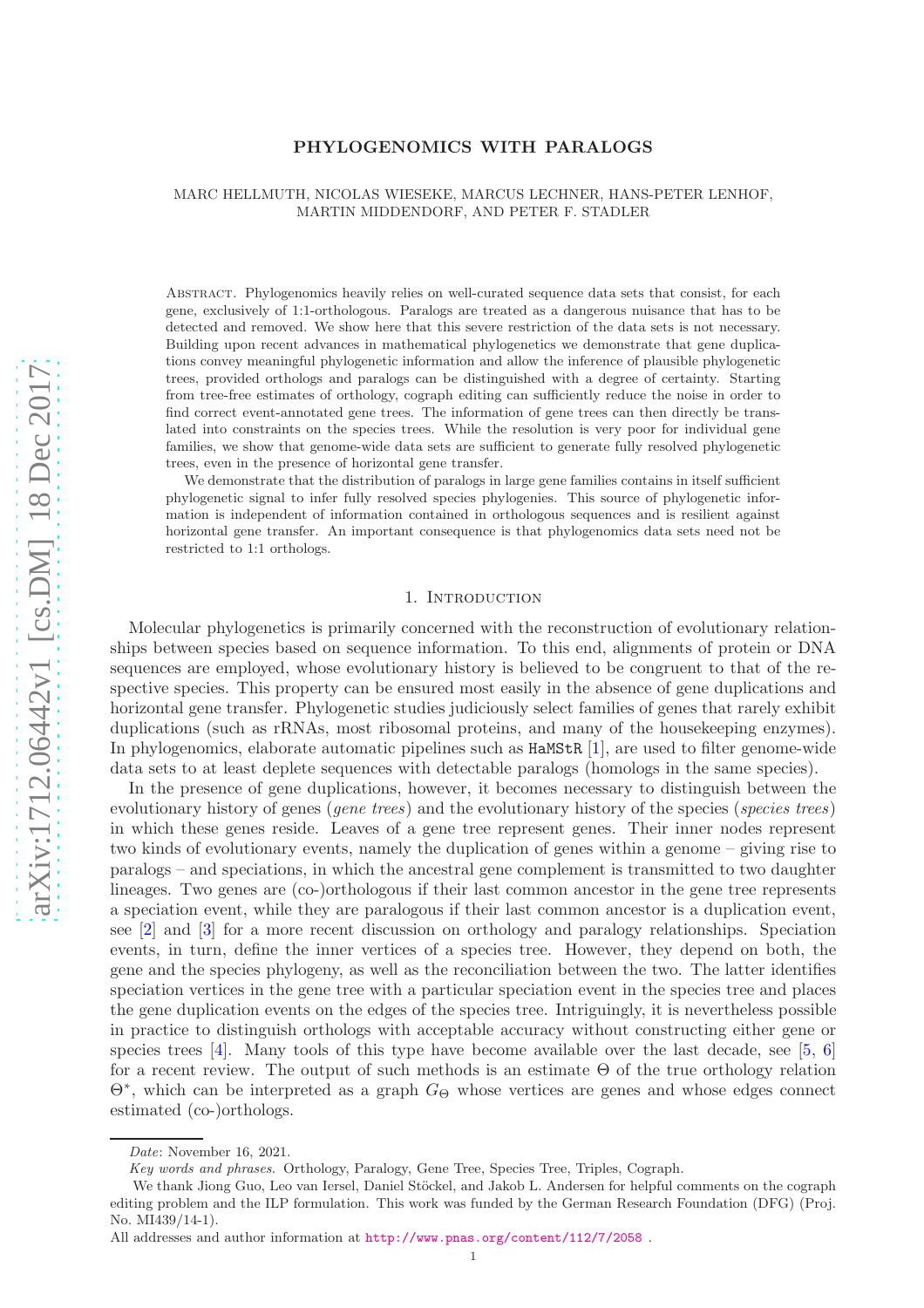

FIGURE 1. Outline of the computational framework. Starting from an estimated orthology relation  $\Theta$ , its graph representation  $G_{\Theta}$  is edited to obtain the closest cograph  $G_{\Theta^*}$ , which in turn is equivalent to a (not necessarily fully resolved) gene tree T and an event labeling t. From  $(T, t)$  we extract the set S of all relevant species triples. As the triple set S need not to be consistent, we compute the maximal consistent subset  $\mathbb{S}^*$  of  $\mathbb{S}$ . Finally, we construct a least resolved species tree from S ∗ .

Recent advances in mathematical phylogenetics suggest that the estimated orthology relation Θ contains information on the structure of the species tree. To make this connection, we combine here three abstract mathematical results that are made precise in *Materials and Methods* below.

(1) Building upon the theory of symbolic ultrametrics [\[7\]](#page-36-6) we showed that in the absence of horizontal gene transfer, the orthology relation of each gene family is a cograph [\[8\]](#page-36-7). Cographs can be generated from the single-vertex graph  $K_1$  by complementation and disjoint union [\[9\]](#page-36-8). This special structure of cographs imposes very strong constraints that can be used to reduce the noise and inaccuracies of empirical estimates of orthology from pairwise sequence comparison. To this end, the initial estimate of  $G_{\Theta}$  is modified to the closest correct orthology relation  $G_{\Theta^*}$  in such a way that a minimal number of edges (i.e., orthology assignments) are introduced or removed. This amounts to solving the cograph-editing problem [\[10,](#page-36-9) [11\]](#page-36-10).

(2) It is well known that each cograph is equivalently represented by its cotree  $[9]$ . The cotree is easily computed for a given cograph. In our context, the cotree of  $G_{\Theta^*}$  is an incompletely resolved event-labeled gene-tree. That is, in addition to the tree topology, we know for each internal branch point whether it corresponds to a speciation or a duplication event. Even though, adjacent speciations or adjacent duplications cannot be resolved, the tree faithfully encodes the relative order of any pair of duplication and speciation [\[8\]](#page-36-7). In the presence of horizontal gene transfer  $G_{\Theta}$  may deviate from the structural requirements of a cograph. Still, the situation can be described in terms of edge-colored graphs whose subgraphs are cographs [\[7,](#page-36-6) [8\]](#page-36-7), so that the cograph structure remains an acceptable approximation.

(3) Every triple (rooted binary tree on three leaves) in the cotree that has leaves from three species and is rooted in a speciation event also appears in the underlying species tree  $[12]$ . Thus, the estimated orthology relation, after editing to a cograph and conversion to the equivalent eventlabeled gene tree, provide many information on the species tree. This result allows us to collect from the cotrees for each gene family partial information on the underlying species tree. Interestingly, only gene families that harbor duplications, and thus have a non-trivial cotree, are informative. If no paralogs exist, then the orthology relation  $G_{\Theta}$  is a clique (i.e., every family member is orthologous to every other family member) and the corresponding cotree is completely unresolved, and hence contains no triple. On the other hand, full resolution of the species tree is guaranteed if at least one duplication event between any two adjacent speciations is observable. The achievable resolution therefore depends on the frequency of gene duplications and the number of gene families.

Despite the variance reduction due to cograph editing, noise in the data, as well as the occasional introduction of contradictory triples as a consequence of horizontal gene transfer is unavoidable. The species triples collected from the individual gene families thus will not always be congruent. A conceptually elegant way to deal with such potentially conflicting information is provided by the theory of supertrees in the form of the largest set of consistent triples [\[13,](#page-36-12) [14\]](#page-36-13). The data will not always contain a sufficient set of duplication events to achieve full resolution. To this end we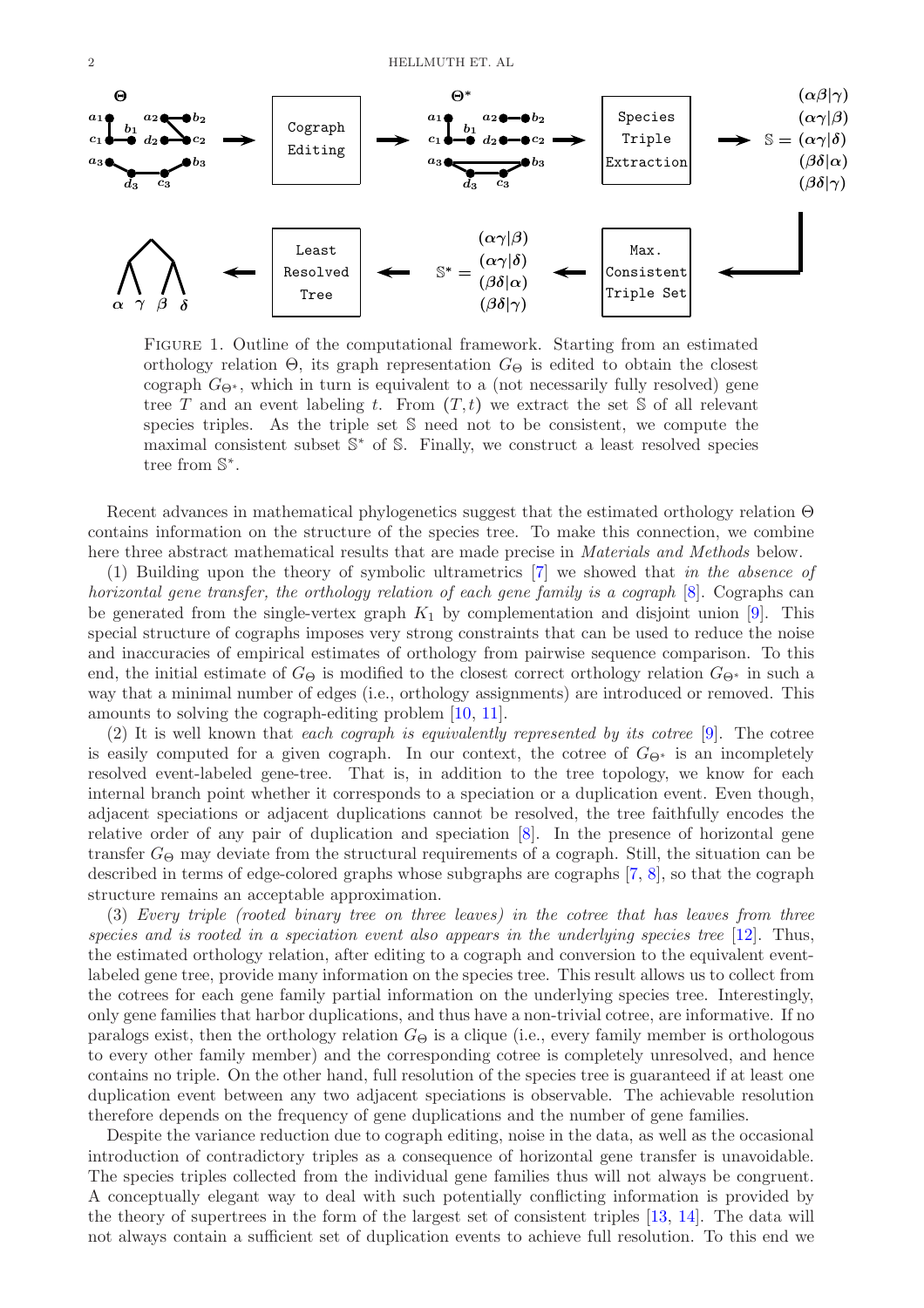consider trees with the property that the contraction of any edge leads to the loss of an input triple. There may be exponentially many alternative trees of this type. They can be listed efficiently using Semple's algorithms [\[15\]](#page-36-14). To reduce the solution space further we search for a least resolved tree in the sense of  $[16]$ , i.e., a tree that has the minimum number of inner vertices. It constitutes one of the best estimates of the phylogeny without pretending a higher resolution than actually supported by the data. In the Supplemental Material we discuss alternative choices.

The mathematical reasoning summarized above, outlined in Materials and Methods, and presented in full detail in the Supplemental Material, directly translates into a computational workflow, Fig. 1. It entails three NP-hard combinatorial optimization problems: cograph editing [\[11\]](#page-36-10), maximal consistent triple set [\[17,](#page-36-16) [18,](#page-36-17) [19\]](#page-36-18) and least resolved supertree [\[16\]](#page-36-15). We show here that they are nevertheless tractable in practice by formulating them as Integer Linear Programs (ILP) that can be solved for both, artificial benchmark data sets and real-life data sets, comprising genome-scale protein sets for dozens of species, even in the presence of horizontal gene transfer.

### 2. Preliminaries

Here, we summarize the definitions and notations required to outline the mathematical framework, presented in Section Theory and ILP Formulation

Phylogenetic Trees: We consider a set  $\mathfrak G$  of at least three genes from a non-empty set  $\mathfrak S$  of species. We denote genes by lowercase Roman and species by lowercase Greek letters. We assume that for each gene its species of origin is known. This is encoded by the surjective map  $\sigma : \mathfrak{G} \to \mathfrak{S}$ with  $a \mapsto \sigma(a)$ . A phylogenetic tree (on L) is a rooted tree  $T = (V, E)$  with leaf set  $L \subseteq V$  such that no inner vertex  $v \in V^0 := V \setminus L$  has outdegree one and whose root  $\rho_T \in V$  has indegree zero. A phylogenetic tree  $T$  is called *binary* if each inner vertex has outdegree two. A phylogenetic tree on  $\mathfrak{G}$ , resp., on  $\mathfrak{S}$ , is called *gene tree*, resp., *species tree.* A (inner) vertex y is an ancestor of  $x \in V$ , in symbols  $x \leq_T y$  if  $y \neq x$  lies on the unique path connecting x with  $\rho_T$ . The most recent common ancestor  $lca_T(L')$  of a subset  $L' \subseteq L$  is the unique vertex in T that is the least upper bound of  $L'$ under the partial order  $\leq_T$ . We write  $L(v) := \{y \in L | y \leq_T v\}$  for the set of leaves in the subtree  $T(v)$  of T rooted in v. Thus,  $L(\rho_T) = L$  and  $T(\rho_T) = T$ .

Rooted Triples: Rooted triples [\[20\]](#page-36-19), i.e., rooted binary trees on three leaves, are a key concept in the theory of supertrees [\[21,](#page-36-20) [22\]](#page-36-21). A rooted triple  $r = (xy|z)$  with leaf set  $L_r = \{x, y, z\}$  is *displayed* by a phylogenetic tree T on L if (i)  $L_r \subseteq L$  and (ii) the path from x to y does not intersect the path from z to the root  $\rho_T$ . Thus lca $_T(x, y) \leq_T \text{lc}(\pi, y, z)$ . A set R of triples is *(strictly) dense* on a given leaf set L if for each set of three distinct leaves there is (exactly) one triple  $r \in R$ . We denote by  $\mathfrak{R}(T)$  the set of all triples that are displayed by the phylogenetic tree T. A set R of triples is consistent if there is a phylogenetic tree T on  $L_R = \cup_{r \in R} L_r$  such that  $R \subseteq \mathfrak{R}(T)$ , i.e., T displays (all triples of) R. If no such tree exists, R is said to be *inconsistent*.

Given a triple set  $R$ , the polynomial-time algorithm BUILD [\[23\]](#page-36-22) either constructs a phylogenetic tree T displaying R or recognizes that R is inconsistent. The problem of finding a phylogenetic tree with the smallest possible number of vertices that is consistent with every rooted triple in  $R$ , i.e., a least resolved tree, is an NP-hard problem  $[16]$ . If R is inconsistent, the problem of determining a maximum consistent subset of an inconsistent set of triples is NP-hard and also APX-hard, see [\[24,](#page-36-23) [25\]](#page-36-24). Polynomial-time approximation algorithms for this problem and further theoretical results are reviewed by [\[26\]](#page-36-25).

Triple Closure Operations and Inference Rules: If R is consistent it is often possible to infer additional consistent triples. Denote by  $\langle R \rangle$  the set of all phylogenetic trees on  $L_R$  that display R. The *closure* of a consistent set of triples  $R$  is  $cl(R) = \bigcap_{T \in (R)} \mathfrak{R}(T)$ , see [\[27,](#page-36-26) [28,](#page-36-27) [17,](#page-36-16) [29,](#page-36-28) [30\]](#page-36-29). We say R is closed if  $R = cl(R)$  and write  $R \vdash (xy|z)$  iff  $(xy|z) \in cl(R)$ . The closure of a given consistent set R can be computed in in  $O(|R|^5)$  time [\[27\]](#page-36-26). Extending earlier work of Dekker [\[31\]](#page-36-30), Bryant and Steel [\[27\]](#page-36-26) derived conditions under which  $R \vdash (xy|z) \implies R' \vdash (xy|z)$  for some  $R' \subseteq R$ . Of particular importance are the following so-called 2-order inference rules:

$$
\begin{array}{l}\n\{(ab|c), (ad|c)\} \vdash (bd|c) \\
\{(ab|c), (ad|b)\} \vdash (bd|c), (ad|c)\n\end{array}
$$
\n(i)

$$
\{(ab|c), (cd|b)\} \vdash (ab|d), (cd|a).
$$
\n<sup>(iii)</sup>

Inference rules based on pairs of triples  $r_1, r_2 \in R$  can imply new triples only if  $|L_{r_1} \cap L_{r_2}| = 2$ . Hence, in a strictly dense triple set only the three rules above may lead to new triples.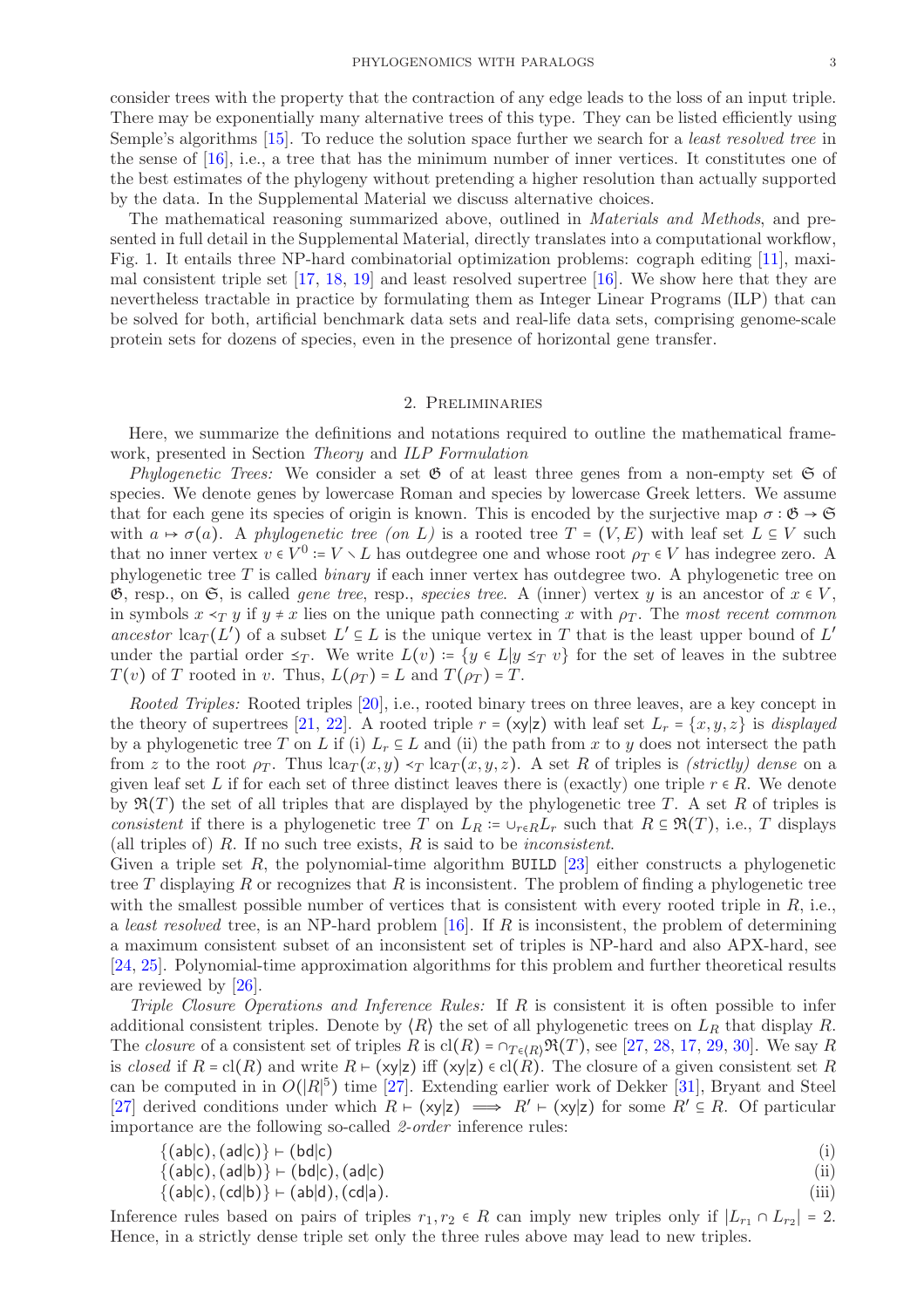*Cograph:* Cographs have a simple characterization as  $P_4$ -free graphs, that is, no four vertices induce a simple path, although there are a number of equivalent characterizations, see [\[32\]](#page-36-31). Cographs can be recognized in linear time [\[33,](#page-36-32) [34\]](#page-36-33).

Orthology Relation: An empirical orthology relation  $\Theta \subset \mathfrak{G} \times \mathfrak{G}$  is a symmetric, irreflexive relation that contains all pairs  $(x, y)$  of orthologous genes. Here, we assume that  $x, y \in \mathfrak{G}$  are paralogs if and only if  $x \neq y$  and  $(x, y) \notin \Theta$ . This amounts to ignoring horizontal gene transfer. Orthology detection tools often report some weight or confidence value  $w(x, y)$  for x and y to be orthologs from which  $\Theta$  is estimated using a suitable cutoff. Importantly,  $\Theta$  is symmetric, but not transitive, i.e., it does in general not represent a partition of G.

Event-Labeled Gene Tree: Given  $\Theta$  we aim to find a gene tree T with an "event labeling"  $t: V^0 \to \{\bullet, \Box\}$  at the inner vertices so that, for any two distinct genes  $x, y \in L$ ,  $t(\text{lcar}(x, y)) = \bullet$ if lca<sub>T</sub> $(x, y)$  corresponds to a speciation and hence  $(x, y) \in \Theta$  and  $t(\text{lca}_T(x, y)) = \Box$  if lca<sub>T</sub> $(x, y)$ is a duplication vertex and hence  $(x, y) \notin \Theta$ . If such a tree T with event-labeling t exists for  $\Theta$ , we call the pair  $(T, t)$  a symbolic representation of  $\Theta$ . We write  $(T, t; \sigma)$  if in addition the species assignment map  $\sigma$  is given. A detailed and more general introduction to the theory of symbolic representations is given in the Supplemental Material.

Reconciliation Map: A phylogenetic tree  $S = (W, F)$  on  $\mathfrak{S}$  is a species tree for a gene tree  $T = (V, E)$  on  $\mathfrak G$  if there is a reconciliation map  $\mu : V \to W \cup F$  that maps genes  $a \in \mathfrak G$  to species  $\sigma(a) = \alpha \in \mathfrak{S}$  such that the ancestor relation  $\leq_S$  is implied by the ancestor relation  $\leq_T$ . A more formal definition is given in the Supplemental Material. Inner vertices of  $T$  that map to inner vertices of S are speciations, while vertices of T that map to edges of S are duplications.

# 3. Theory

In this section, we summarize the main ideas and concepts behind our new methods that are based on our results established in [\[12,](#page-36-11) [8\]](#page-36-7). We consider the following problem. Given an empirical orthology relation  $\Theta$  we want to compute a species tree. To this end, four independent problems as explained below have to be solved.

From Estimated Orthologs to Cographs: Empirical estimates of the orthology relation  $\Theta$  will in general contain errors in the form of false-positive orthology assignments, as well as false negatives, e.g., due to insufficient sequence similarity. Horizontal gene transfer adds to this noise. Hence an empirical relation Θ will in general not have a symbolic representation. In fact, Θ has a symbolic representation  $(T, t)$  if and only if  $G_{\Theta}$  is a cograph [\[8\]](#page-36-7), from which  $(T, t)$  can be derived in linear time, see also Theorem [4](#page-16-0) in the Supplemental Material. However, the *cograph editing problem*, which aims to convert a given graph  $G(V, E)$  into a cograph  $G^* = (V, E^*)$  with the minimal number  $|E \triangle E^*|$  of inserted or deleted edges, is an NP-hard problem [\[10,](#page-36-9) [11\]](#page-36-10). Here, the symbol  $\triangle$  denotes the symmetric difference of two sets. In our setting the problem is considerably simplified by the structure of the input data. The gene set of every living organism consists of hundreds or even thousands of non-homologous gene families. Thus, the initial estimate of  $G_{\Theta}$  already partitions into a large number of connected components. As shown in Lemma [9](#page-16-1) in the Supplemental Material, it suffices to solve the cograph editing for each connected component separately.

Extraction of All Species Triples: From this edited cograph  $G_{\Theta^*}$ , we obtain a unique cotree that, in particular, is congruent to an incompletely resolved event-labeled gene-tree  $(T, t; \sigma)$ . In [\[12\]](#page-36-11), we investigated the conditions for the existence of a reconciliation map  $\mu$  from the gene tree T to the species tree S. Given  $(T, t; \sigma)$ , consider the triple set G consisting of all triples  $r = (ab|c) \in \mathfrak{R}(T)$ so that (i) all genes  $a, b, c$  belong to different species, and (ii) the event at the most recent common ancestor of a, b, c is a speciation event,  $t(\text{lcar}(a, b, c)) = \bullet$ . From G and  $\sigma$ , one can construct the following set of species triples:

$$
\mathbb{S} = \{ (\alpha \beta | \gamma) | \exists (\text{ab} | \text{c}) \in \mathbb{G} \text{ with } \sigma(a) = \alpha, \sigma(b) = \beta, \sigma(c) = \gamma \}
$$

The main result of [\[12\]](#page-36-11) establishes that there is a species tree on  $\sigma(\mathfrak{G})$  for  $(T, t, \sigma)$  if and only if the triple set S is consistent. In this case, a reconciliation map can be found in polynomial time. No reconciliation map exists if S is inconsistent.

Maximal Consistent Triple Set: In practice, we cannot expect that the set S will be consistent. Therefore, we have to solve an NP-hard problem, namely, computing a maximum consistent subset of triples  $\mathbb{S}^* \subset \mathbb{S}$  [\[16\]](#page-36-15). The following result (see [\[14\]](#page-36-13) and Supplemental Material) plays a key role for the ILP formulation of triple consistency.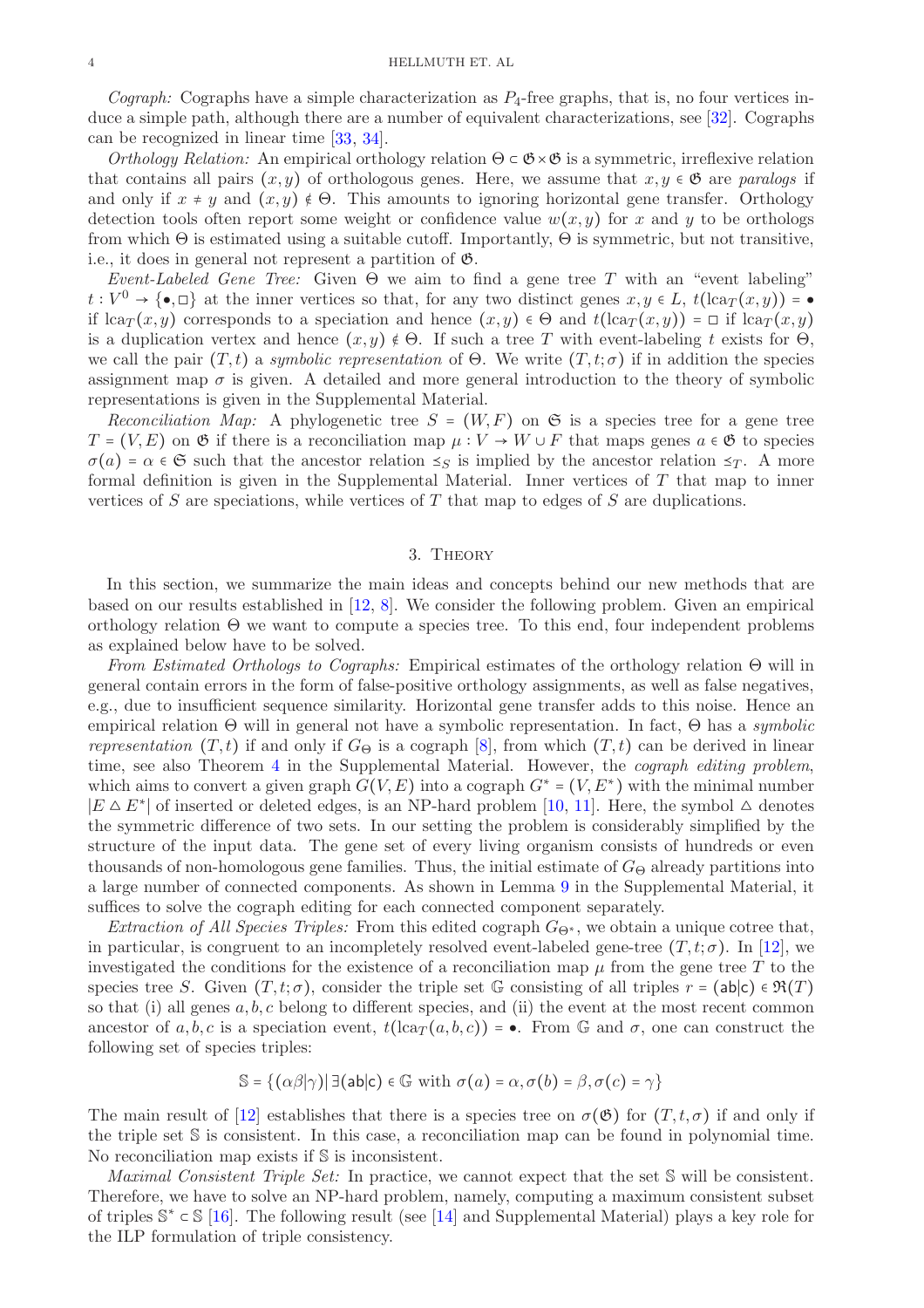| Sets & Constants                                        | Definition                                                                                                                                  |  |  |  |
|---------------------------------------------------------|---------------------------------------------------------------------------------------------------------------------------------------------|--|--|--|
| B                                                       | Set of genes                                                                                                                                |  |  |  |
| G                                                       | Set of species                                                                                                                              |  |  |  |
| $\Theta_{ab}$                                           | Genes $a, b \in \mathfrak{G}$ are estimated orthologs:                                                                                      |  |  |  |
|                                                         | $\Theta_{ab} = 1$ iff $(a, b) \in \Theta$ .                                                                                                 |  |  |  |
| <b>Binary Variables</b>                                 | Definition                                                                                                                                  |  |  |  |
| $E_{xy}$                                                | Edge set of the cograph $G_{\Theta^*} = (\mathfrak{G}, E_{\Theta^*})$                                                                       |  |  |  |
|                                                         | of the closest relation $\Theta^*$ to $\Theta$ :                                                                                            |  |  |  |
|                                                         | $E_{xy} = 1$ iff $\{x, y\} \in E_{\Theta^*}$ (thus, iff $(x, y) \in \Theta^*$ ).                                                            |  |  |  |
| $T_{(\alpha\beta \gamma)}$                              | Rooted (species) triples in obtained set S:                                                                                                 |  |  |  |
|                                                         | $T_{(\alpha\beta \gamma)} = 1$ iff $(\alpha\beta \gamma) \in \mathbb{S}$ .                                                                  |  |  |  |
| $T'_{(\alpha\beta \gamma)}, T^*_{(\alpha\beta \gamma)}$ | Rooted (species) triples in auxiliary strict dense                                                                                          |  |  |  |
|                                                         | set S', resp., maximal consistent species triple                                                                                            |  |  |  |
|                                                         | set $\mathbb{S}^*$ : $T^{\bullet}_{(\alpha\beta \gamma)} = 1$ iff $(\alpha\beta \gamma) \in \mathbb{S}^{\bullet}$ , $\bullet \in \{1, *\}.$ |  |  |  |
| $M_{\alpha p}$                                          | Set of clusters: $M_{\alpha p} = 1$ iff $\alpha \in \mathfrak{S}$ is contained                                                              |  |  |  |
|                                                         | in cluster $p \in \{1, \ldots,  \mathfrak{S}  - 2\}.$                                                                                       |  |  |  |
| $N_{\alpha\beta,p}$                                     | Cluster p contains both species $\alpha$ and $\beta$ :                                                                                      |  |  |  |
|                                                         | $N_{\alpha\beta,p} = 1$ iff $M_{\alpha p} = 1$ and $M_{\beta p} = 1$                                                                        |  |  |  |
| $C_{p,q,\Gamma\Lambda}$                                 | Compatibility: $C_{p,q,\Gamma\Lambda} = 1$ iff cluster p and q                                                                              |  |  |  |
|                                                         | have gamete $\Gamma\Lambda \in \{01, 10, 11\}.$                                                                                             |  |  |  |
| $Y_p$                                                   | Non-trivial clusters: $Y_p=1$ iff cluster $p \neq \emptyset$ .                                                                              |  |  |  |

TABLE 1. The notation used in the ILP formulation.

<span id="page-4-2"></span>**Theorem 1.** A strictly dense triple set R on L with  $|L| \geq 3$  is consistent if and only if  $cl(R') \subseteq R$  holds for all  $R' \subseteq R$  with  $|R'| = 2$ .

Least Resolved Species Tree: In order to compute an estimate for the species tree in practice, we finally compute from  $\mathbb{S}^*$  a least resolved tree S that minimizes the number of inner vertices. Hence, we have to solve another NP-hard problem [\[24,](#page-36-23) [25\]](#page-36-24). However, some instances can be solved in polynomial time, which can be checked efficiently by utilizing the next result (see Supplemental Material).

<span id="page-4-3"></span>**Proposition 1.** If the tree T inferred from the triple set R by means of BUILD is binary, then the closure  $\text{cl}(R)$  is strictly dense. Moreover, T is unique and hence, a least resolved tree for R.

# 4. ILP Formulation

Since we have to solve three intertwined NP-complete optimization problems we cannot realistically hope for an efficient exact algorithm. We therefore resort to ILP as the method of choice for solving the problem of computing a least resolved species tree  $S$  from an empirical estimate of the orthology relation  $G_{\Theta}$ . We will use binary variables throughout. Table 1 summarizes the definition of the ILP variables and provides a key to the notation used in this section. In the following we summarize the ILP formulation. A detailed description and proofs for the correctness and completeness of the constraints can be found in the Supplemental Material.

From Estimated Orthologs to Cographs: Our first task is to compute a cograph  $G_{\Theta^*}$  that is as similar as possible to  $G_{\Theta}$  (Eq. ([ILP 1](#page-4-0)) and ([ILP 3](#page-5-0))) with the additional constraint that no pair of genes within the same species is connected by an edge, since no pair of orthologs can be found in the same species (Eq. ([ILP 2](#page-4-1))). Binary variables  $E_{xy}$  express (non)edges in  $G_{\Theta^*}$  and binary constants  $\Theta_{ab}$  (non) pairs of the input relation  $\Theta$ . This ILP formulation requires  $O(|\mathfrak{G}|^2)$  binary variables and  $O(|\mathfrak{G}|^4)$  constraints. In practice, the effort is not dominated by the number of vertices, since the connected components of  $G_{\Theta}$  can be treated independently.

<span id="page-4-0"></span>(ILP 1) 
$$
\min \sum_{(x,y)\in \mathfrak{G}\times \mathfrak{G}} (1-\Theta_{xy}) E_{xy} + \sum_{(x,y)\in \mathfrak{G}\times \mathfrak{G}} \Theta_{xy} (1-E_{xy})
$$

<span id="page-4-1"></span>(ILP 2) 
$$
E_{xy} = 0 \text{ for all } x, y \in \mathfrak{G} \text{ with } \sigma(x) = \sigma(y)
$$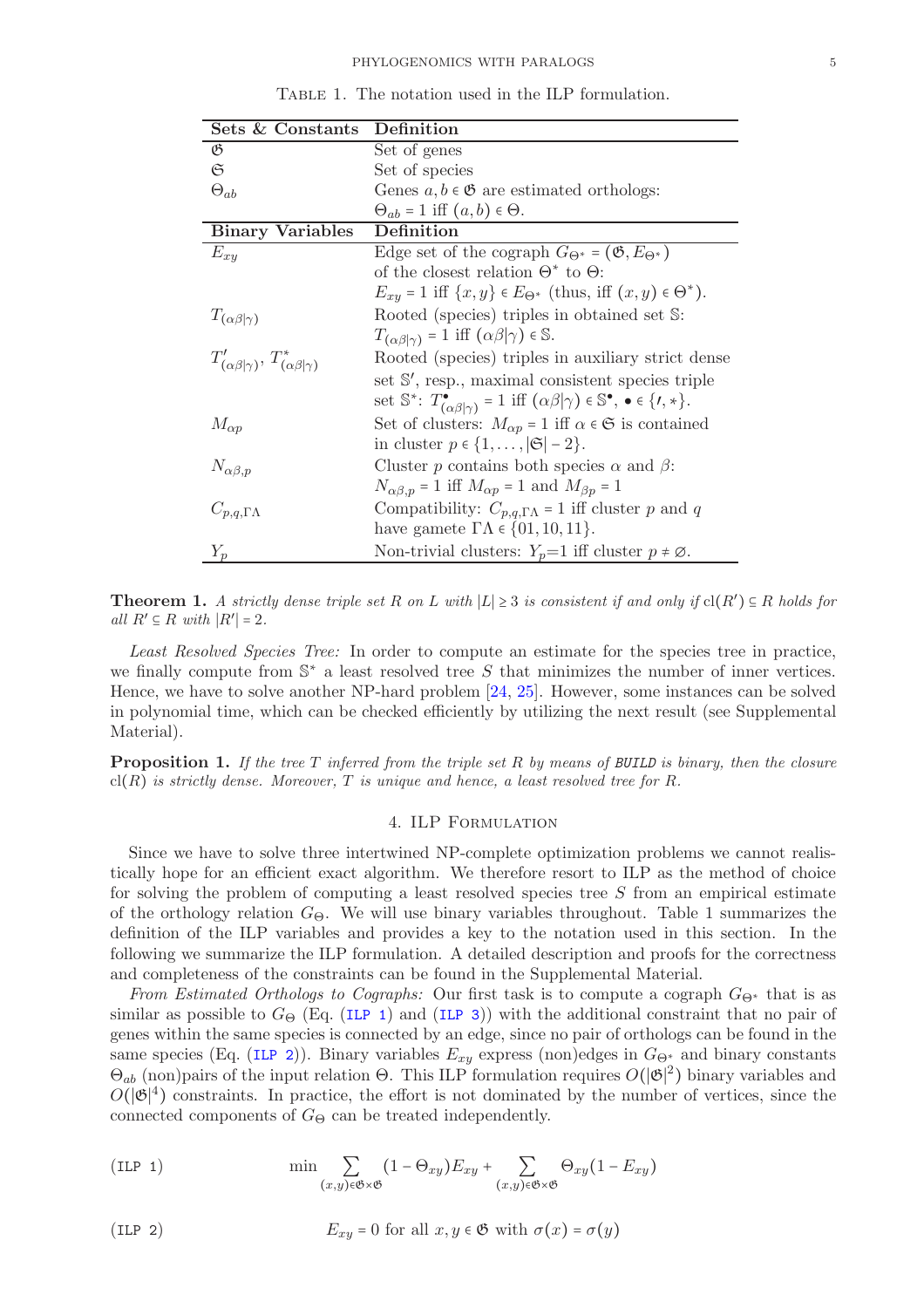<span id="page-5-0"></span>(ILP 3) 
$$
E_{wx} + E_{xy} + E_{yz} - E_{xz} - E_{wy} - E_{wz} \le 2
$$

$$
\forall \text{ ordered tuples } (w, x, y, z) \text{ of distinct } w, x, y, z \in \mathfrak{G}
$$

Extraction of All Species Triples: The construction of the species tree  $S$  is based upon the set S of species triples that can be derived from the set of gene triples G, as explained in the previous section. Although the problem of determining such triples is not NP-hard, we give in the Supplemental Material an ILP formulation due to the sake of completeness. However, as any other approach can be used to determine the species triples we omit here the ILP formulation, but state that it requires  $O(|\mathfrak{S}|^3)$  variables and  $O(|\mathfrak{G}|^3 + |\mathfrak{S}|^4)$  constraints.

Maximal Consistent Triple Set: An ILP approach to find maximal consistent triple sets was proposed in [\[35\]](#page-37-0). It explicitly builds up a binary tree as a way of checking consistency. Their approach, however, requires  $O(|\mathfrak{S}|^4)$  ILP variables, which limits the applicability in practice. By Theorem [1,](#page-4-2) strictly a dense triple set R is consistent, if for all two-element subsets  $R' \subseteq R$  the closure  $\text{cl}(R')$  is contained in R. This observation allows us to avoid the explicit tree construction and makes is much easier to find a maximal consistent subset  $\mathbb{S}^* \subseteq \mathbb{S}$ . Of course, neither  $\mathbb{S}^*$  nor S need to be strictly dense. However, since S<sup>\*</sup> is consistent, Lemma [7](#page-15-0) (Supplemental Material) guarantees that there is a strictly dense triple set S' containing  $\mathbb{S}^*$ . Thus we have  $\mathbb{S}^* = \mathbb{S}' \cap \mathbb{S}$ , where S' must be chosen to maximize |S' ∩ S|. We define binary variables  $T'_{(\alpha\beta|\gamma)}, T^*_{(\alpha\beta|\gamma)},$  resp., binary constants  $T_{(\alpha\beta|\gamma)}$  to indicate whether  $(\alpha\beta|\gamma)$  is contained in S', S<sup>\*</sup>, resp., S. The ILP formulation that uses  $O(|\mathfrak{S}|^3)$  variables and  $O(|\mathfrak{S}|^4)$  constraints is as follows.

<span id="page-5-1"></span>(ILP 4) 
$$
\qquad \qquad \max \sum_{(\alpha\beta|\gamma)\in \mathbb{S}} T'_{(\alpha\beta|\gamma)}
$$

<span id="page-5-5"></span>(ILP 5) 
$$
T'_{(\alpha\beta|\gamma)} + T'_{(\alpha\gamma|\beta)} + T'_{(\beta\gamma|\alpha)} = 1
$$

<span id="page-5-6"></span>(ILP 6) 
$$
2T'_{(\alpha\beta|\gamma)} + 2T'_{(\alpha\delta|\beta)} - T'_{(\beta\delta|\gamma)} - T'_{(\alpha\delta|\gamma)} \le 2
$$

<span id="page-5-8"></span>(ILP 7) 
$$
0 \leq T'_{(\alpha\beta|\gamma)} + T_{(\alpha\beta|\gamma)} - 2T^*_{(\alpha\beta|\gamma)} \leq 1
$$

This ILP formulation can easily be adapted to solve a "weighted" maximum consistent subset problem: Denote by  $w(\alpha\beta|\gamma)$  the number of connected components in  $G_{\Theta^*}$  that contain three vertices  $a, b, c \in \mathfrak{G}$  with  $(ab|c) \in \mathbb{G}$  and  $\sigma(a) = \alpha, \sigma(b) = \beta, \sigma(c) = \gamma$ . These weights can simply be inserted into the objective function Eq. ([ILP 4](#page-5-1))

<span id="page-5-7"></span>(ILP 8) 
$$
\max \sum_{(\alpha\beta|\gamma)\in \mathbb{S}} T'_{(\alpha\beta|\gamma)} * w(\alpha\beta|\gamma)
$$

to increase the relative importance of species triples in S, if they are observed in multiple gene families.

Least Resolved Species Tree: We finally have to find a least resolved species tree from the set  $\mathbb{S}^*$  computed in the previous step. Thus the variables  $T^*_{(\alpha\beta|\gamma)}$  become the input constants. For the explicit construction of the tree we use some of the ideas of [\[35\]](#page-37-0). To build an arbitrary tree for the consistent triple set  $\mathbb{S}^*$ , one can use one of the fast implementations of BUILD [\[21\]](#page-36-20). If this tree is binary, then Proposition [1](#page-4-3) implies that the closure  $cl(S^*)$  is strictly dense and that this tree is a unique and least resolved tree for  $\mathbb{S}^*$ . Hence, as a preprocessing step BUILD is used in advance, to test whether the tree for  $\mathbb{S}^*$  is already binary. If not, we proceed with the following ILP approach that uses  $O(|\mathfrak{S}|^3)$  variables and constraints.

<span id="page-5-4"></span>(ILP 9) 
$$
\min \sum_{p} Y_p
$$

<span id="page-5-3"></span>(ILP 10) 
$$
0 \le Y_p |\mathfrak{S}| - \sum_{\alpha \in \mathfrak{S}} M_{\alpha p} \le |\mathfrak{S}| - 1
$$

<span id="page-5-2"></span>(ILP 11) 
$$
0 \leq M_{\alpha p} + M_{\beta p} - 2N_{\alpha\beta, p} \leq 1
$$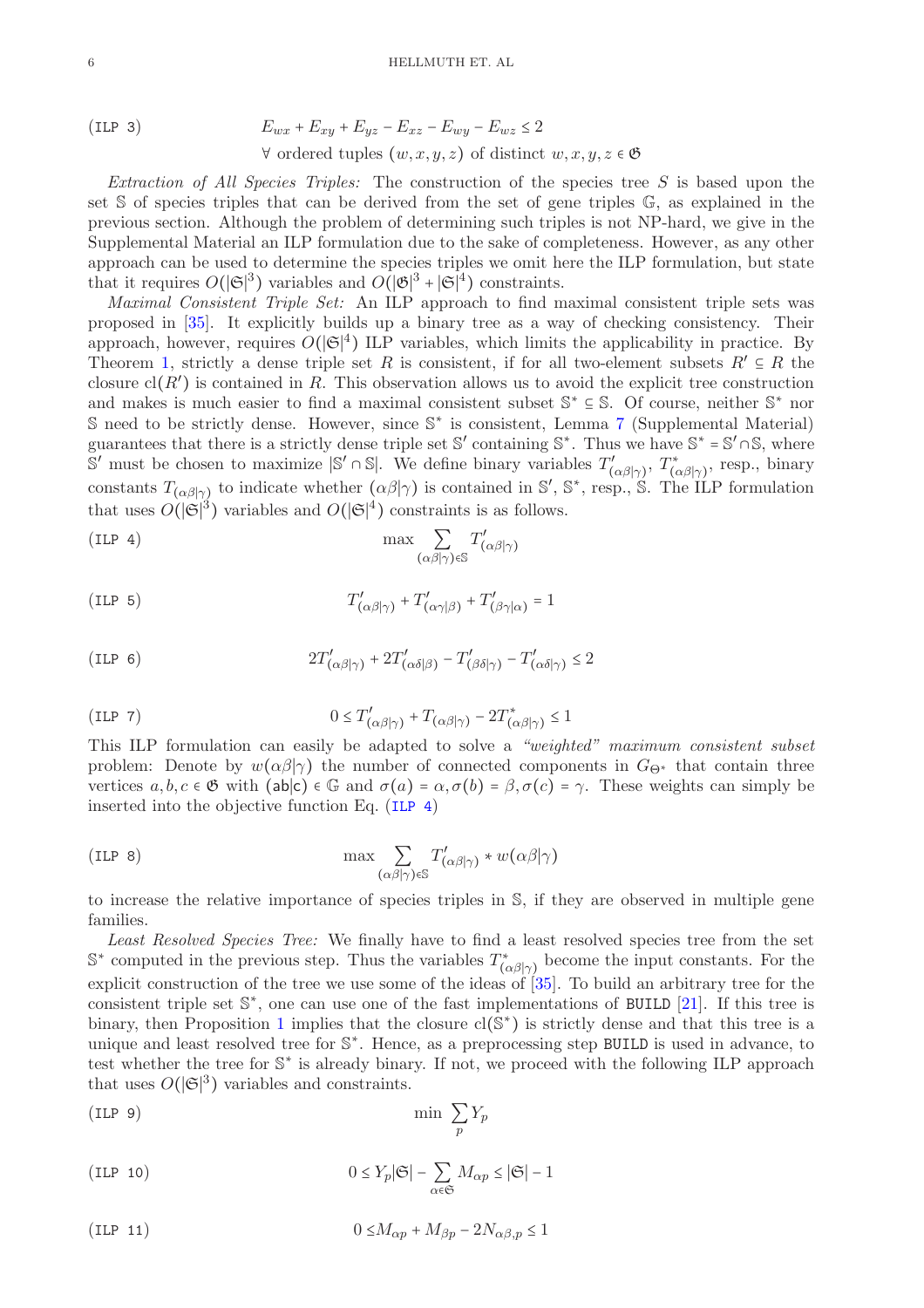<span id="page-6-0"></span>(ILP 12) 
$$
1 - |\mathfrak{S}| (1 - T^*_{(\alpha\beta|\gamma)}) \le \sum_p N_{\alpha\beta,p} - \frac{1}{2} N_{\alpha\gamma,p} - \frac{1}{2} N_{\beta\gamma,p}
$$

<span id="page-6-1"></span>(ILP 13)  
\n
$$
C_{p,q,01} \ge -M_{\alpha p} + M_{\alpha q}
$$
\n
$$
C_{p,q,10} \ge M_{\alpha p} - M_{\alpha q}
$$
\n
$$
C_{p,q,11} \ge M_{\alpha p} + M_{\alpha q} - 1
$$

<span id="page-6-2"></span>
$$
(ILP 14) \t C_{p,q,01} + C_{p,q,10} + C_{p,q,11} \le 2 \forall p,q
$$

Since a phylogenetic tree S is equivalently specified by its hierarchy  $C = \{L(v) | v \in V(S)\}\$  whose elements are called clusters (see Supplemental Material or [\[21\]](#page-36-20)), we construct the clusters induced by all triples of  $\mathbb{S}^*$  and check whether they form a hierarchy on  $\mathfrak{S}$ . Following [\[35\]](#page-37-0), we define the binary  $|\mathfrak{S}| \times (|\mathfrak{S}| - 2)$  matrix M, whose entries  $M_{\alpha p} = 1$  indicates that species  $\alpha$  is contained in cluster p, see Supplemental Material. The entries  $M_{\alpha p}$  serve as ILP variables. In contrast to the work of  $[35]$ , we allow *trivial* columns in M in which all entries are 0. Minimizing the number of non-trivial columns then yields a least resolved tree.

For any two distinct species  $\alpha, \beta$  and all clusters p we introduce binary variables  $N_{\alpha\beta,p}$  that indicate whether two species  $\alpha, \beta$  are both contained in the same cluster p or not (Eq. ([ILP 11](#page-5-2))). To determine whether a triple  $(\alpha\beta|\gamma)$  is contained in  $\mathbb{S}^* \subseteq \mathbb{S}$  and displayed by a tree, we need the constraint Eq. ([ILP 12](#page-6-0)). Following, the ideas of Chang et al. we use the "three-gamete condition". Eq. ([ILP 13](#page-6-1)) and ([ILP 14](#page-6-2)) ensures that M defines a "partial" hierarchy (any two clusters satisfy  $p \cap q \in \{p, q, \emptyset\}$  of compatible clusters. A detailed discussion how these conditions establish that M encodes a "partial" hierarchy can be found in the Supplemental Material.

Our aim is to find a least resolved tree that displays all triples of  $\mathbb{S}^*$ . We use the  $|\mathfrak{S}| - 2$  binary variables  $Y_p = 1$  to indicate whether there are non-zero entries in column p (Eq. ([ILP 10](#page-5-3))). Finally, Eq. ([ILP 9](#page-5-4)) captures that the number of non-trivial columns in  $M$ , and thus the number of inner vertices in the respective tree, is minimized. In the Supplemental Material we also discuss an ILP formulation to find a tree that displays the minimum number of additional triples not contained in  $\mathbb{S}^*$  as an alternative to minimizing number of interior vertices.

### 5. Implementation and Data Sets

Details on implementation and test data sets can be found in the Supplemental Material. Simulated data were computed with and without horizontal gene transfer using both, the method described in [\[36\]](#page-37-1) and the Artificial Life Framework (ALF) [\[37\]](#page-37-2). As real-life data sets we used the complete protein complements of 11 Aquificales and 19 Enterobacteriales species. The initial orthology relations are estimated with Proteinortho [\[38\]](#page-37-3). The ILP formulation of Fig. 1 is implemented in the Software ParaPhylo using IBM ILOG CPLEX™ Optimizer 12.6. ParaPhylo is freely available from

http://pacosy.informatik.uni-leipzig.de/paraphylo.

# 6. Results and Discussion

We have shown rigorously that orthology information alone is sufficient to reconstruct the species tree provided that (i) the orthology is known without error and unperturbed by horizontal gene transfer, and (ii) the input data contains a sufficient number of duplication events. While this species tree can be inferred in polynomial time for noise-free data, in a realistic setting three NP-hard optimization problems need to be solved.

To this end, we use here an exact ILP formulation implementing the workflow of Fig. 1 to compute species trees from empirically estimated orthology assignments. We first use simulated data to demonstrate that it is indeed feasible in practice to obtain correct gene trees directly from empirical estimates of orthology. For 5, 10, 15, and 20 species we obtained prefect, fully resolved reconstructions of 80%, 56%, 24%, and 11% of the species trees using 500 gene families. This comes with no surprise, given the low amount of paralogs in the simulations  $(7.5\%$  to  $11.2\%)$ , and the high amount of extremely short branches in the generated species trees – on 11.3% to 17.9% of the branches, less then one duplication is expected to occur. Nevertheless, the average TT distance was always smaller than 0.09 for more than 300 gene families, independent from the number of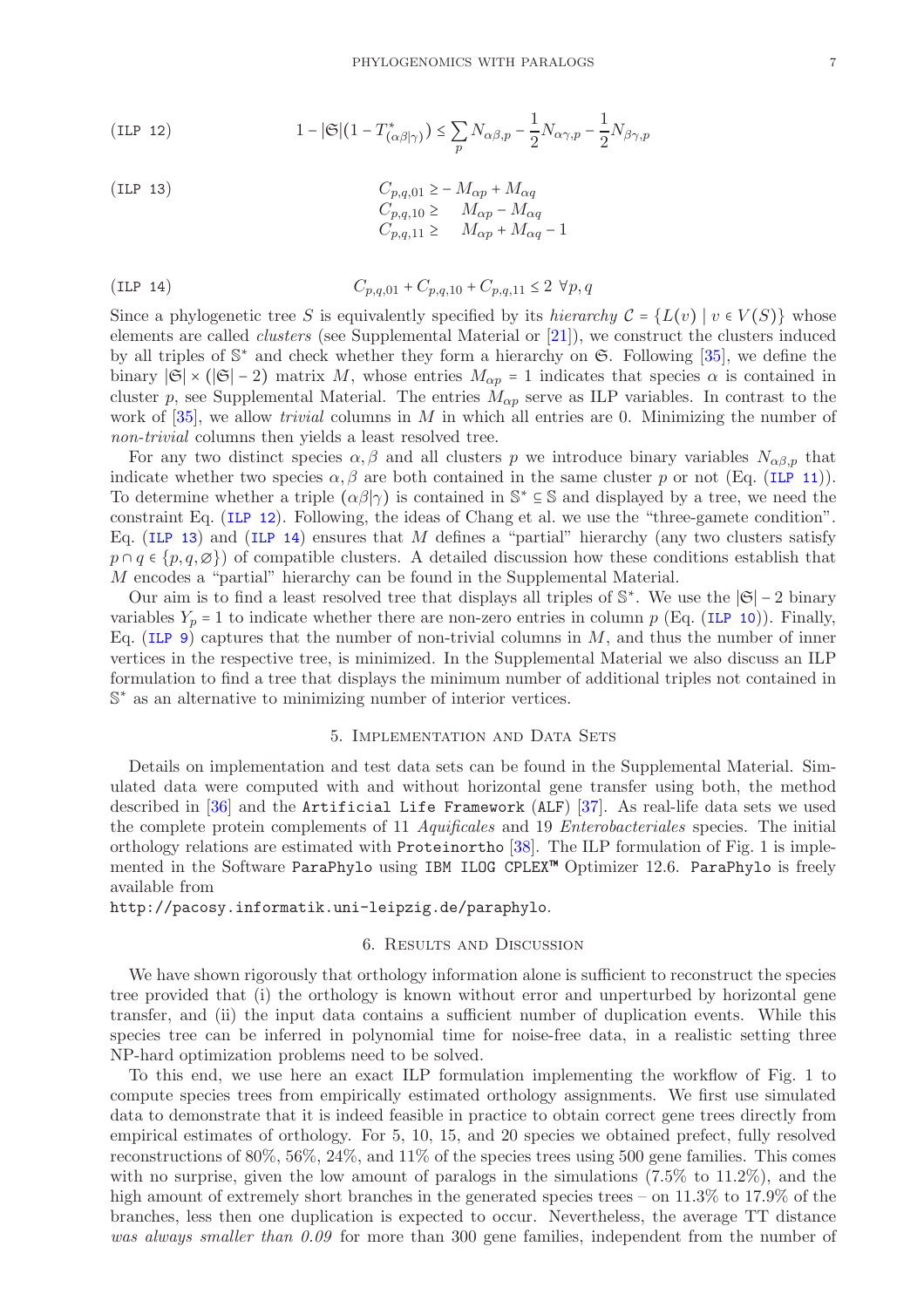

(a) Accuracy as function of number of in-(b) Accuracy as function of amount of dependent gene families. HGT.



(c) Accuracy as function of noise type and level.

FIGURE 2. Accuracy of reconstructed species trees in simulated data sets.  $(a)$ Dependence on the number of gene families: 10 (left), and 20 (right) species and 100 to 500 gene families are generated using ALF with duplication/loss rate 0.005 and horizontal gene transfer rate 0.0.  $(b)$  Dependence on the intensity of horizontal gene transfer: Orthology estimated with Proteinortho (left), and assuming perfect paralogy knowledge (right); 10 species and 1000 gene families are generated using ALF with duplication/loss rate 0.005 and horizontal gene transfer rate ranging from 0.0 to 0.0075. (c) Dependence on the type and intensity ( $p = 5-25\%$ ) of noise in the raw orthology data Θ: 10 species and 1000 gene families are generated using ALF with duplication/loss rate 0.005 and horizontal gene transfer rate 0.0. Tree distances are measured by the triple metric (TT); all box plots summarize 100 independent data sets.

species, Fig. 2(a). Similar results for other tree distance measures are compiled in the Supplemental Material. Thus, deviations from perfect reconstructions are nearly exclusively explained by a lack of perfect resolution.

In order to evaluate the robustness of the species trees in response to noise in the input data we used simulated gene families with different noise models and levels: (i) insertion and deletion of edges in the orthology graph (homologous noise), (ii) insertion of edges (orthologous noise), (iii) deletion of edges (paralogous noise), and (iv) modification of gene/species assignments (xenologous noise). We observe a substantial dependence of the accuracy of the reconstructed species trees on the noise model. The results are most resilient against overprediction of orthology (noise model ii), while missing edges in  $\Theta$  have a larger impact, see Fig. 2(c) for TT distance, and Supplemental Material for the other distances. This behavior can be explained by the observation that many false orthologs (overpredicting orthology) lead to an orthology graph, whose components are more clique-like and hence, yield few informative triples. Incorrect species triples thus are reduced, while missing species triples often can be supplemented through other gene families. On the other hand, if there are many false paralogs (underpredicting orthology) more false species triples are introduced, resulting in inaccurate trees. Xenologous noise (model iv), simulated by changing gene/species associations with probability  $p$  while retaining the original gene tree, amounts to an extreme model for horizontal transfer. Our model, in particular in the weighted version, is quite robust for small amounts of HGT of 5% to 10%. Although some incorrect triples are introduced in the wake of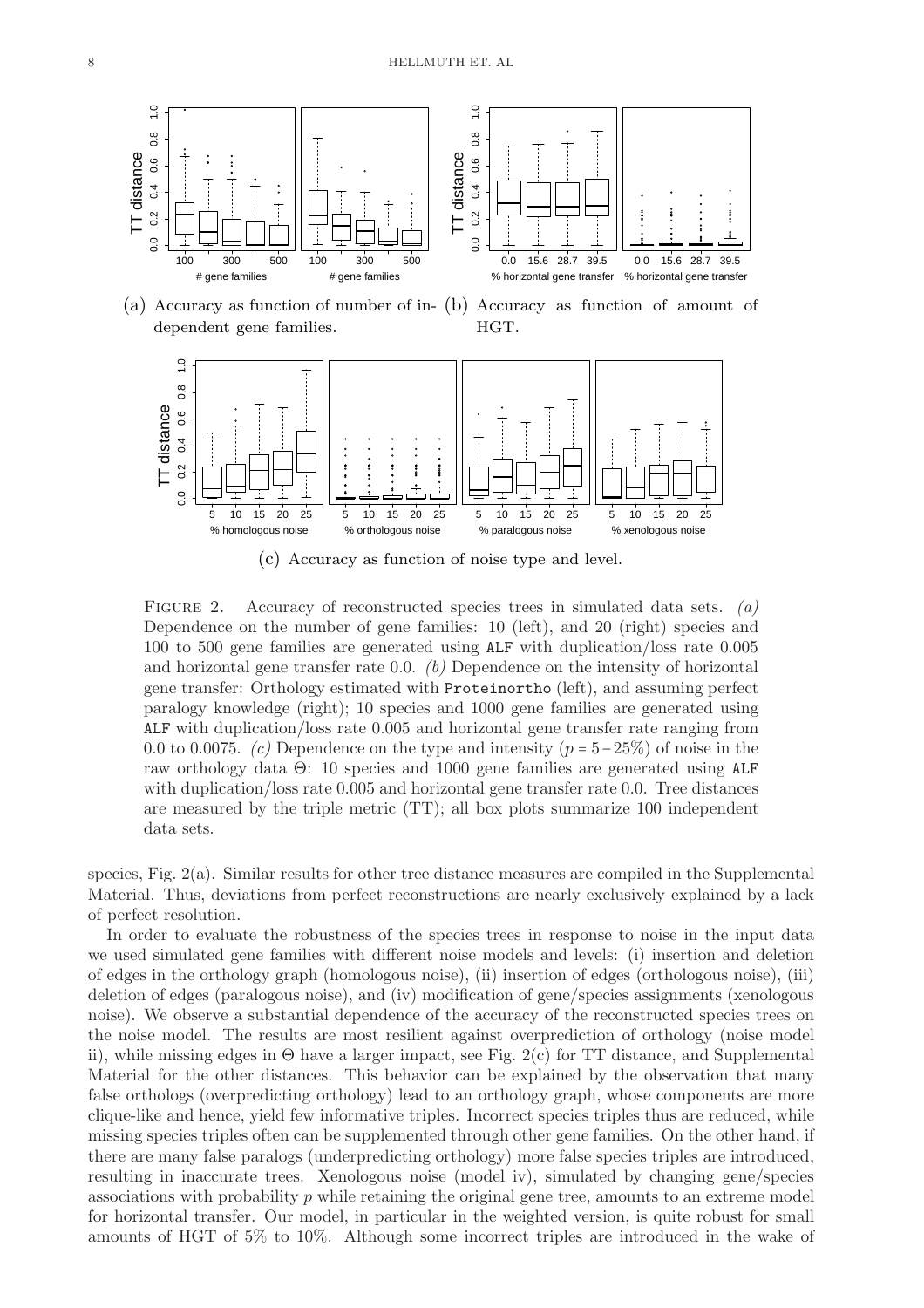

FIGURE 3. Phylogenetic tree of eleven *Aquificales* species inferred from paralogy. Internal node labels indicate triple-based bootstrap support.

horizontal transfer, they are usually dominated by correct alternatives observed from multiple gene families, and thus, excluded during computation of the maximal consistent triple set. Only large scale concerted horizontal transfer, which may occur in long-term endosymbiotic associations [\[39\]](#page-37-4), thus pose a serious problem.

Simulations with  $ALF[37]$  $ALF[37]$  show that our method is resilient against errors resulting from mispredicting xenology as orthology, see Fig. 2(b) right, even at horizontal gene transfer rates of 39.5%. Assuming perfect paralogy knowledge, i.e., assuming that all xenologs are mis-predicted as orthologs, the correct trees are reconstructed essentially independently from the amount of HGT for 69.75% of the data sets, and the triple distance to the correct tree remain minute in the remaining cases. This is consistent with noise model (ii), i.e., a bias towards overpredicting orthology. Tree reconstruction based directly on the estimated orthology relation computed with Proteinortho are of course more inaccurate, Fig. 2(b) left. Even extreme rates of HGT, however, have no discernible effect on the quality of the inferred species trees. Our approach is therefore limited only by quality of initial orthology prediction tools.

The fraction s of all triples obtained from the orthology relations that are retained in the final tree estimates serves as a quality measure similar in flavor e.g. to the retention index of cladistics. Bootstrapping support values for individual nodes are readily computed by resampling either at the level of gene families or at the level of triples (see Supplemental Material).

For the Aquificales data set Proteinortho predicts 2856 gene families, from which 850 contain duplications. The reconstructed species tree (see Fig. 3, support  $s = 0.61$ ) is almost identical to the tree presented in [\[40\]](#page-37-5). All species are clustered correctly according to their taxonomic families. A slight difference refers to the two *Sulfurihydrogenibium* species not being directly clustered. These two species are very closely related. With only a few duplicates exclusively found in one of the species, the data was not sufficient for the approach to resolve this subtree correctly. Additionally, Hydrogenivirga sp. is misplaced next to Persephonella marina. This does not come as a surprise: Lechner *et al.* [\[40\]](#page-37-5) already suspected that the data from this species was contaminated with material from Hydrogenothermaceae.

The second data set comprises the genomes of 19 Enterobacteriales with 8218 gene families of which 15 consists of more than 50 genes and 1342 containing duplications. Our orthology-based tree shows the expected groupings of Escherichia and Shigella species and identifies the monophyletic groups comprising Salmonella, Klebsiella, and Yersinia species. The topology of the deeper nodes agrees only in part with the reference tree from PATRIC database [\[41\]](#page-37-6), see Supplemental Material for additional information. The resulting tree has a support of 0.53, reflecting that a few of the deeper nodes are poorly supported.

Data sets of around 20 species with a few thousand gene families, each having up to 50 genes, can be processed in reasonable time, see Table [2.](#page-29-0) However, depending on the amount of noise in the data, the runtime for cograph editing can increase dramatically even for families with less than 50 genes.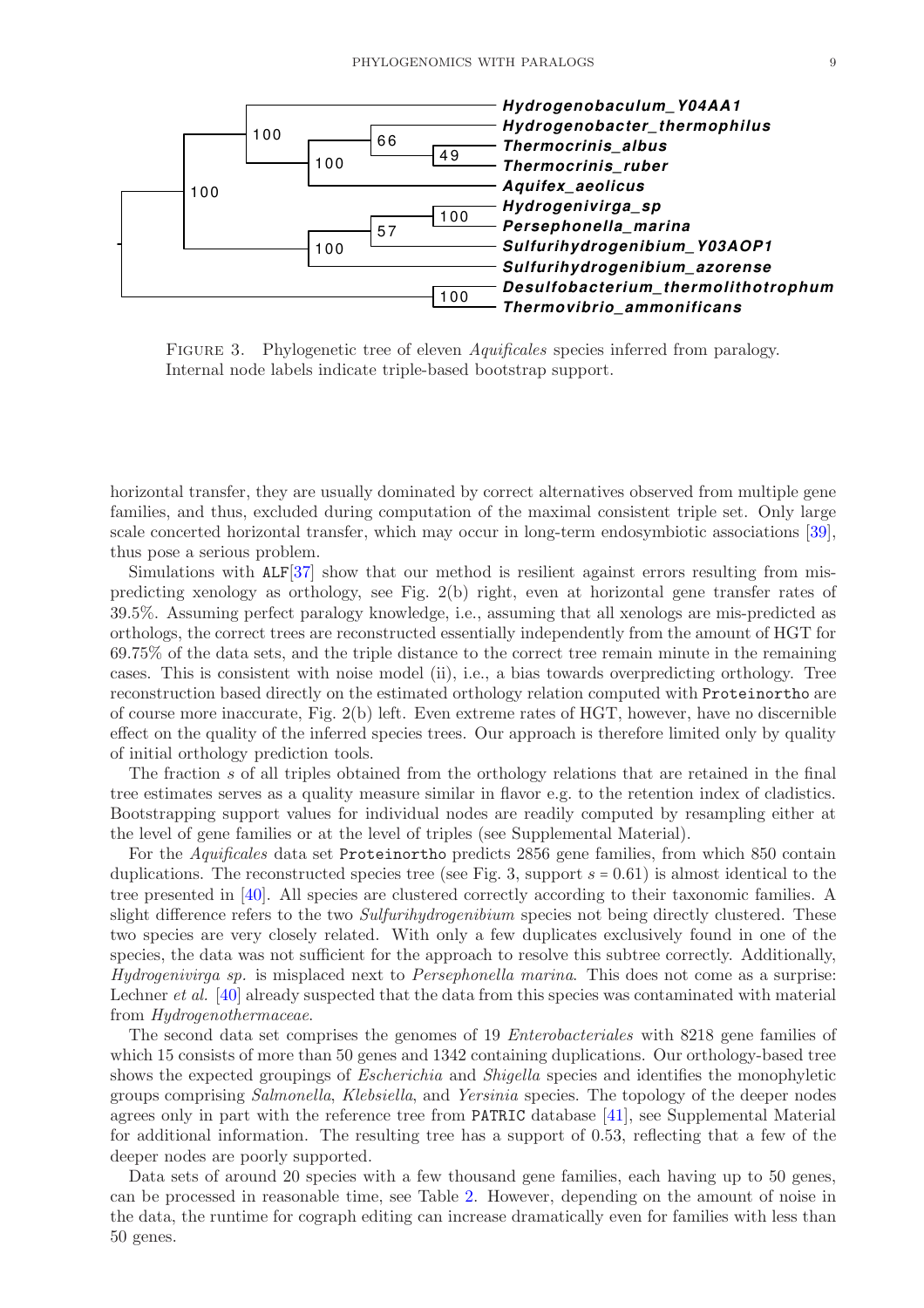### 10 HELLMUTH ET. AL

### 7. Conclusion

We have shown here both theoretically and in a practical implementation that it is possible to access the phylogenetic information implicitly contained in gene duplications and thus to reconstruct a species phylogeny from information of paralogy only. This source of information is strictly complementary to the sources of information employed in phylogenomics studies, which are always based on alignments of orthologous sequences. In fact, 1:1 orthologs – the preferred data in sequence-based phylogenetics – correspond to cographs that are complete and hence have a star as their cotree and therefore do not contribute at all to the phylogenetic reconstruction in our approach. Access to the phylogenetic information implicit in (co-)orthology data requires the solution of three NP-complete combinatorial optimization problems. This is generally the case in phylogenetics, however: both the multiple sequence alignment problem and the extraction of maximum parsimony, maximum likelihood, or optimal Bayesian trees is NP-complete as well. Here we solve the computational tasks exactly for moderate-size problems by means of an ILP formulation. Using phylogenomic data for Aquificales and Enterobacteriales we demonstrated that non-trivial phylogenies can indeed be re-constructed from tree-free orthology estimates alone. Just as sequence-based approaches in molecular phylogeny crucially depend on the quality of multiple sequence alignments, our approach is sensitive to the initial estimate  $\Theta$  of the orthology relation. Horizontal gene transfer, furthermore, is currently not included in the model but rather treated as noise that disturbs the phylogenetic signal. Simulated data indicate that the method is rather robust and can tolerate surprisingly large levels of noise in the form of both, mis-predicted orthology and horizontal gene transfer, provided a sufficient number of independent gene families is available as input data. Importantly, horizontal gene-transfer can introduce a bias only when many gene families are simultaneously affected by horizontal transfer. Lack of duplications, on the other hand, limits our resolution at very short time scales, a regime in which sequence-based approaches work very accurately.

We have used here an exact implementation as ILP to demonstrate the potential of the approach without confounding it with computational approximations. Thus, the current implementation does not easily scale to very large data sets. Paralleling the developments in sequence-based phylogenetics, where the NP-complete problems of finding a good input alignment and of constructing tree(s) maximizing the parsimony score, likelihood, or Bayesian posterior probability also cannot be solved exactly for large data sets, it will be necessary in practice to settle for heuristic solutions. In sequence-based phylogenetics, these have improved over decades to the point where they are no longer a limiting factor in phylogenetic reconstruction. Several polynomial time heuristics and approximation algorithms have been devised already for the triple consistency problem [\[42,](#page-37-7) [43,](#page-37-8) [24,](#page-36-23) [44\]](#page-37-9). The cograph editing problem and the least resolved tree problem, in contrast, have received comparably little attention so far, but constitute the most obvious avenues for boosting computational efficiency. Empirical observations such as the resilience of our approach against overprediction of orthologs in the input will certainly be helpful in designing efficient heuristics.

In the long run, we envision that the species tree  $S$ , and the symbolic representation of the eventannotated gene tree  $(T, t)$  may serve as constraints for a refinement of the initial estimate of  $\Theta$ . solely making use only of (nearly) unambiguously identified branchings and event assignments. A series of iterative improvements of estimates for  $\Theta$ ,  $(T, t)$ , and S, and, more importantly, methods that allow to accurately detect paralogs, may not only lead to more accurate trees and orthology assignments, but could also turn out to be computationally more efficient.

# APPENDIX

# 8. Theory

In this section we give an expanded and more technical account of the mathematical theory underlying the relationships between orthology relations, triple sets, and the reconciliation of gene and triple sets. In particular, we include here the proofs of the key novel results outline in the main text. The notation in the main text is a subset of the one used here. Theorems, remarks, and ILP formulations have the same numbers as in the main text. As a consequence, the numberings in this supplement may not always be in ascending order.

8.1. Notation. For an arbitrary set X we denote with  $\binom{X}{n}$  $\binom{x}{n}$  the set of *n*-elementary subsets of X. In the remainder of this paper,  $L$  will always denote a finite set of size at least three. Furthermore,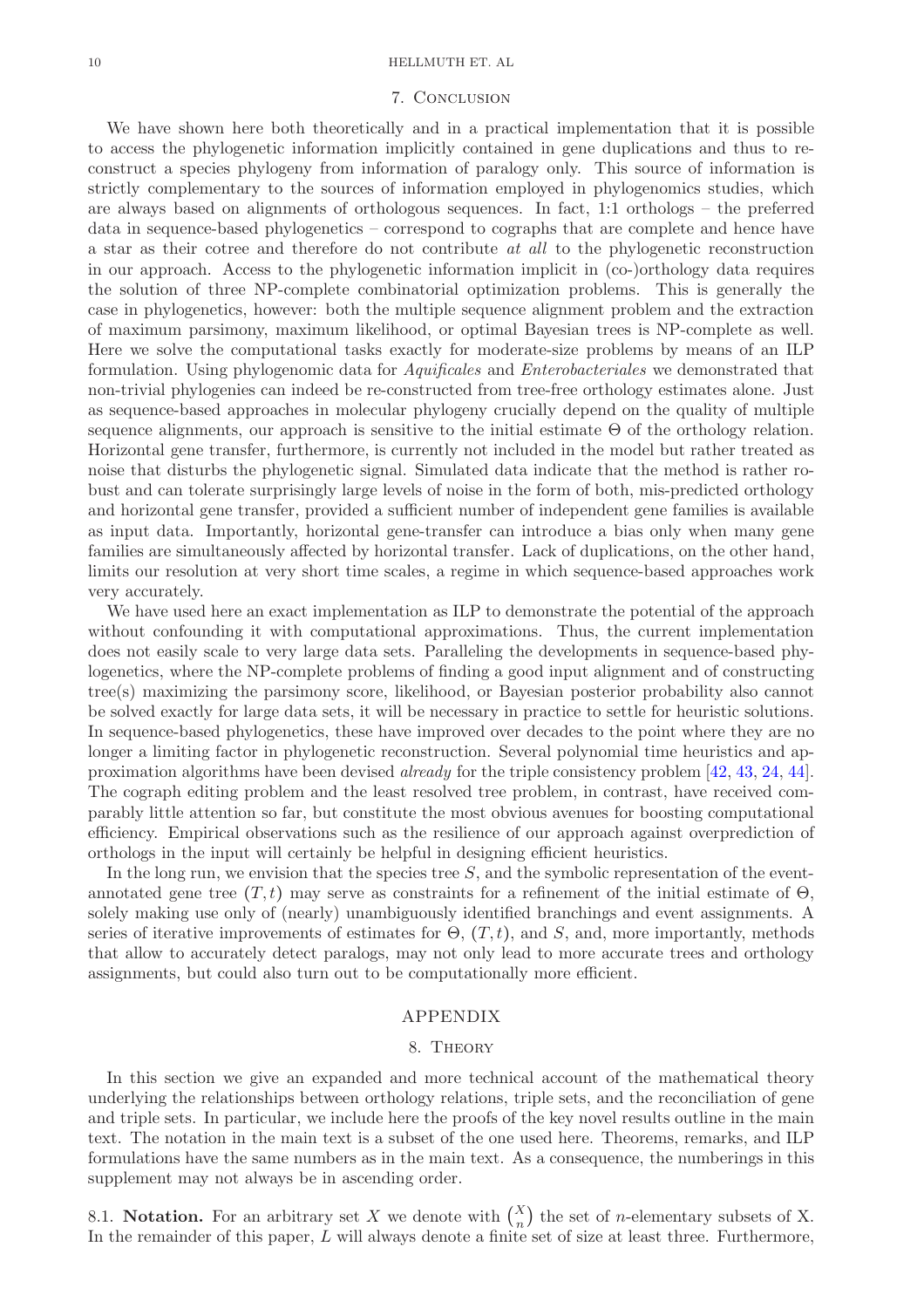we will denote with  $\mathfrak{G}$  a set of genes and with  $\mathfrak{S}$  a set of species and assume that  $|\mathfrak{G}| \geq 3$  and  $|\mathfrak{S}| \geq 1$ . Genes contained in  $\mathfrak{G}$  are denoted by lowercase Roman letters  $a, b, c, \ldots$  and species in  $\mathfrak{S}$  by lower case Greek letters  $\alpha, \beta, \gamma$ .... Furthermore, let  $\sigma : \mathfrak{G} \to \mathfrak{S}$  with  $x \mapsto \sigma(x)$  be a mapping that assigns to each gene  $x \in \mathfrak{G}$  its corresponding species  $\sigma(x) = \chi \in \mathfrak{S}$ . With  $\sigma(\mathfrak{G})$  we denote the image of  $\sigma$ . W.l.o.g. we can assume that the map  $\sigma$  is surjective, and thus,  $\sigma(\mathfrak{G}) = \mathfrak{S}$ . We assume that the reader is familiar with graphs and its terminology, and refer to [\[45\]](#page-37-10) as a standard reference.

8.2. Phylogenetic Trees. A tree  $T = (V, E)$  is a connected cycle-free graph with vertex set  $V(T) = V$  and edge set  $E(T) = E$ . A vertex of T of degree one is called a *leaf* of T and all other vertices of  $T$  are called *inner* vertices. An edge of  $T$  is an *inner* edge if both of its end vertices are inner vertices. The sets of inner vertices of T is denoted by  $V^0$ . A tree T is called *binary* if each inner vertex has outdegree two. A *rooted tree*  $T = (V, E)$  is a tree that contains a distinguished vertex  $\rho_T \in V$  called the root.

A phylogenetic tree T (on L) is a rooted tree  $T = (V, E)$  with leaf set  $L \subseteq V$  such that no inner vertex has in- and outdegree one and whose root  $\rho_T \in V$  has indegree zero. A phylogenetic tree on  $\mathfrak{G},$  resp., on  $\mathfrak{S},$  is called *gene tree*, resp., *species tree*.

Let  $T = (V, E)$  be a phylogenetic tree on L with root  $\rho_T$ . The ancestor relation  $\leq_T$  on V is the partial order defined, for all  $x, y \in V$ , by  $x \leq_T y$  whenever y lies on the (unique) path from x to the root. Furthermore, we write  $x \leq_T y$  if  $x \leq_T y$  and  $x \neq y$ . For a non-empty subset of leaves  $L' ⊆ L$ , we define  $lcap(L')$ , or the most recent common ancestor of L', to be the unique vertex in T that is the least upper bound of L' under the partial order  $\leq_T$ . In case  $L' = \{x, y\}$ , we put  $lca_T(x,y) \coloneqq \text{lca}_T(\{x,y\})$  and if  $L' = \{x,y,z\}$ , we put  $lca_T(x,y,z) \coloneqq \text{lca}_T(\{x,y,z\})$ . If there is no danger of ambiguity, we will write  $lca(L')$  rather then  $lca_T(L')$ .

For  $v \in V$ , we denote with  $L(v) \coloneqq \{y \in L | y \leq_T v\}$  the set of leaves in the subtree  $T(v)$  of T rooted in v. Thus,  $L(\rho_T) = L$  and  $T(\rho_T) = T$ .

It is well-known that there is a one-to-one correspondence between (isomorphism classes of) phylogenetic trees on L and so-called hierarchies on L. For a finite set L, a hierarchy on L is a subset C of the power set  $\mathbb{P}(L)$  such that

- (i)  $L \in \mathcal{C}$
- (ii)  $\{x\} \in \mathcal{C}$  for all  $x \in L$  and
- (iii)  $p \cap q \in \{p, q, \emptyset\}$  for all  $p, q \in \mathcal{C}$ .

The elements of  $C$  are called clusters.

<span id="page-10-0"></span>**Theorem 2** ([\[21\]](#page-36-20)). Let C be a collection of non-empty subsets of L. Then, there is a phylogenetic tree T on L with  $C = \{L(v) | v \in V(T)\}\$ if and only if C is a hierarchy on L.

The following result appears to be well known. We include a simple proof since we were unable to find a reference for it.

<span id="page-10-1"></span>**Lemma 1.** The number of clusters  $|\mathcal{C}|$  in a hierarchy C on L determined by a phylogenetic tree  $T = (V, E)$  on L is bounded by 2|L| − 1.

*Proof.* Clearly, the number of clusters  $|C|$  is determined by the number of vertices  $|V|$ , since each leaf  $v \in L$ , determines the singleton cluster  $\{v\} \in \mathcal{C}$  and each inner node v has at least two children and thus, gives rise to a new cluster  $L(v) \in \mathcal{C}$ . Hence,  $|\mathcal{C}| = |V|$ .

First, consider a binary phylogenetic tree  $T = (V, E)$  on |L| leaves. Then there are |V| – |L| inner vertices, all of out-degree two. Hence,  $|E| = 2(|V| - |L|) = |V| - 1$  and thus  $|V| = 2|L| - 1$ . Hence, T determines  $|C| = 2|L| - 1$  clusters and has in particular  $|L| - 1$  inner vertices.

Now, its easy to verify by induction on the number of leaves ∣L∣ that an arbitrary phylogenetic tree  $T' = (V', E')$  has  $n_0 \le |L|-1$  inner vertices and thus,  $|C'| = |V'| = n_0 + |L| \le 2|L|-1$  clusters.  $\Box$ 

# 8.3. Rooted Triples.

8.3.1. Consistent Triple Sets. Rooted triples, sometimes also called rooted triplets [\[20\]](#page-36-19), constitute an important concept in the context of supertree reconstruction [\[21,](#page-36-20) [22\]](#page-36-21) and will also play a major role here. A rooted triple  $r = (xy|z)$  is *displayed* by a phylogenetic tree T on L if  $x, y, z \in L$  pairwise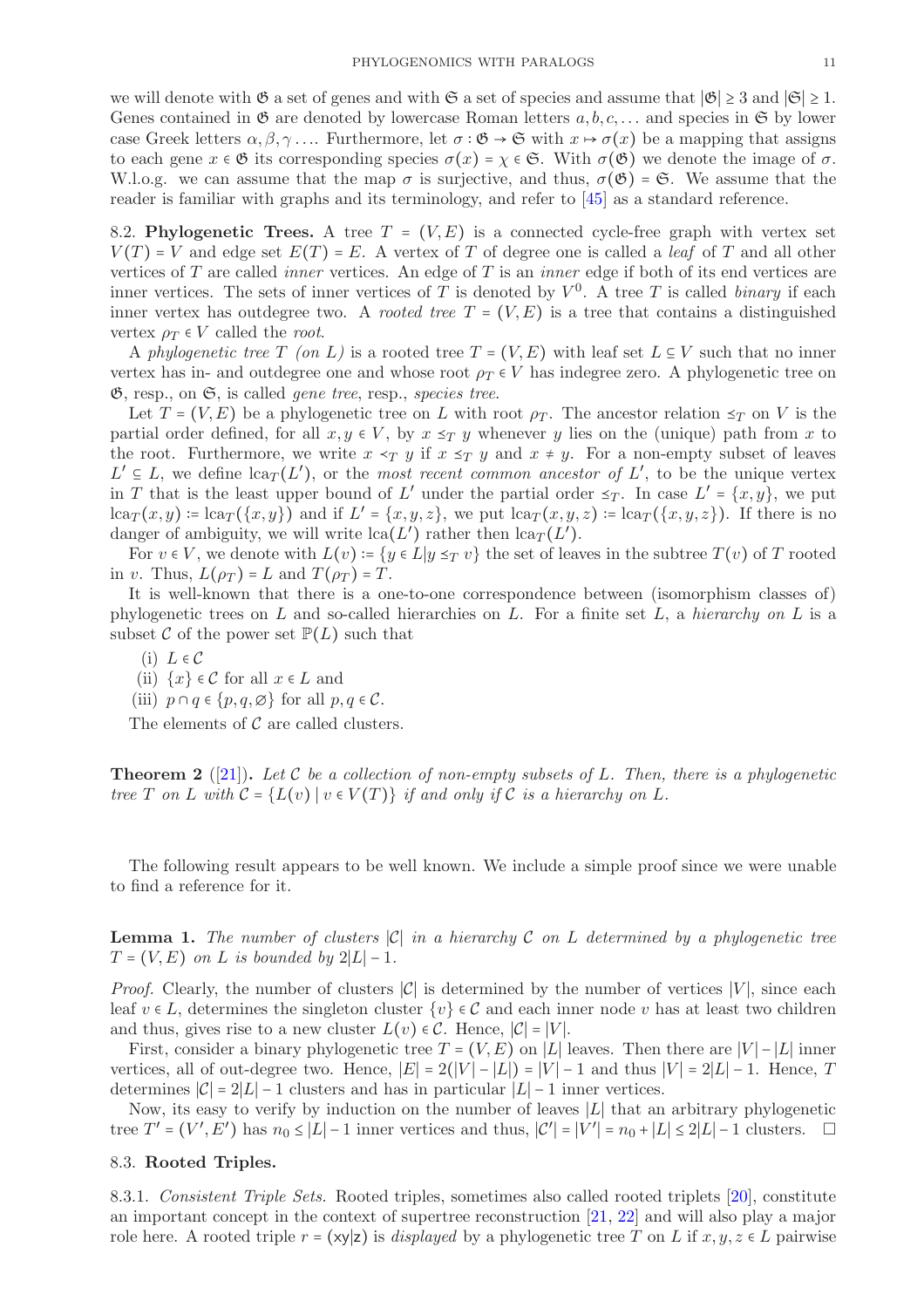distinct, and the path from x to y does not intersect the path from z to the root  $\rho_T$  and thus, having  $lca_T(x, y) \leq T \nvert ca_T(x, y, z)$ . We denote with  $L_r$  the set of the three leaves  $\{x, y, z\}$  contained in the triple  $r = (xy|z)$ , and with  $L_R := \cup_{r \in R} L_r$  the union of the leaf set of each  $r \in R$ . For a given leaf set L, a triple set R is said to be *(strict) dense* if for each  $x, y, z \in L$  there is (exactly) one triple  $r \in R$  with  $L_r = \{x, y, z\}$ . For a phylogenetic tree T, we denote by  $\Re(T)$  the set of all triples that are displayed by T. A set R of triples is *consistent* if there is a phylogenetic tree T on  $L_R$  such that  $R \subseteq \mathfrak{R}(T)$ , i.e., T displays all triples  $r \in R$ .

Not all sets of triples are consistent, of course. Given a triple set  $R$  there is a polynomial-time algorithm, referred to in  $[21]$  as BUILD, that either constructs a phylogenetic tree T displaying R or recognizes that R is not consistent or *inconsistent* [\[23\]](#page-36-22). Various practical implementations have been described starting with [\[23\]](#page-36-22), improved variants are discussed in [\[46,](#page-37-11) [13\]](#page-36-12). The problem of determining a maximum consistent subset of an inconsistent set of triples, however, is NP-hard and also APX-hard, see [\[24,](#page-36-23) [25\]](#page-36-24) and the references therein. We refer to [\[26\]](#page-36-25) for an overview on the available practical approaches and further theoretical results.

For a given consistent triple set  $R$ , a rooted phylogenetic tree, in which the contraction of any edge leads to the loss of an input triple is called a *least resolved* tree (for  $R$ ). Following the idea of Janson et al. [\[16\]](#page-36-15), we are mainly concerned with the construction of least resolved trees, that have in addition as few inner vertices as possible and cover the largest subset of compatible triples contained in R. Finding a tree with a minimal number of inner nodes for a given consistent set of rooted triples is also an NP-hard problem, see [\[16\]](#page-36-15). Unless stated explicitly, we use the term *least* resolved tree to refer to a tree with a minimum number of interior vertices, i.e., the least resolved trees in the sense of [\[16\]](#page-36-15). Alternative choices include the trees that display the minimum number of additional triples not contained in R.

8.3.2. Graph Representation of Triples. There is a quite useful representation of a set of triples R as a graph also known as Aho graph, see  $[23, 47, 27]$  $[23, 47, 27]$  $[23, 47, 27]$  $[23, 47, 27]$ . For given a triple set R and an arbitrary subset  $\mathcal{L} \subseteq L_R$ , the graph  $[R, \mathcal{L}]$  has vertex set  $\mathcal{L}$  and two vertices  $x, y \in \mathcal{L}$  are linked by an edge, if there is a triple (xy|z)  $\in R$  with  $z \in \mathcal{L}$ . Based on connectedness properties of the graph  $[R, \mathcal{L}]$  for particular subsets  $\mathcal{L} \subseteq L_R$ , the algorithm BUILD recognizes if R is consistent or not. In particular, this algorithm makes use of the following well-known theorem.

**Theorem 3** ([\[23,](#page-36-22) [27\]](#page-36-26)). A set of rooted triples R is consistent if and only if for each subset  $\mathcal{L} \subseteq L_R$ ,  $|\mathcal{L}|$  > 1 the graph  $[R, \mathcal{L}]$  is disconnected.

<span id="page-11-0"></span>**Lemma 2** ([\[47\]](#page-37-12)). Let R be a dense set of rooted triples on L. Then for each  $\mathcal{L} \subseteq L$ , the number of connected components of the Aho graph  $[R, \mathcal{L}]$  is at most two.

The tree computed with BUILD based on the Aho graph for a consistent set of rooted triples  $R$ is denoted by Aho $(R)$ . Lemma [2](#page-11-0) implies that Aho $(R)$  must be binary for a consistent dense set of rooted triples. We will use the Aho graph and its key properties as a frequent tool in upcoming proofs.

For later reference, we recall

<span id="page-11-1"></span>**Lemma 3** ([\[27\]](#page-36-26)). If R' is a subset of the triple set R and L is a leaf set, then  $[R', L]$  is a subgraph of  $[R, L]$ .

8.3.3. Closure Operations and Inference Rules. The requirement that a set R of triples is consistent, and thus, that there is a tree displaying all triples, allows to infer new triples from the set of all trees displaying all triples of R and to define a closure operation for R, which has been extensively studied in the last decades, see [\[27,](#page-36-26) [28,](#page-36-27) [17,](#page-36-16) [29,](#page-36-28) [30\]](#page-36-29). Let  $\langle R \rangle$  be the set of all phylogenetic trees on  $L_R$  that display all the triples of R. The closure of a consistent set of rooted triples R is defined as

$$
\mathrm{cl}(R)=\bigcap_{T\in\langle R\rangle}\mathfrak{R}(T).
$$

This operation satisfies the usual three properties of a closure operator, namely:  $R \subseteq cl(R)$ ;  $\text{cl}(\text{cl}(R)) = \text{cl}(R)$  and if  $R' \subseteq R$ , then  $\text{cl}(R') \subseteq \text{cl}(R)$ . We say R is *closed* if  $R = \text{cl}(R)$ . Clearly, for any tree T it holds that  $\Re(T)$  is closed. The brute force computation of the closure of a given consistent set R runs in  $O(|R|^5)$  time [\[27\]](#page-36-26): For any three leaves  $x, y, z \in L_R$  test whether exactly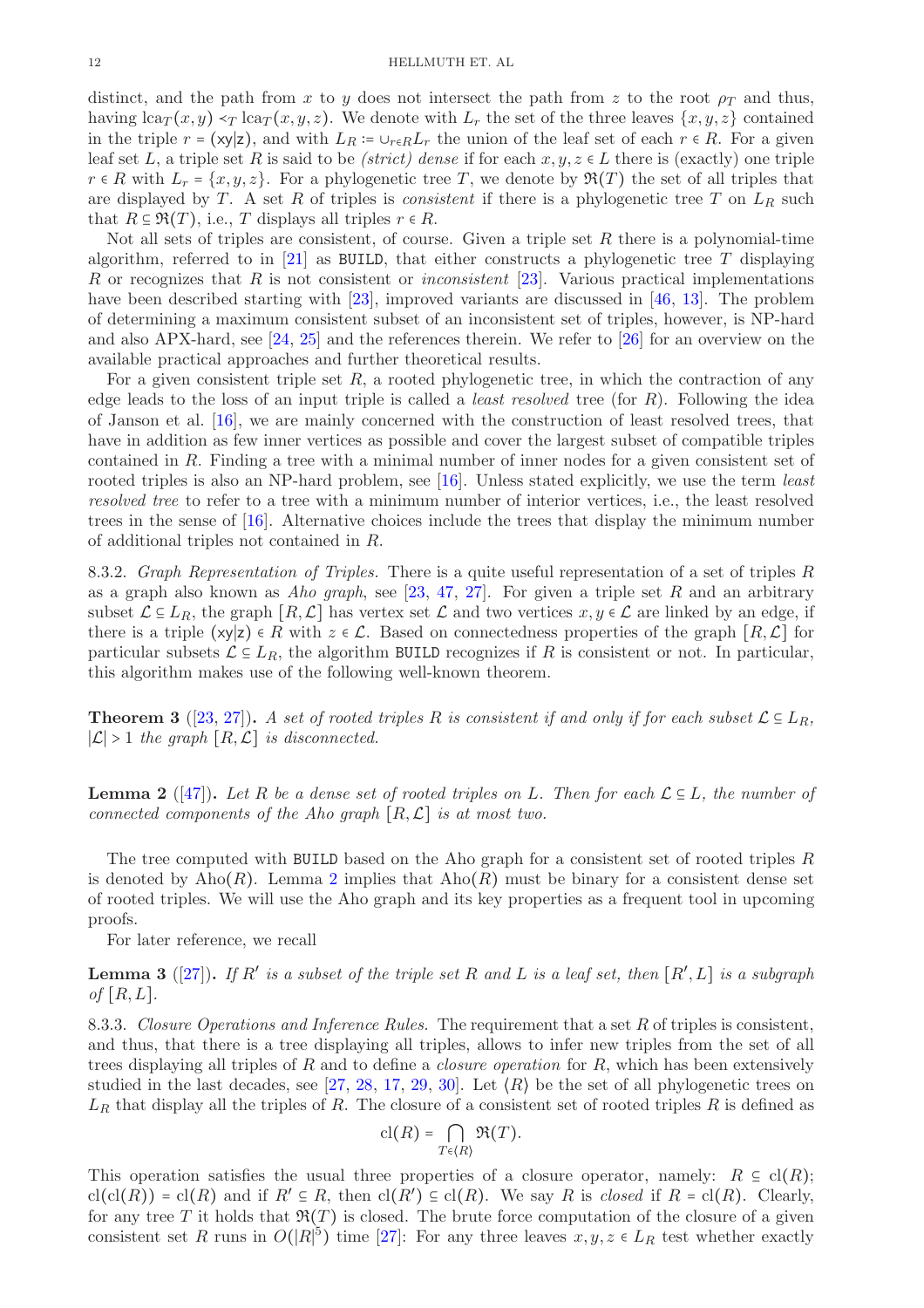one of the sets  $R \cup \{(\mathsf{x}\mathsf{y}|\mathsf{z})\}, R \cup \{(\mathsf{x}\mathsf{z}|\mathsf{y})\}, R \cup \{(\mathsf{z}\mathsf{y}|\mathsf{x})\}$  is consistent, and if so, add the respective triple to the closure  $cl(R)$  of R.

For a consistent set R of rooted triples we write  $R \vdash (x|z)$  if any phylogenetic tree that displays all triples of R also displays (xy|z). In other words,  $R \vdash (x \mid z)$  iff  $(x \mid z) \in cl(R)$ . In a work of Bryant and Steel [\[27\]](#page-36-26), in which the authors extend and generalize the work of Dekker [\[31\]](#page-36-30), it was shown under which conditions it is possible to infer triples by using only subsets  $R' \subseteq R$ , i.e., under which conditions  $R \vdash (xy|z) \implies R' \vdash (xy|z)$  for some  $R' \subseteq R$ . In particular, we will make frequent use of the following inference rules:

<span id="page-12-2"></span>
$$
\{(ab|c), (ad|c)\} \vdash (bd|c)
$$

- <span id="page-12-0"></span>(ii)  $\{(ab|c), (ad|b)\}\ \vdash (bd|c), (ad|c)$
- <span id="page-12-1"></span>(iii)  $\{(ab|c), (cd|b)\} \vdash (ab|d), (cd|a).$

**Remark 1.** It is an easy task to verify, that such inference rules based on two triples  $r_1, r_2 \in R$  can lead only to new triples, whenever  $|L_{r_1} \cap L_{r_2}| = 2$ . Hence, the latter three stated rules are the only ones that lead to new triples for a given pair of triples in a strictly dense triple set.

For later reference and the ILP formulation, we give the following lemma.

<span id="page-12-5"></span>**Lemma 4.** Let R be a strictly dense set of rooted triples. For all  $L' = \{a, b, c, d\} \subseteq L_R$  we have the following statements:

All triples inferred by rule [\(ii\)](#page-12-0) applied on triples  $r \in R$  with  $L_r \subset L'$  are contained in R if and only if all triples inferred by rule [\(iii\)](#page-12-1) applied on triples  $r \in R$  with  $L_r \subset L'$  are contained in R.

Moreover, if all triples inferred by rule [\(ii\)](#page-12-0) applied on triples  $r \in R$  with  $L_r \subset L'$  are contained in R then all triples inferred by rule [\(i\)](#page-12-2) applied on triples  $r \in R$  with  $L_r \subset L'$  are contained in R.

Proof. The first statement was established in [\[14,](#page-36-13) Lemma 2].

For the second statement assume that for all pairwise distinct  $L' = \{a, b, c, d\} \subseteq L_R$  it holds that all triples inferred by rule [\(ii\)](#page-12-0), or equivalently, by rule [\(iii\)](#page-12-1) applied on triples  $r \in R$  with  $L_r \subset L'$  are contained in R. Assume for contradiction that there are triples (ab|c), (ad|c)  $\in R$ , but (bd|c)  $\notin R$ . Since R is strictly dense, we have either (bc|d)  $\in R$  or (cd|b)  $\in R$ . In the first case and since  $(a\mathsf{b}|c) \in R$ , rule [\(ii\)](#page-12-0) implies that  $(a\mathsf{c}|d) \in R$ , a contradiction. In the second case and since  $(a\mathsf{b}|c) \in R$ , rule [\(iii\)](#page-12-1) implies that  $(cd|a) \in R$ , a contradiction.

We are now in the position to prove the following important and helpful lemmas and theorem. The final theorem basically states that consistent strict dense triple sets can be characterized by the closure of any two element subset of R. Note, an analogous result was established by [\[14\]](#page-36-13). However, we give here an additional direct and transparent proof.

<span id="page-12-4"></span>**Lemma 5.** Let R be a strictly dense set of triples on L such that for all  $R' \subseteq R$  with  $|R'| = 2$  it holds  $\text{cl}(R') \subseteq R$ . Let  $x \in L$  and  $L' = L \setminus \{x\}$ . Moreover, let  $R_{|L'} \subset R$  denote the subset of all triples  $r \in R$ with  $L_r \subseteq L'$ . Then  $R_{|L'}$  is strictly dense and for all  $R' \subseteq R_{|L'}$  with  $|R'| = 2$  it holds  $cl(R') \subseteq R_{|L'}$ .

*Proof.* Clearly, since R is strictly dense and since  $R_{|L'}$  contains all triples except the ones containing x it still holds that for all  $a, b, c \in L'$  there is exactly one triple  $r \in R_{|L'}$  with  $a, b, c \in L_r$ . Hence,  $R_{|L'}$ is strictly dense.

Assume for contradiction, that there are triples  $r_1, r_2 \in R_{|L'} \subset R$  with  $\text{cl}(r_1, r_2) \notin R_{|L'}$ . By construction of  $R_{|L'}$ , no triples  $r_1, r_2 \in R_{|L'}$  can infer a new triple  $r_3$  with  $x \in L_{r_3}$ . This immediately implies that  $cl(r_1, r_2) \notin R$ , a contradiction.

<span id="page-12-3"></span>**Lemma 6.** Let R be a strictly dense set of triples on L with  $|L| = 4$ . If for all  $R' \subseteq R$  with  $|R'| = 2$  $holds \; cl(R') \subseteq R \; then \; R \; is \; consistent.$ 

*Proof.* By contraposition, assume that R is not consistent. Thus, the Aho graph  $[R, \mathcal{L}]$  is connected for some  $\mathcal{L} \subseteq L$ . Since R is strict dense, for any  $\mathcal{L} \subseteq L$  with  $|\mathcal{L}| = 2$  or  $|\mathcal{L}| = 3$  the Aho graph  $[R, \mathcal{L}]$ is always disconnected. Hence,  $[R, \mathcal{L}]$  for  $\mathcal{L} = L$  must be connected. The graph  $[R, L]$  has four vertices, say a, b, c and d. The fact that R is strictly dense and  $|L| = 4$  implies that  $|R| = 4$  and in particular, that  $[R, L]$  has three or four edges. Hence, the graph  $[R, L]$  is isomorphic to one of the following graphs  $G_0, G_1$  or  $G_2$ .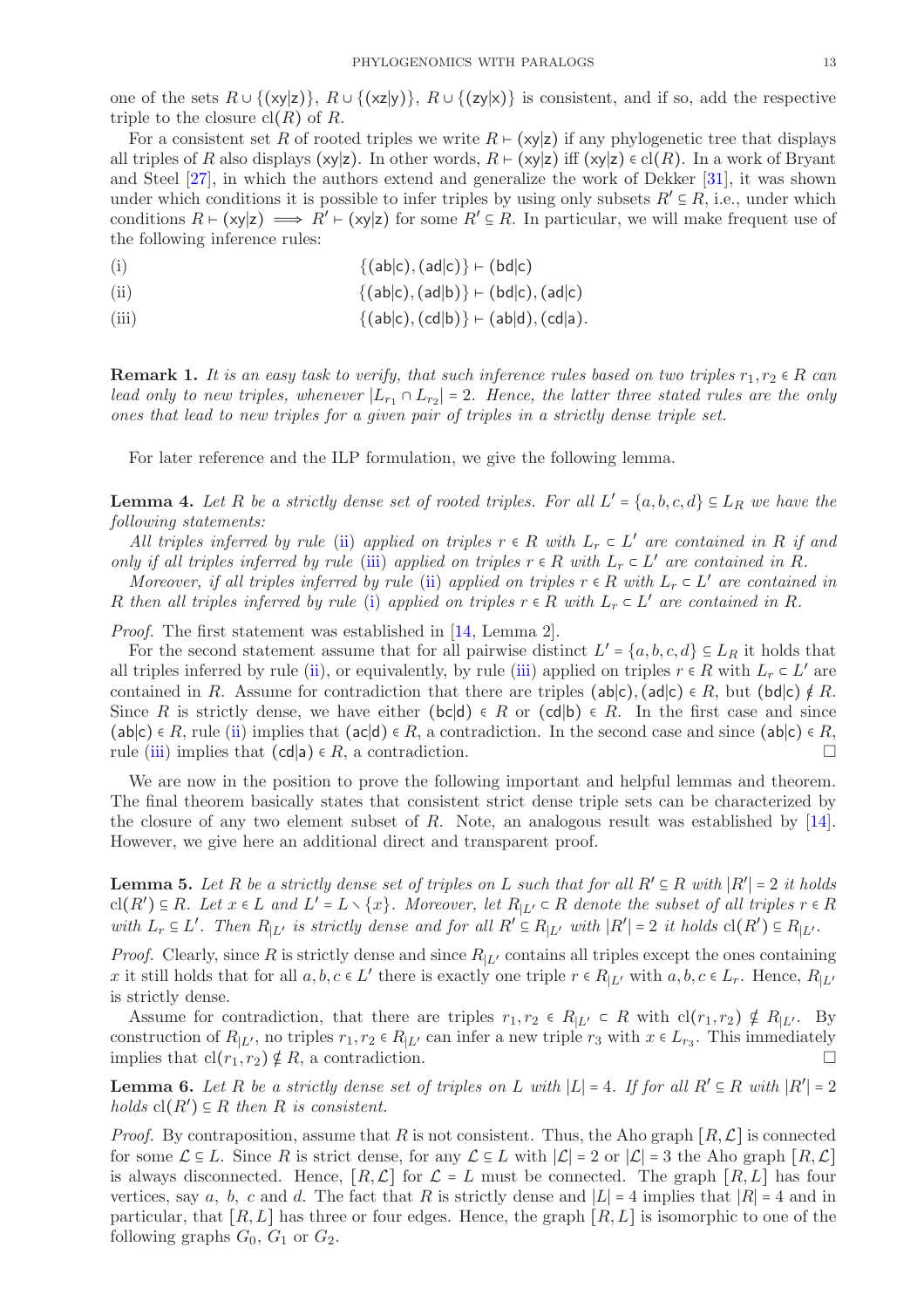The graph  $G_0$  is isomorphic to a path  $x_1 - x_2 - x_3 - x_4$  on four vertices;  $G_1$  is isomorphic to a chordless square; and  $G_2$  is isomorphic to a path  $x_1 - x_2 - x_3 - x_4$  on four vertices where the edge  ${x_1, x_3}$  or  ${x_2, x_4}$  is added. W.l.o.g. assume that for the first case  $[R, L] \approx G_0$  has edges  $\{a, b\}$ ,  ${b, c}, {c, d}$ ; for the second case  $[R, L] \simeq G_1$  has edges  ${a, b}$ ,  ${a, c}$ ,  ${c, d}$  and  ${b, d}$  and for the third case assume that  $[R, L] \simeq G_2$  has edges  $\{a, b\}, \{a, c\}, \{c, d\}$  and  $\{a, d\}.$ 

Let  $[R, L] \simeq G_0$ . Then there are triples of the form  $(ab|*)$ ,  $(bc|*)$ ,  $(cd|*)$ , where one kind of triple must occur twice, since otherwise,  $[R, L]$  would have four edges. Assume that this is  $(ab|\ast)$ . Hence, the triples (ab|c), (ab|d) ∈ R since  $|R| = 4$ . Since R is strictly dense, (bc|\*) = (bc|d) ∈ R, which implies that  $(cd|\ast) = (cd|a) \in R$ . Now,  $R' = \{(ab|c), (bc|d)\} \vdash (ac|d)$ . However, since R is strictly dense and  $(cd|a) \in R$  we can conclude that  $(ac|d) \notin R$ , and therefore  $cl(R') \notin R$ . The case with triples (cd∣∗) occurring twice is treated analogously. If triples (bc∣∗) occur twice, we can argue the same way to obtain obtain (bc|a), (bc|d)  $\in R$ , (ab| $\ast$ ) = (ab|d), and (cd| $\ast$ ) = (cd|a). However,  $R' = \{ (\mathsf{bc} | \mathsf{a}), (\mathsf{cd} | \mathsf{a}) \} \vdash (\mathsf{bd} | \mathsf{a}) \notin R$ , and thus  $\mathrm{cl}(R') \notin R$ .

Let  $[R, L] \simeq G_1$ . Then there must be triples of the form (ab| $\ast$ ), (ac| $\ast$ ), (cd| $\ast$ ), (bd| $\ast$ ). Clearly,  $(ab|*) \in \{(ab|c), (ab|d)\}.$  Note that not both  $(ab|c)$  and  $(ab|d)$  can be contained in R, since then  $[R, L] \simeq G_0$ . If (ab|\*) = (ab|c) and since R is strict dense, (ac|\*) = (ac|d). Again, since R is strictly dense,  $(cd|\ast) = (cd|b)$  and this implies that  $(bd|\ast) = (bd|a)$ . However,  $R' = \{(ab|c), (ac|d)\}\nvdash$  $(ab|d) \notin R$ , since R is strictly dense and  $(bd|a) \in R$ . Thus,  $cl(R') \notin R$ . If  $(ab|\star) = (ab|d)$  and since R is strictly dense, we can argue analogously, and obtain,  $(bd|*) = (bd|c)$ ,  $(cd|*) = (cd|a)$  and  $(ac|\ast) = (ac|b)$ . However,  $R' = \{(ab|d), (bd|c)\} \vdash (ad|c) \notin R$ , and thus  $cl(R') \notin R$ .

Let  $[R, L] \simeq G_2$ . Then there must be triples of the form  $(ab|\star)$ ,  $(ac|\star)$ ,  $(cd|\star)$ . Again,  $(ab|*) \in \{ (ab|c), (ab|d) \}.$  By similar arguments as in the latter two cases, if  $(ab|*) = (ab|c)$  then we obtain,  $(ac|*) = (ac|d)$ ,  $(ad|*) = (ad|b)$  and  $(cd|*) = (cd|b)$ . Since  $R' = \{(ab|c), (ac|d)\} \vdash (bc|d) \notin R$ , we can conclude that  $\text{cl}(R') \notin R$ . If  $(\textsf{ab}|\ast) = (\textsf{ab}|\textsf{d})$  we obtain analogously,  $(\textsf{ad}|\ast) = (\textsf{ad}|\textsf{c})$ ,  $(\textsf{cd}|\ast) =$ (cd|b) and (ac|\*) = (ac|b). However,  $R' = \{(ab|d), (ad|c)\}$  ⊢ (bd|c) ∉ R, and thus cl(R') ⊈ R.

**Theorem [1.](#page-4-2)** Let R be a strictly dense triple set on L with  $|L| \geq 3$ . The set R is consistent if and only if  $cl(R') ⊆ R$  holds for all  $R' ⊆ R$  with  $|R'| = 2$ .

*Proof.* ⇒∶ If R is strictly dense and consistent, then for any triple triple (ab|c)  $\notin R$  holds  $R \cup (ab|c)$ is inconsistent as either (ac|b) or (bc|a) is already contained in R. Hence, for each  $a, b, c \in L$  exactly one  $R \cup \{(\mathsf{ab}|\mathsf{c})\}, R \cup \{(\mathsf{ac}|\mathsf{b})\}, R \cup \{(\mathsf{bc}|\mathsf{a})\}$  is consistent, and this triple is already contained in R. Hence, R is closed. Therefore, for any subset  $R' \subseteq R$  holds  $cl(R') \subseteq cl(R) = R$ . In particular, this holds for all  $R' \subseteq R$  with  $|R'| = 2$ .

 $\Leftarrow$ : (Induction on |L|.)

If  $|L| = 3$  and since R is strictly dense, it holds  $|R| = 1$  and thus, R is always consistent. If  $|L| = 4$ , then Lemma [6](#page-12-3) implies that if for any two-element subset  $R' \subseteq R$  holds that  $\text{cl}(R') \subseteq R$ , then R is consistent. Assume therefore, the assumption is true for all strictly dense triple sets  $R$  on  $L$  with  $|L|=n$ .

Let R be a strictly dense triple set on L with  $|L| = n + 1$  such that for each  $R' \subseteq R$  with  $|R'| = 2$ it holds  $\text{cl}(R') \subseteq R$ . Moreover, let  $L' = L \setminus \{x\}$  for some  $x \in L$  and  $R_{|L'} \subset R$  denote the subset of all triples  $r \in R$  with  $L_r \subset L'$ . Lemma [5](#page-12-4) implies that  $R_{|L'}$  is strictly dense and for each  $R' \subseteq R_{|L'}$ with  $|R'| = 2$  we have  $cl(R') \subseteq R_{|L'}$ . Hence, the induction hypothesis can be applied for any such  $R_{|L'}$  implying that  $R_{|L'}$  is consistent. Moreover, since  $R_{|L'}$  is strictly dense and consistent, for any triple (xy|z) ∉  $R_{|L'}$  holds that  $R_{|L'} \cup (xy|z)$  is inconsistent. But this implies that  $R_{|L'}$  is closed, i.e., cl( $R_{|L'}$ ) =  $R_{|L'}$ . Lemma [2](#page-11-0) implies that the Aho graph  $[R_{|L'}, \mathcal{L}]$  has exactly two connected components  $C_1$  and  $C_2$  for each  $\mathcal{L} \subseteq L'$  with  $|\mathcal{L}| > 1$ . In the following we denote with  $\mathcal{L}_i = V(C_i)$ ,  $i = 1, 2$  the set of vertices of the connected component  $C_i$  in  $[R_{\vert L'}, \mathcal{L}]$ . Clearly,  $\mathcal{L} = \mathcal{L}_1 \dot{\cup} \mathcal{L}_2$ . It is easy to see that  $[R, \mathcal{L}] \simeq [R_{|L'}, \mathcal{L}]$  for any  $\mathcal{L} \subseteq L'$ , since none of the graphs contain vertex x. Hence,  $[R, \mathcal{L}]$  is always disconnected for any  $\mathcal{L} \subseteq L'$ . Therefore, it remains to show that, for all  $\mathcal{L} \cup \{x\}$ with  $\mathcal{L} \subseteq L'$  holds: if for any  $R' \subseteq R$  with  $|R'| = 2$  holds  $\text{cl}(R') \subseteq R$ , then  $[R, \mathcal{L} \cup \{x\}]$  is disconnected and hence, R is consistent.

To proof this statement we consider the different possibilities for  $\mathcal L$  separately. We will frequently use that  $[R_{|L'}, \mathcal{L}]$  is a subgraph of  $[R, \mathcal{L}]$  for every  $\mathcal{L} \subseteq L$  (Lemma [3\)](#page-11-1).

Case 1. If  $|\mathcal{L}| = 1$ , then  $\mathcal{L} \cup \{x\}$  implies that  $[R, \mathcal{L} \cup \{x\}]$  has exactly two vertices and clearly, no edge. Thus,  $[R, \mathcal{L} \cup \{x\}]$  is disconnected.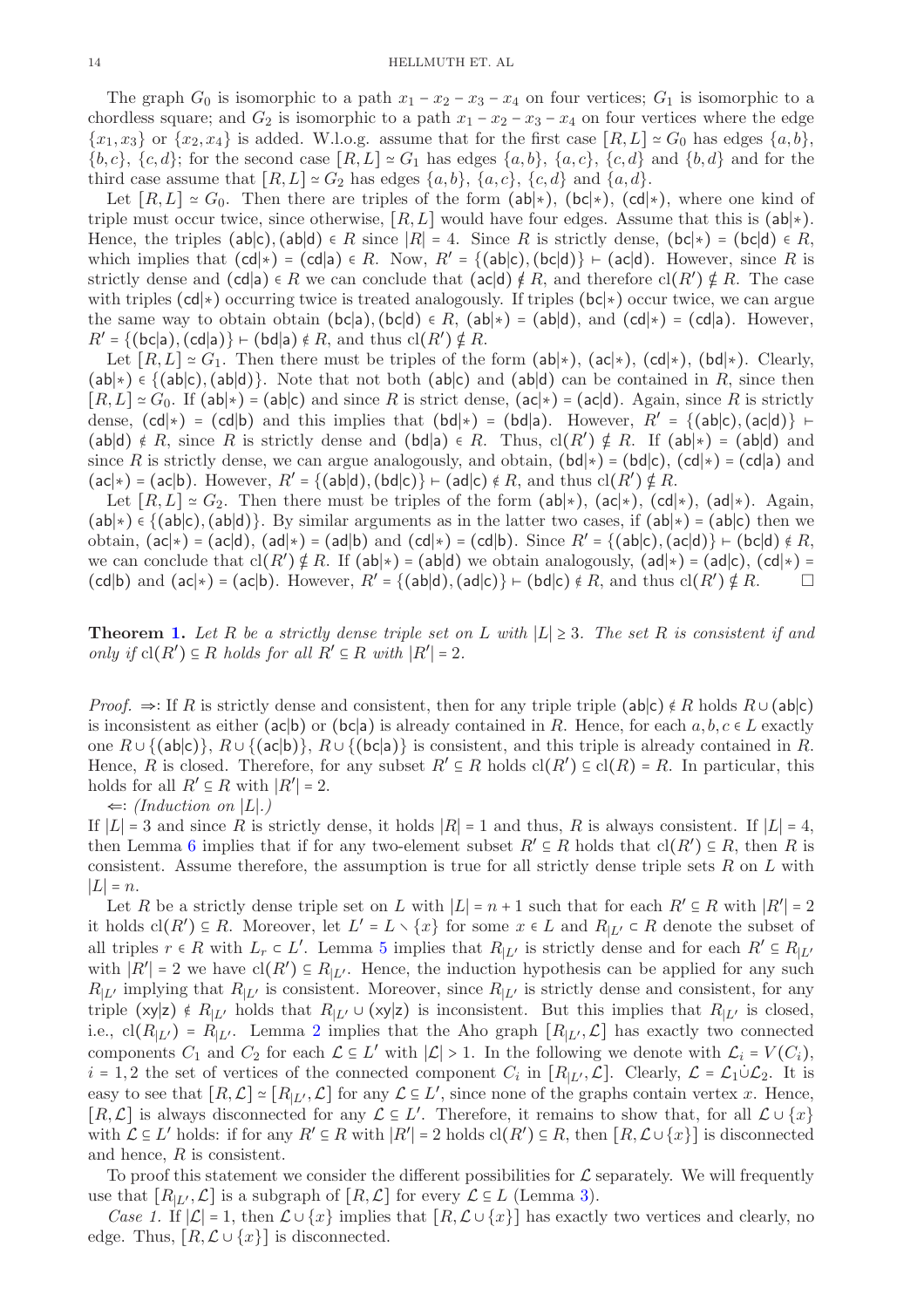Case 2. Let  $|\mathcal{L}| = 2$  with  $\mathcal{L}_1 = \{a\}$  and  $\mathcal{L}_2 = \{b\}$ . Since R is strictly dense, exactly one of the triples (ab|x), (ax|b), or (xb|a) is contained in R. Hence,  $[R, \mathcal{L} \cup \{x\}]$  has exactly three vertices where two of them are linked by an edge. Thus,  $[R, \mathcal{L} \cup \{x\}]$  is disconnected.

Case 3. Let  $|\mathcal{L}| \geq 3$  with  $\mathcal{L}_1 = \{a_1, \ldots, a_n\}$  and  $\mathcal{L}_2 = \{b_1, \ldots, b_m\}$ . Since  $R_{|L'}$  is consistent and strict dense and by construction of  $\mathcal{L}_1$  and  $\mathcal{L}_2$  it holds  $\forall a_i, a_j \in \mathcal{L}_1, b_k \in \mathcal{L}_2, i \neq j$ :  $(a_i a_j | b_k) \in R_{|L'} \subseteq R$ and  $\forall a_i \in \mathcal{L}_1, b_k, b_l \in \mathcal{L}_2, k \neq l : (\mathsf{b_k b_l} | \mathsf{a_i}) \in R_{|L'} \subseteq R$ . Therefore, since R is strictly dense, there cannot be any triple of the form  $(a_i b_k | a_j)$  or  $(a_i b_k | b_l)$  with  $a_i, a_j \in \mathcal{L}_1, b_k, b_l \in \mathcal{L}_2$  that is contained R. It remains to show that  $R$  is consistent. The following three subcases can occur.

- 3.a) The connected components  $C_1$  and  $C_2$  of  $[R_{|L'}, \mathcal{L}]$  are connected in  $[R, \mathcal{L} \cup \{x\}]$ . Hence, there must be a triple (ab|x)  $\in R$  with  $a \in \mathcal{L}_1$  and  $b \in \mathcal{L}_2$ . Hence, in order to prove that R is consistent, we need to show that there is no triple (cx|d) contained R for all  $c, d \in \mathcal{L}$ , which would imply that  $[R, \mathcal{L} \cup \{x\}]$  stays disconnected.
- 3.b) The connected component  $C_1$  of  $[R_{|L'}, \mathcal{L}]$  is connected to x in  $[R, \mathcal{L} \cup \{x\}]$ . Hence, there must be a triple (ax|c)  $\in R$  with  $a \in \mathcal{L}_1$ ,  $c \in \mathcal{L}$ . Hence, in order to prove that R is consistent, we need to show that there are no triples  $(b_kx|a_i)$  and  $(b_kx|b_i)$  for all  $a_i \in \mathcal{L}_1$ ,  $b_k, b_l \in \mathcal{L}_2$ , which would imply that  $[R, \mathcal{L} \cup \{x\}]$  stays disconnected.
- 3.c) As in Case 3.b), the connected component  $C_2$  of  $[R_{L'}, \mathcal{L}]$  might be connected to x in  $[R,\mathcal{L}\cup\{x\}]$  and we need to show that there are no triples  $(a_i x | b_k)$  and  $(a_i x | a_i)(a_i x | a_i)$  for all  $a_i, a_j \in \mathcal{L}_1$ ,  $b_k \in \mathcal{L}_2$  in order to prove that R is consistent.

Case 3.a) Let (ab|x)  $\in R$ ,  $a \in \mathcal{L}_1$ ,  $b \in \mathcal{L}_2$ . First we show that for all  $a_i \in \mathcal{L}_1$  holds (a<sub>i</sub>b|x)  $\in R$ . Clearly, if  $\mathcal{L}_1 = \{a\}$  the statement is trivially true. If  $|\mathcal{L}_1| > 1$  then  $\{(\text{ab}|x), (\text{a}_i\text{a}|b)\} \vdash (\text{a}_i\text{b}|x)$  for all  $a_i \in \mathcal{L}_1$ . Since the closure of all two element subsets of R is contained in R and  $(ab|x)$ ,  $(a_i|b) \in R$ we can conclude that  $(a_i b|x) \in R$ . Analogously one shows that for all  $b_k \in \mathcal{L}_2$  holds  $(a b_k|x) \in R$ .

Since  $\{(a_i|b_k),(ab_k|x)\}\vdash (a_i|b_k)x)$  and  $(a_i|b_k),(ab_k|x)\in R$  we can conclude that  $(a_i|b_k)x\in R$  for all  $a_i \in \mathcal{L}_1, b_k \in \mathcal{L}_2$ . Furthermore,  $\{(\mathsf{a}_i \mathsf{a}_j | \mathsf{b}), (\mathsf{a}_i \mathsf{b} | \mathsf{x})\} \vdash (\mathsf{a}_i \mathsf{a}_j | \mathsf{x})$  for all  $a_i, a_j \in \mathcal{L}_1$  and again,  $(\mathsf{a}_i \mathsf{a}_j | \mathsf{x}) \in R$ for all  $a_i, a_j \in \mathcal{L}_1$ . Analogously, one shows that  $(b_k b_l | x) \in R$  for all  $b_k, b_l \in \mathcal{L}_2$ .

Thus, we have shown, that for all  $c, d \in \mathcal{L}$  holds that  $(cd|x) \in R$ . Since R is strictly dense, there is no triple (cx|d) contained in R for any  $c, d \in \mathcal{L}$ . Hence,  $[R, \mathcal{L} \cup \{x\}]$  is disconnected.

Case 3.b) Let (ax|c)  $\in R$  with  $a \in \mathcal{L}_1$ ,  $c \in \mathcal{L}$ . Assume first that  $c \in \mathcal{L}_1$ . Then there is triple  $(ac|b) \in R$ . Moreover,  $\{(ax|c), (ac|b)\}\vdash (ax|b)$  and thus,  $(ax|b) \in R$ . This implies that there is always some  $c' = b \in \mathcal{L}_2$  with  $(ax|c') \in R$ . In other words, w.l.o.g. we can assume that for  $(ax|c) \in R$ ,  $a \in \mathcal{L}_1$  holds  $c \in \mathcal{L}_2$ .

Since  $\{(\mathsf{ax}|\mathsf{b}), (\mathsf{aa_i}|\mathsf{b})\} \vdash (\mathsf{a_i}\mathsf{x}|\mathsf{b})$  and  $(\mathsf{ax}|\mathsf{b}), (\mathsf{aa_i}|\mathsf{b}) \in R$  we can conclude that  $(\mathsf{a_i}\mathsf{x}|\mathsf{b}) \in R$  for all  $a_i \in \mathcal{L}_1$ . Moreover,  $\{(\mathsf{a}_i \times | \mathsf{b}), (\mathsf{bb}_k | \mathsf{a}_i)\} \vdash (\mathsf{a}_i \times | \mathsf{b}_k)$  and by similar arguments,  $(\mathsf{a}_i \times | \mathsf{b}_k) \in R$  for all  $a_i \in \mathcal{L}_1, b_k \in \mathcal{L}_2$ . Finally,  $\{(a_i x | b_k), (b_i b_k | a_i)\} \vdash (b_k b_l | x)$ , and therefore,  $(b_k b_l | x) \in R$  for all  $b_k, b_l \in \mathcal{L}_2$ . To summarize, for all  $a_i \in \mathcal{L}_1, b_k, b_l \in \mathcal{L}_2$  we have  $(a_i \times |b_k) \in R$  and  $(b_k b_l | x) \in R$ . Since R is strict dense there cannot be triples ( $b_k \times |a_i|$ ) and  $(b_k \times |b_l|)$  for any  $a_i \in \mathcal{L}_1$ ,  $b_k, b_l \in \mathcal{L}_2$ , and hence,  $[R, \mathcal{L} \cup \{x\}]$  is disconnected.

Case 3.c) By similar arguments as in Case 3.b) and interchanging the role of  $\mathcal{L}_1$  and  $\mathcal{L}_2$ , one shows that  $[R, \mathcal{L} \cup \{x\}]$  is disconnected.

In summary, we have shown that  $[R, \mathcal{L} \cup \{x\}]$  is disconnected in all cases. Therefore R is  $\Box$ consistent.

**Proposition [1.](#page-4-3)** Let R be a consistent triple set on L. If the tree obtained with BUILD is binary, then the closure  $cl(R)$  is strictly dense. Moreover, this tree T is unique and therefore, a least resolved tree for R.

*Proof.* Note, the algorithm BUILD relies on the Aho graph  $[R, \mathcal{L}]$  for particular subsets  $\mathcal{L} \subseteq L$ . This means, that if the tree obtained with BUILD is binary, then for each of the particular subsets  $\mathcal{L} \subseteq L$ the Aho graph  $[R, \mathcal{L}]$  must have exactly two components. Moreover, R is consistent, since BUILD constructs a tree.

Now consider arbitrary three distinct leaves  $x, y, z \in L$ . Since T is binary, there is a subset  $\mathcal{L} \subseteq L$ with  $x, y, z \in \mathcal{L}$  in some stage of BUILD such that two of the three leaves, say x and y are in a different connected component than the leaf z. This implies that  $R\cup (xy|z)$  is consistent, since even if  $\{x, y\} \notin E([R, \mathcal{L}])$ , the vertices x and y remain in the same connected component different from the one containing z when adding the edge  $\{x, y\}$  to  $\lbrack R, \mathcal{L} \rbrack$ . Moreover, by the latter argument, both  $R \cup (xz|y)$  and  $R \cup (yz|x)$  are not consistent. Thus, for any three distinct leaves  $x, y, z \in L$ exactly one of the sets  $R \cup \{(\mathsf{x}|\mathsf{y})\}, R \cup \{(\mathsf{x}|\mathsf{y})\}, R \cup \{(\mathsf{y}|\mathsf{x})\}$  is consistent, and thus, contained in the closure  $\text{cl}(R)$ . Hence,  $\text{cl}(R)$  is strictly dense.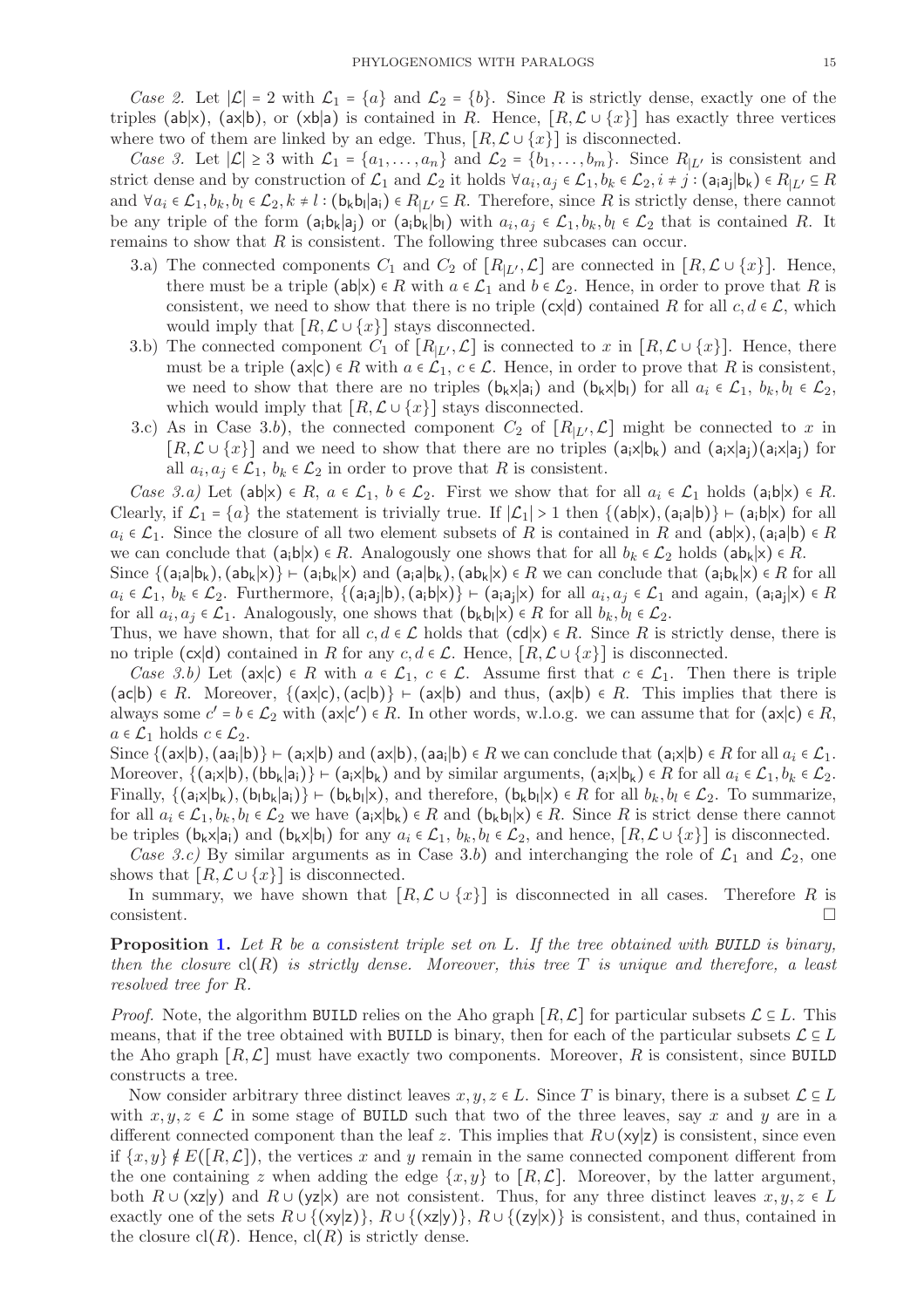Since a tree T that displays R also displays  $cl(R)$  and because  $cl(R)$  is strictly dense and consistent, we can conclude that  $cl(R) = \Re(T)$  whenever T displays R. Hence, T must be unique and therefore, the least resolved tree for  $R$ .

<span id="page-15-0"></span>**Lemma 7.** Let R be a consistent set of triples on L. Then there is a strictly dense consistent triple set  $R'$  on  $L$  that contains  $R$ .

*Proof.* Let  $\text{Aho}(R)$  be the tree constructed by BUILD from a consistent triple set R. It is in general not a binary tree. Let  $T'$  be a binary tree obtained from  $\text{Aho}(R)$  by substituting a binary tree with k leaves for every internal vertex with  $k > 2$  children. Any triple  $(ab|c) \in \mathfrak{R}(\text{Aho}(R))$  is also displayed by T' since unique disjoint paths  $a - b$  and  $c - \rho$  in Aho(R) translate directly to unique paths in  $T'$ , which obviously are again disjoint. Furthermore, a binary tree  $T'$  with leaf set  $L$ displays exactly one triple for each  $\{a, b, c\} \in \left(\frac{L}{3}\right)$  $\mathcal{L}_3$ ); hence  $R'$  is strictly dense.

**Remark 2.** Let T be a binary tree. Then  $\Re(T)$  is strictly dense and hence,  $\Re(T) \cup \{r\}$  is inconsistent for any triple  $r \notin \mathfrak{R}(T)$ . Since  $\mathfrak{R}(T) \subseteq \mathfrak{R}(\text{Aho}(\mathfrak{R}(T)))$  by definition of the action of BUILD and there is no consistent triple set that strictly contains  $\Re(T)$ , we have  $\Re(T) = \Re(\text{Abo}(\Re(T)))$ . Thus  $\mathrm{Aho}(\mathfrak{R}(T)) = T$ .

In order to discuss the relationship of alternative choices of least resolved trees we need a few additional definitions. Let  $\mathcal{C}(T) = \bigcup_{v \in V(T)} \{L(v)\}\$ be the hierarchy defined by T. We say that a phylogenetic tree S refines a tree T, if  $\mathcal{C}(T) \subseteq \mathcal{C}(S)$ . A collection of rooted triples R identifies a phylogenetic tree T if T displays R and every other tree that displays R is a refinement of T.

<span id="page-15-1"></span>**Lemma 8.** Let R be a consistent set of triples that identifies a phylogenetic tree  $T$ . Suppose the trees  $T_1$  and  $T_2$  display all triples of R so that  $T_1$  has the minimum number of vertices among all trees in  $\langle R \rangle$  and  $T_2$  minimizes the cardinality  $|\Re(T_2)|$ . Then,

$$
T \simeq \mathrm{Aho}(R) \simeq T_1 \simeq T_2.
$$

*Proof.* Lemma 2.1 and 2.2 in [\[28\]](#page-36-27) state that R identifies T iff  $\Re(T) = \text{cl}(R)$  and that  $T \simeq \text{Aho}(R)$ in this case. Since  $R$  identifies  $T$ , any other tree that displays  $R$  refines  $T$  and thus, must have more vertices. Hence,  $T \simeq T_1$ .

Since the closure  $cl(R)$  must be displayed by all trees that display R it follows that T is one of the trees that have a minimum cardinality set  $\mathfrak{R}(T)$  and thus,  $|\mathfrak{R}(T_2)| = |\mathfrak{R}(T)|$  and hence,  $\mathfrak{R}(T_2) = \mathfrak{R}(T) = \text{cl}(R)$ . Lemma 2.1 in [\[28\]](#page-36-27) implies that R identifies  $T_2$ . Lemma 2.2 in [28] implies that, therefore,  $T_2 \simeq \text{Aho}(R)$ .

8.4. Orthology Relations, Symbolic Representations, and Cographs. For a gene tree  $T =$  $(V, E)$  on  $\mathfrak G$  we define  $t : V^0 \to M$  as a map that assigns to each inner vertex an arbitrary symbol  $m \in M$ . Such a map t is called a *symbolic dating map* or *event-labeling* for T; it is *discriminating* if  $t(u) \neq t(v)$ , for all inner edges  $\{u, v\}$ , see [\[7\]](#page-36-6).

In the rest of this paper we are interested only in event-labelings  $t$  that map inner vertices into the set  $M = \{\bullet, \Box\}$ , where the symbol " $\bullet$ " denotes a speciation event and " $\Box$ " a duplication event. We denote with  $(T, t)$  a gene tree T with corresponding event labeling t. If in addition the map  $\sigma$ is given, we write this as  $(T, t; \sigma)$ .

An orthology relation  $\Theta \subset \mathfrak{G} \times \mathfrak{G}$  is a symmetric relation that contains all pairs  $(x, y)$  of orthologous genes. Note, this implies that  $(x, x) \notin \Theta$  for all  $x \in \mathfrak{G}$ . Hence, its complement  $\overline{\Theta}$  contains all leaf pairs  $(x, x)$  and pairs  $(x, y)$  of non-orthologous genes and thus, in this context all paralogous genes.

For a given orthology relation  $\Theta$  we want to find an event-labeled phylogenetic tree T on  $\mathfrak{G}$ , with  $t: V^0 \to {\{\bullet, \square\}}$  such that

(1)  $t(\text{lca}_T(x, y)) = \bullet$  for all  $(x, y) \in \Theta$ 

(2)  $t(\text{lca}_T(x,y)) = \Box$  for all  $(x,y) \in \overline{\Theta} \setminus \{(x,x) \mid x \in \mathfrak{G}\}.$ 

In other words, we want to find an event-labeled tree T on  $\mathfrak{G}$  such that the event on the most recent common ancestor of the orthologous genes is a speciation event and of paralogous genes a duplication event. If such a tree T with (discriminating) event-labeling t exists for  $\Theta$ , we call the pair  $(T, t)$  a *(discriminating)* symbolic representation of  $\Theta$ .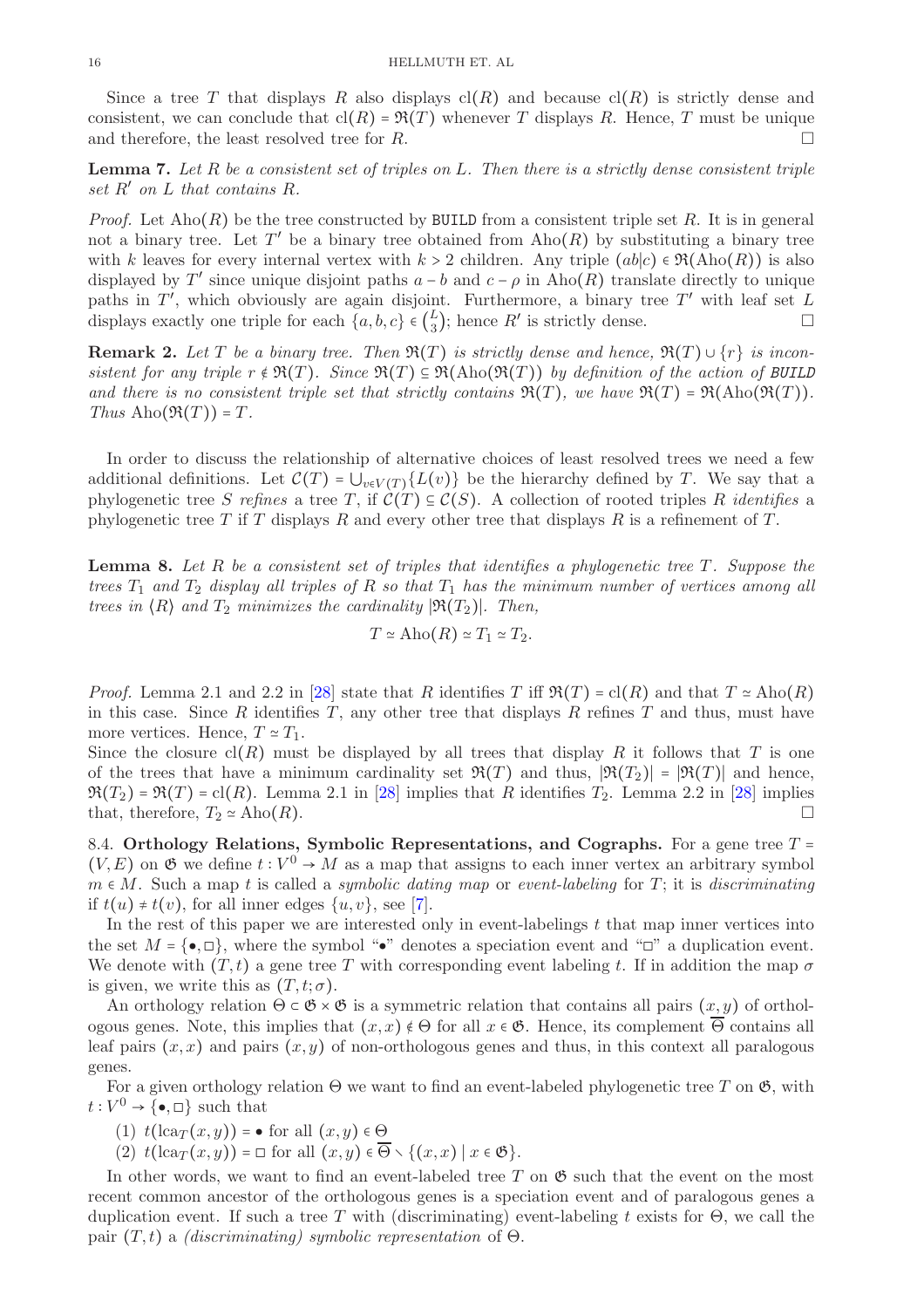<span id="page-16-2"></span>8.4.1. Symbolic Representations and Cographs. Empirical orthology estimations will in general contain false-positives. In addition orthologous pairs of genes may have been missed due to the scoring function and the selected threshold. Hence, not for all estimated orthology relations there is such a tree. In order to characterize orthology relations we define for an arbitrary symmetric relation  $R \subseteq \mathfrak{G} \times \mathfrak{G}$  the underlying graph  $G_R = (\mathfrak{G}, E_R)$  with edge set  $E_R = \{ \{x, y\} \in (\frac{\mathfrak{G}}{2}) \}$  $\binom{8}{2}$  |  $(x, y) \in R$  }.

As we shall see, orthology relations  $\Theta$  and cographs are closely related. A cograph is a  $P_4$ -free graph (i.e. a graph such that no four vertices induce a subgraph that is a path on 4 vertices), although there are a number of equivalent characterizations of such graphs (see e.g. [\[32\]](#page-36-31) for a survey).

It is well-known in the literature concerning cographs that, to any cograph  $G = (V, E)$ , one can associate a canonical cotree CoT(G) = (W ∪ V, F) with leaf set V together with a labeling map  $\lambda_G : W \to \{0,1\}$  defined on the inner vertices of CoT(G). The key observation is that, given a cograph  $G = (V, E)$ , a pair  $\{x, y\} \in {V \choose 2}$  $\mathcal{L}_2$ ) is an edge in G if and only if  $\lambda_G(\text{lca}_{\text{CoT}(G)}(x,y)) = 1$  (cf. [\[9,](#page-36-8) p. 166]). The next theorem summarizes the results, that rely on the theory of so-called symbolic ultrametrics developed in [\[7\]](#page-36-6) and have been established in a more general context in [\[8\]](#page-36-7).

<span id="page-16-0"></span>**Theorem 4** ([\[8\]](#page-36-7)). Suppose that  $\Theta$  is an (estimated) orthology relation and denote by  $\overline{\Theta}^{\neq}$  :=  $\overline{\Theta} \setminus$  $\{(x, x) \mid x \in \mathfrak{G}\}\$  the complement of  $\Theta$  without pairs  $(x, x)$ . Then the following statements are equivalent:

- (i)  $\Theta$  has a symbolic representation.
- (ii)  $\Theta$  has a discriminating symbolic representation.
- (iii)  $G_{\Theta} = G_{\overline{\Theta}^*}$  is a cograph.

This result enables us to find the corresponding discriminating symbolic representation  $(T, t)$ for  $\Theta$  (if one exists) by identifying T with the respective cotree CoT( $G_{\Theta}$ ) of the cograph  $G_{\Theta}$  and setting  $t(v)$  = • if  $\{x, y\} \in E(G_{\Theta})$  and thus,  $\lambda_{G_{\Theta}}(v) = 1$  and  $t(v) = \Box$  if  $\{x, y\} \notin E(G_{\Theta})$  and thus  $\lambda_{G\Theta}(v) = 0$ 

We identify the discriminating symbolic representation  $(T, t)$  for  $\Theta$  (if one exists) with the cotree  $\text{CoT}(G_{\Theta})$  as explained above.

8.4.2. Cograph Editing. It is well-known that cographs can be recognized in linear time [\[33,](#page-36-32) [34\]](#page-36-33). However, the cograph editing problem, that is given a graph  $G = (V, E)$  one aims to convert G into a cograph  $G^* = (V, E^*)$  such that the number  $|E \Delta E^*|$  of inserted or deleted edges is minimized is an NP-complete problem [\[10,](#page-36-9) [11\]](#page-36-10). In view of the above results, this implies the following:

**Theorem 5.** Let  $\Theta \subset \mathfrak{G} \times \mathfrak{G}$  be an (estimated) orthology relation. It can be recognized in linear time whether  $\Theta$  has a (discriminating) symbolic representation.

For a given positive integer K the problem of deciding if there is an orthology relation  $\Theta^*$  that has a (discriminating) symbolic representation s.t.  $|\Theta \Delta \Theta^*| \leq K$  is NP-complete.

As the next result shows, it suffices to solve the cograph editing problem separately for the connected components of G.

<span id="page-16-1"></span>**Lemma 9.** For any graph  $G(V, E)$  let  $F \in \binom{V}{2}$  $\binom{V}{2}$  be a minimal set of edges so that  $G'$  =  $(V, E \triangle F)$  is a cograph. Then  $(x, y) \in F \setminus E$  implies that x and y are located in the same connected component of G.

*Proof.* Suppose, for contradiction, that there is a minimal set  $F$  connecting two distinct connected components of  $G$ , resulting in a cograph  $G'$ . W.l.o.g., we may assume that  $G$  has only two connected components  $C_1, C_2$ . Denote by  $G''$  the graph obtained from  $G'$  by removing all edges  $\{x, y\}$  with  $x \in V(C_1)$  and  $y \in V(C_2)$ . If G'' is not a cograph, then there is an induced  $P_4$ , which must be contained in one of the connected components of  $G''$ . By construction this induced  $P_4$  is also contained in  $G'$ . Since  $G'$  is a cograph no such  $P_4$  exists and hence  $G''$  is also a cograph, contradicting the minimality of  $F$ .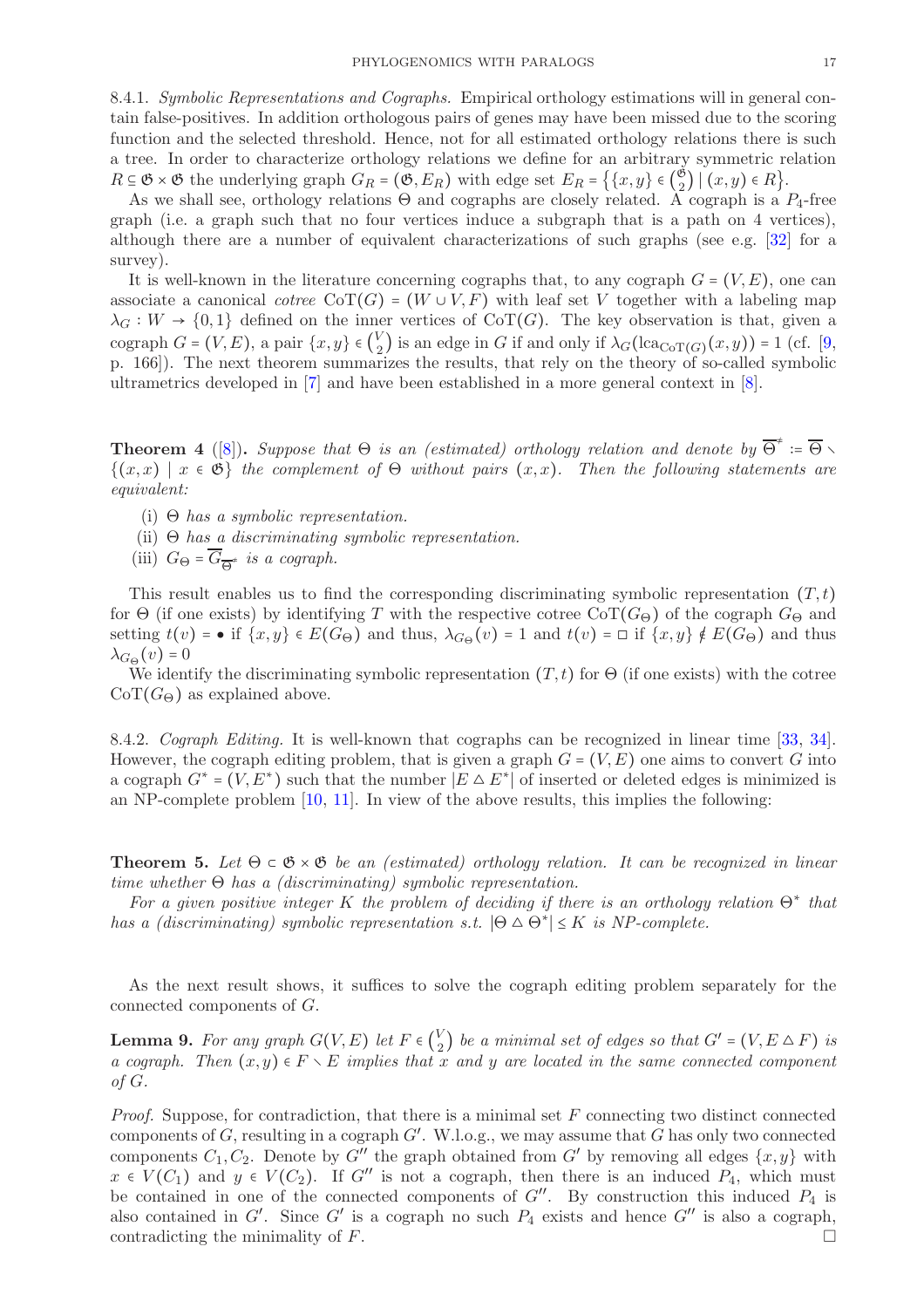8.5. From Gene Triples to Species Triples and Reconciliation Maps. A gene tree T on  $\mathfrak G$ arises in evolution by means of a series of events along a species tree  $S$  on  $\mathfrak{S}$ . In our setting these may be duplications of genes within a single species and speciation events, in which the parent's gene content is transmitted to both offsprings. The connection between gene and species tree is encoded in the reconciliation map, which associates speciation vertices in the gene tree with the interior vertex in the species tree representing the same speciation event. We consider the problem of finding a species tree for a given gene tree. In this subsection We follow the presentation of [\[12\]](#page-36-11).

8.5.1. Reconciliation Maps. We start with a formal definition of reconciliation maps.

<span id="page-17-0"></span>**Definition 1** ([\[12\]](#page-36-11)). Let  $S = (W, F)$  be a species tree on  $\mathfrak{S}$ , let  $T = (V, E)$  be a gene tree on  $\mathfrak{G}$  with corresponding event labeling  $t: V^0 \to \{\bullet, \Box\}$  and suppose there is a surjective map  $\sigma$  that assigns to each gene the respective species it is contained in. Then we say that S is a species tree for  $(T, t; \sigma)$ if there is a map  $\mu: V \to W \cup F$  such that, for all  $x \in V$ :

- (i) If  $x \in \mathfrak{G}$  then  $\mu(x) = \sigma(x)$ .
- (ii) If  $t(x) = \bullet$  then  $\mu(x) \in W \setminus \mathfrak{S}$ .
- (iii) If  $t(x) = \Box$  then  $\mu(x) \in F$ .
- (iv) Let  $x, y \in V$  with  $x \prec_T y$ . We distinguish two cases:
	- (1) If  $t(x) = t(y) = \Box$  then  $\mu(x) \leq_S \mu(y)$  in S.
		- (2) If  $t(x) = t(y) = \bullet$  or  $t(x) \neq t(y)$  then  $\mu(x) \leq \mu(y)$  in S.
- (v) If  $t(x) = \bullet$  then  $\mu(x) = \text{lcas}(\sigma(L(x)))$

We call  $\mu$  the reconciliation map from  $(T, t, \sigma)$  to S.

A reconciliation map  $\mu$  maps leaves  $x \in \mathfrak{G}$  to leaves  $\mu(x) \coloneqq \sigma(x)$  in S and inner vertices  $x \in V^0$  to inner vertices  $w \in W \setminus \mathfrak{S}$  in S if  $t(x) = \bullet$  and to edges  $f \in F$  in S if  $t(x) = \Box$ , such that the ancestor relation  $\leq_S$  is implied by the ancestor relation  $\leq_T$ . Definition [1](#page-17-0) is consistent with the definition of reconciliation maps for the case when the event labeling t on T is not known, see [\[48\]](#page-37-13).

8.5.2. Existence of a Reconciliation Map. The reconciliation of gene and species trees is usually studied in the situation that only S, T, and  $\sigma$  are known and both  $\mu$  and t and must be determined [\[49,](#page-37-14) [50,](#page-37-15) [51,](#page-37-16) [52,](#page-37-17) [53,](#page-37-18) [54,](#page-37-19) [55,](#page-37-20) [56,](#page-37-21) [57,](#page-37-22) [58\]](#page-37-23). In this form, there is always a solution  $(\mu, t)$ , which however is not unique in general. A variety of different optimality criteria have been used in the literature to obtain biologically plausible reconciliations. The situation changes when not just the gene tree T but a symbolic representation  $(T, t)$  is given. Then a species tree need not exists. [\[12\]](#page-36-11) derived necessary and sufficient conditions for the existence of a species tree  $S$  so that there exists a reconciliation map from  $(T, t)$  to S. We briefly summarize the key results.

For  $(T, t; \sigma)$  we define the triple set

$$
\mathbb{G} = \{ r \in \mathfrak{R}(T) \big| t(\operatorname{lca}_T(L_r)) = \bullet \text{ and } \sigma(x) \neq \sigma(y),
$$
  
for all  $x, y \in L_r$  pairwise distinct}

In other words, the set G contains all triples  $r = (ab|c)$  of  $\Re(T)$  where all three genes in  $a, b, c \in L_r$ are contained in different species and the event at the most recent common ancestor of  $L_r$  is a speciation event, i.e.,  $t(\text{lca}_T(a, b, c)) = \bullet$ . It is easy to see that in this case S must display  $(\sigma(a)\sigma(b)|\sigma(c))$ , i.e., it is a necessary condition that the triple set

$$
\mathbb{S} = \{ (\alpha \beta | \gamma) | \exists (\text{ab} | \text{c}) \in \mathbb{G} \text{ with } \sigma(a) = \alpha, \sigma(b) = \beta, \sigma(c) = \gamma \}
$$

is consistent. This condition is also sufficient:

<span id="page-17-1"></span>**Theorem 6** ([\[12\]](#page-36-11)). There is a species tree on  $\sigma(\mathfrak{G})$  for  $(T, t, \sigma)$  if and only if the triple set S is consistent. A reconciliation map can then be found in polynomial time.

8.5.3. Maximal Consistent Triple Sets. In general, however, S may not be consistent. In this case it is impossible to find a valid reconciliation map. However, for each consistent subset  $\mathbb{S}^* \subset \mathbb{S}$ , its corresponding species tree  $S^*$ , and a suitably chosen homeomorphic image of T one can find the reconciliation. For a phylogenetic tree T on L, the restriction  $T|_{L'}$  of T to  $L' \subseteq L$  is the phylogenetic tree with leaf set  $L'$  obtained from T by first forming the minimal spanning tree in T with leaf set L' and then by suppressing all vertices of degree two with the exception of  $\rho_T$  if  $\rho_T$  is a vertex of that tree, see [\[21\]](#page-36-20). For a consistent subset  $\mathbb{S}^* \subset \mathbb{S}$  let  $L' = \{x \in \mathfrak{G} \mid \exists r \in \mathbb{S}^* \text{ with } \sigma(x) \in L_r\}$  be the set of genes (leaves of  $T|_{L'}$ ) for which a species  $\sigma(x)$  exits that is also contained in some triple  $r \in \mathbb{S}^*$ .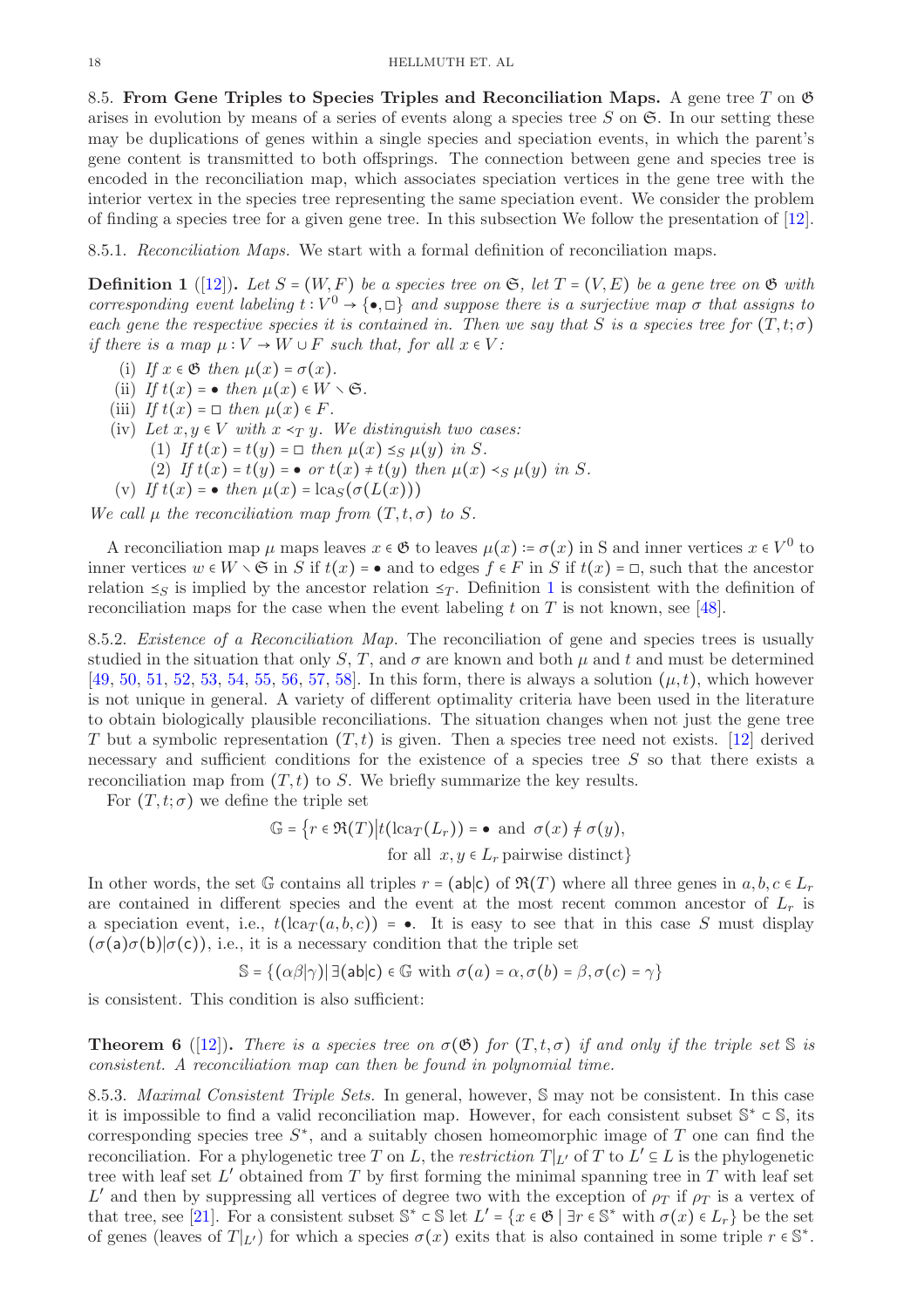Clearly, the reconciliation map of  $T|_{L'}$  and the species tree  $S^*$  that displays  $\mathbb{S}^*$  can then be found in polynomial time by means of Theorem [6.](#page-17-1)

# 9. ILP Formulation

The workflow outline in the main text consists of three stages, each of which requires the solution of hard combinatorial optimization problem. Our input data consist of an Θ or of a weighted version thereof. In the weighted case we assume the edge weights  $w(x, y)$  have values in the unit interval that measures the confidence in the statement " $(x, y) \in \Theta$ ". Because of measurement errors, our first task is to correct  $\Theta$  to an irreflexive, symmetric relation  $\Theta^*$  that is a valid orthology relation. As outlined in section [8.4.1,](#page-16-2)  $G_{\Theta^*}$  must be cograph so that  $(x, y) \in \Theta^*$  implies  $\sigma(x) \neq \sigma(y)$ . By Lemma [9](#page-16-1) this problem has to be solved independently for every connected component of  $G_{\Theta}$ . The resulting relation  $\Theta^*$  has the symbolic representation  $(T, t)$ .

In the second step we identify the best approximation of the species tree induced by  $(T, t)$ . To this end, we determine the maximum consistent subset S<sup>\*</sup> in the set S of species triples induced by those triples of  $(T, t)$  that have a speciation vertex as their root. The hard part in the ILP formulation for this problem is to enforce consistency of a set of triples [\[35\]](#page-37-0). This step can be simplified considerably using the fact that for every consistent triple set  $\mathbb{S}^*$  there is a strictly dense consistent triple set S' that contains  $\mathbb{S}^*$  (Lemma [7\)](#page-15-0). This allows us to write  $\mathbb{S}^* = \mathbb{S}' \cap \mathbb{S}$ . The gain in efficiency in the corresponding ILP formulation comes from the fact that a strictly dense set of triples is consistent if and only if all its two-element subsets are consistent (Theorem [1\)](#page-4-2), allowing for a much faster check of consistency.

In the third step we determine the least resolved species tree  $S$  from the triple set  $\mathbb{S}^*$  since this tree makes least assumptions of the topology and thus, of the evolutionary history. In particular, it displays only those triples that are either directly derived from the data or that are logically implied by them. Thus S is the tree with the minimal number of (inner) vertices that displays  $\mathbb{S}^*$ . Our ILP formulation uses ideas from the work of  $[35]$  to construct S in the form of an equivalent partial hierarchy.

9.1. Cograph Editing. Given the edge set of an input graph, in our case the pairs  $(x, y) \in \Theta$ , our task is to determine a modified edge set so that the resulting graph is a cograph. The input is conveniently represented by binary constants  $\Theta_{ab} = 1$  iff  $(a, b) \in \Theta$ . The edges of the adjusted cograph  $G_{\Theta^*}$  are represented by binary variables  $E_{xy} = E_{yx} = 1$  if and only if  $\{x, y\} \in E(G_{\Theta^*})$ . Since  $E_{xy} \equiv E_{yx}$  we use these variables interchangeably, without distinguishing the indices. Since genes residing in the same organism cannot be orthologs, we exclude edges  $\{x, y\}$  whenever  $\sigma(x) = \sigma(y)$ (which also forbids loops  $x = y$ . This is expressed by setting

(ILP 2) 
$$
E_{xy} = 0 \text{ for all } \{x, y\} \in {\mathfrak{G} \choose 2} \text{ with } \sigma(x) = \sigma(y).
$$

To constrain the edge set of  $G_{\Theta^*}$  to cographs, we use the fact that cographs are characterized by  $P_4$  as forbidden subgraph. This can be expressed as follows. For every ordered four-tuple  $(w, x, y, z) \in \mathfrak{G}^4$  with pairwise distinct  $w, x, y, z$  we require

$$
(ILP 3) \t\t\t E_{wx} + E_{xy} + E_{yz} - E_{xz} - E_{wy} - E_{wz} \le 2
$$

Constraint ([ILP 3](#page-5-0)) ensures that for each ordered tuple  $(w, x, y, z)$  it is not the case that there are edges  $\{w, x\}$ ,  $\{x, y\}$ ,  $\{y, z\}$  and at the same time no edges  $\{x, z\}$ ,  $\{w, y\}$ ,  $\{w, z\}$  that is,  $w, x, y$ and z induce the path  $w - x - y - z$  on four vertices. Enforcing this constraint for all orderings of  $w, x, y, z$  ensures that the subgraph induced by  $\{w, x, y, z\}$  is  $P_4$ -free.

In order to find the closest orthology cograph  $G_{\Theta^*}$  we minimize the symmetric difference of the estimated and adjusted orthology relation. Thus the objective function is

$$
\text{(ILP 1)} \qquad \qquad \min \sum_{(x,y)\in\mathfrak{G}\times\mathfrak{G}} (1-\Theta_{xy}) E_{xy} + \sum_{(x,y)\in\mathfrak{G}\times\mathfrak{G}} \Theta_{xy} (1-E_{xy})
$$

**Remark 3.** We have defined  $\Theta$  above as a binary relation. The problem can be generalized to a weighted version in which the input  $\Theta$  is a real valued function  $\Theta : \mathfrak{G} \times \mathfrak{G} \to [0,1]$  measuring the confidence with which a pair  $(x, y)$  is orthologous. The ILP formulation remains unchanged.

The latter ILP formulation makes use of  $O(|\mathfrak{G}|^2)$  variables and Equations ([ILP 2](#page-4-1)) and ([ILP 3](#page-5-0)) impose  $O(|\mathfrak{G}|^4)$  constraints.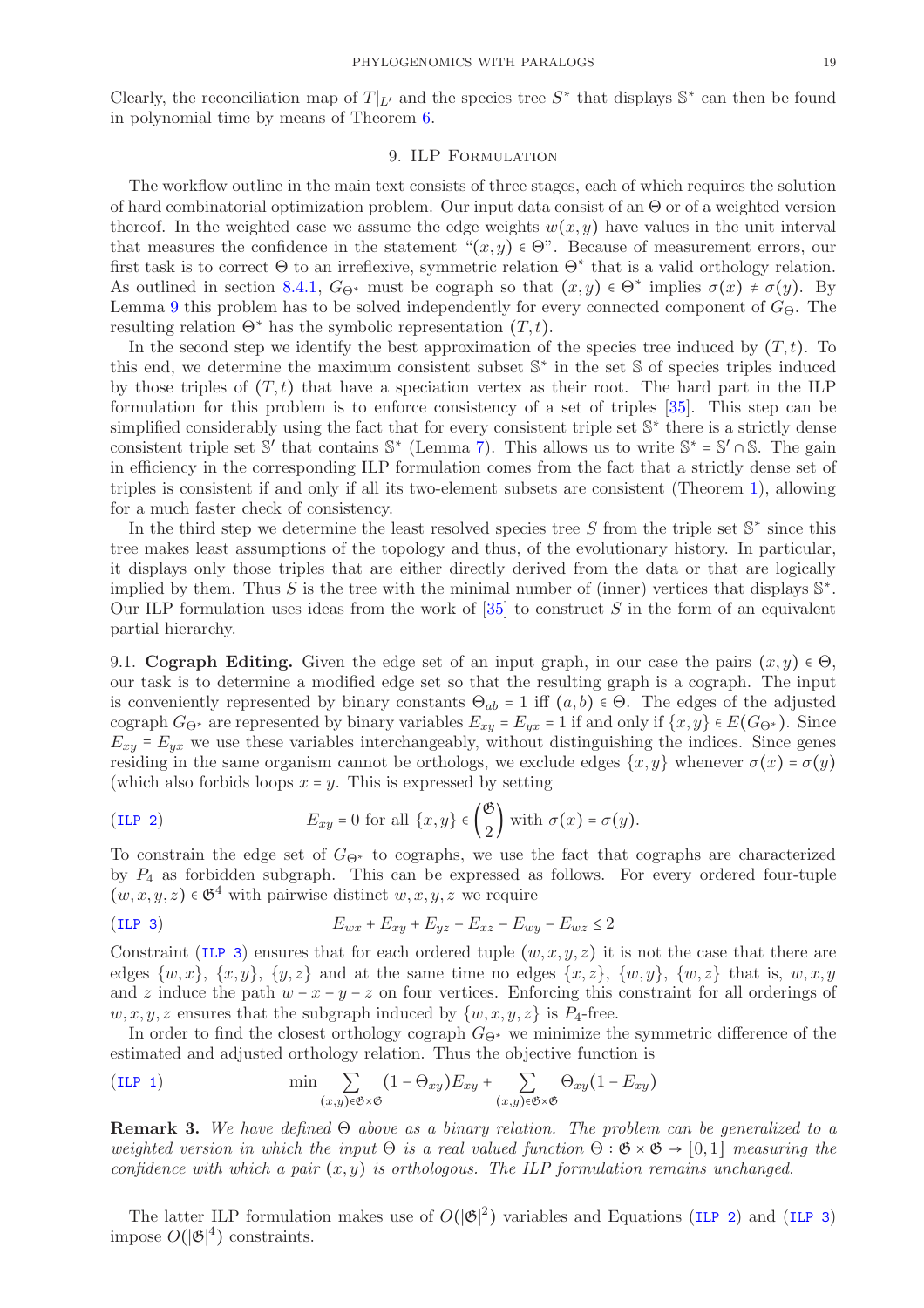9.2. Extraction of All Species Triples. Let  $\Theta$  be an orthology relation with symbolic representation  $(T, t; \sigma)$  so that  $\sigma(x) = \sigma(y)$  implies  $(x, y) \notin \Theta$ . By Theorem [6,](#page-17-1) the species tree S displays all triples  $(\alpha\beta|\gamma)$  with a corresponding gene triple  $(x|z) \in \mathbb{G} \subseteq \mathfrak{R}(T)$ , i.e., a triple  $(x|z)$  with speciation event at the root of  $t(\text{lca}_T(x, y, z) = \bullet \text{ and } \sigma(x) = \alpha, \sigma(y) = \beta, \sigma(z) = \gamma$  are pairwise distinct species. We denote the set of these triples by S. Although all species triples can be extracted in polynomial time, e.g. by using the BUILD algorithm, we give here an ILP formulation to complete the entire ILP pipeline. It will also be useful as a starting point for the final step, which consists in finding a minimally resolved trees that displays S. Instead of using the symbolic representation  $(T, t; \sigma)$  we will directly make use of the information stored in  $\Theta$  using the following simple observation.

<span id="page-19-0"></span>**Lemma 10.** Let  $\Theta$  be an orthology relation with discriminating symbolic representation  $(T, t; \sigma)$ that is identified with the cotree of the corresponding cograph  $G_{\Theta} = (\mathfrak{G}, E_{\Theta})$ . Assume that  $(xy|z) \in$  $\mathfrak{R}(T)$  is a triple where all genes  $x, y, z$  are contained in pairwise different species. Then it holds:  $t(\mathrm{lca}(x,y)) = \Box$  if and only if  $\{x,y\} \notin E_{\Theta}$  and  $t(\mathrm{lca}(x,y,z)) = \bullet$  if and only if  $\{x,z\}, \{y,z\} \in E_{\Theta}$ 

*Proof.* Assume there is a triple  $(x|z) \in \mathfrak{R}(T)$  where all genes  $x, y, z$  are contained in pairwise different species. Clearly,  $t(\text{lca}(x, y)) = \Box$  iff  $(x, y) \notin \Theta$  iff  $\{x, y\} \notin E_{\Theta}$ . Since,  $\text{lca}(x, y) \neq \text{lca}(x, z) =$  $lca(y, z) = lca(x, y, z)$  we have  $t(lca(x, z)) = t(lca(y, z)) = \bullet$ , which is iff  $(x, z), (y, z) \in \Theta$  and thus, iff  $\{x, z\}, \{y, z\} \in E_{\Theta}$ .

The set S of species triples is encoded by the binary variables  $T_{(\alpha\beta|\gamma)} = 1$  iff  $(\alpha\beta|\gamma) \in S$ . Note that  $(\beta \alpha | \gamma) \equiv (\alpha \beta | \gamma)$ . In order to avoid superfluous variables and symmetry conditions connecting them we assume that the first two indices in triple variables are ordered. Thus there are three triple variables  $T_{(\alpha\beta|\gamma)}, T_{(\alpha\gamma|\beta)},$  and  $T_{(\beta\gamma|\alpha)}$  for any three distinct  $\alpha, \beta, \gamma \in \mathfrak{S}$ .

Assume that  $(xy|z) \in \mathfrak{R}(T)$  is an arbitrary triple displayed by T. In the remainder of this section, we assume that these genes x, y and z are from pairwise different species  $\sigma(x) = \alpha$ ,  $\sigma(y) = \beta$ and  $\sigma(z) = \gamma$ . Given that in addition  $t(\text{lca}(x, y, z)) = \bullet$ , we need to ensure that  $T_{(\alpha\beta|\gamma)} = 1$ . If  $t(\text{lca}(x, y, z))$  = • then there are two cases: (1)  $t(\text{lca}(x, y)) = \Box$  or (2)  $t(\text{lca}(x, y)) = \bullet$ . These two cases needs to be considered separately for the ILP formulation.

Case (1)  $t(\text{lca}(x, y)) = \Box \neq t(\text{lca}(x, y, z))$ : Lemma [10](#page-19-0) implies that  $E_{xy} = 0$  and  $E_{xz} = E_{yz} = 1$ . This yields,  $(1 - E_{xy}) + E_{xz} + E_{yz} = 3$ . To infer that in this case  $T_{(\alpha\beta|\gamma)} = 1$  we add the next constraint.

<span id="page-19-1"></span>
$$
(1 - E_{xy}) + E_{xz} + E_{yz} - T_{(\alpha\beta|\gamma)} \le 2
$$

These constraints need, by symmetry, also be added for the possible triples  $(xz|y)$ , resp.,  $(yz|x)$ and the corresponding species triples  $(\alpha \gamma|\beta)$ , resp.,  $(\beta \gamma|\alpha)$ :

(ILP 15)  
\n
$$
E_{xy} + (1 - E_{xz}) + E_{yz} - T_{(\alpha \gamma|\beta)} \le 2
$$
\n
$$
E_{xy} + E_{xz} + (1 - E_{yz}) - T_{(\beta \gamma|\alpha)} \le 2
$$

Case (2)  $t(\text{lca}(x, y)) = \bullet = t(\text{lca}(x, y, z))$ : Lemma [10](#page-19-0) implies that  $E_{xy} = E_{xz} = E_{yz} = 1$ . Since  $lca(x, y) \neq lca(x, y, z)$  and the gene tree we obtained the triple from is a discriminating representation, that is consecutive event labels are different, there must be an inner vertex  $v \notin \{lca(x, y), la(x, y, z)\}\$ on the path from  $lca(x, y)$  to  $lca(x, y, z)$  with  $t(v) = \Box$ . Since T is a phylogenetic tree, there must be a leaf  $w \in L(v)$  with  $w \neq x, y$  and  $lca(x, y, w) = v$  which implies  $t(\text{lca}(x, y, w)) = t(v) = \Box$ . For this vertex w we derive that  $(xw|z)$ ,  $(yw|z) \in \mathfrak{R}(T)$  and in particular,  $lca(y, w, z) = lca(x, y, z) = lca(w, z)$ . Therefore,  $t(lca(y, w, z)) = t(lca(w, z)) = \bullet$ .

Now we have to distinguish two subcases; either Case (2a)  $\sigma(x) = \alpha = \sigma(w)$  (analogously one treats the case  $\sigma(y) = \beta = \sigma(w)$  by interchanging the role of x and y) or Case (2b)  $\sigma(x) = \alpha \neq$  $\sigma(w) = \delta \notin {\alpha, \beta, \gamma}$ . Note, the case  $\sigma(w) = \sigma(z) = \gamma$  cannot occur, since we obtained  $(T, t)$  from the cotree of  $G_{\Theta}$  and in particular, we have  $t(\text{lca}(w, z)) = \bullet$ . Therefore,  $E_{wz} = 1$  and hence, by Constraint [ILP 2](#page-4-1) it must hold  $\sigma(w) \neq \sigma(z)$ .

- (2a) Since  $t(\text{lca}(y, w, z)) = \bullet$  and  $v = \text{lca}(y, w)$  with  $t(v) = \square$  it follows that the triple  $(yw|z)$ fulfills the conditions of *Case 1*, and hence  $T_{(\alpha\beta|\gamma)} = 1$  and we are done.
- (2b) Analogously as in Case (2a), the triples  $(xw|z)$  and  $(yw|z)$  fulfill the conditions of Case (1), and hence we get  $T_{(\alpha\delta|\gamma)} = 1$  and  $T_{(\beta\delta|\gamma)} = 1$ . However, we must ensure that also the triple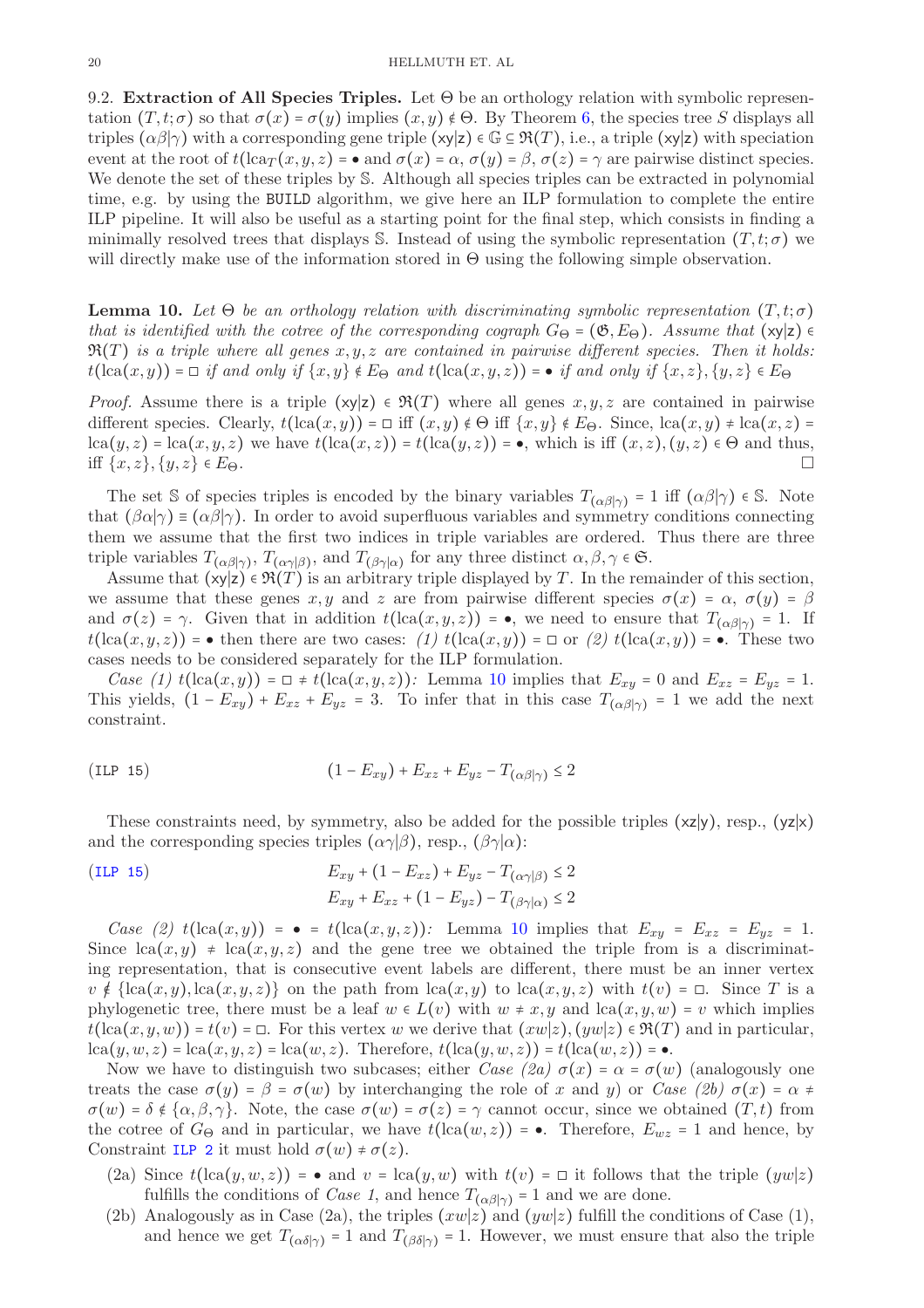$(\alpha\beta|\gamma)$  will be determined as observed species triple. Thus we add the constraint:

$$
T_{(\alpha\delta|\gamma)} + T_{(\beta\delta|\gamma)} - T_{(\alpha\beta|\gamma)} \le 1
$$

which ensures that  $T_{(\alpha\beta|\gamma)} = 1$  whenever  $T_{(\alpha\delta|\gamma)} = T_{(\beta\delta|\gamma)} = 1$ .

 $(ILP 15)$  $(ILP 15)$  $(ILP 15)$ 

The first three constraints in Eq. ([ILP 15](#page-19-1)) are added for all  $\{x, y, z\} \in \binom{6}{3}$  $\binom{8}{3}$  and where all three genes are contained in pairwise different species  $\sigma(x) = \alpha$ ,  $\sigma(y) = \beta$  and  $\sigma(z) = \gamma$  and the fourth constraint in Eq. ([ILP 15](#page-19-1)) is added for all  $\{\alpha, \beta, \gamma, \delta\} \in {\mathfrak{S}_4}$  $\binom{5}{4}$ .

In particular, these constraints ensure, that for each triple  $(xy|z) \in \mathbb{G}$  with speciation event on top and corresponding species triple  $(\alpha\beta|\gamma)$  the variable  $T_{(\alpha\beta|\gamma)}$  is set to 1.

However, the latter ILP constraints allow some degree of freedom for the choice of the binary value  $T_{(\alpha\beta|\gamma)}$ , where for all respective triples  $(\mathsf{x}|\mathsf{z}) \in \mathfrak{R}(T)$  holds  $t(\text{lca}(x,y,z)) = \square$ . To ensure, that only those variables  $T_{(\alpha\beta|\gamma)}$  are set to 1, where at least one triple  $(xy|z) \in \mathfrak{R}(T)$  with  $t(\text{lca}(x, y, z)) = \bullet$ and  $\sigma(x) = \alpha$ ,  $\sigma(y) = \beta$ ,  $\sigma(z) = \gamma$  exists, we add the following objective function that minimizes the number of variables  $T_{(\alpha\beta|\gamma)}$  that are set to 1:

(ILP 16) 
$$
\min \sum_{\{\alpha,\beta,\gamma\}\in\binom{S}{3}} T_{(\alpha\beta|\gamma)} + T_{(\alpha\gamma|\beta)} + T_{(\beta\gamma|\alpha)}
$$

For the latter ILP formulation  $O(|\mathfrak{S}|^3)$  variables and  $O(|\mathfrak{G}|^3 + |\mathfrak{S}|^4)$  constraints are required.

9.3. Find Maximal Consistent Triple Set. Given the set of species triple S the next step is to extract a maximal subset S <sup>∗</sup> ⊆ S that is consistent. This combinatorial optimization problem is known to be NP-complete [\[19,](#page-36-18) [18\]](#page-36-17). In an earlier ILP approach, [\[35\]](#page-37-0) explicitly constructed a tree that displays  $\mathbb{S}^*$ . In order to improve the running time of the ILP we focus here instead on constructing a consistent, strictly dense triple set S' containing the desired solution S<sup>\*</sup> because the consistency check involves two-element subsets in this case (Theorem [1\)](#page-4-2). From S' obtain the desired solution as  $\mathbb{S}^* = \mathbb{S}' \cap \mathbb{S}$ . We therefore introduce binary variables  $T'_{(\alpha\beta|\gamma)} = 1$  iff  $(\alpha\beta|\gamma) \in \mathbb{S}'$ .

To ensure, that S' is strictly dense we add for all  $\{\alpha, \beta, \gamma\} \in {\mathcal{S}_3$  $\binom{3}{3}$  the constraints:

(ILP 5) 
$$
T'_{(\alpha\beta|\gamma)} + T'_{(\alpha\gamma|\beta)} + T'_{(\beta\gamma|\alpha)} = 1.
$$

We can now apply the inference rules in Eq. [\(ii\)](#page-12-0) and the results of Theorem [1](#page-4-2) and Lemma [4.](#page-12-5) Therefore, we add the following constraint for all ordered tuples  $(\alpha, \beta, \gamma, \delta)$  for all  $\{\alpha, \beta, \gamma, \delta\} \in \begin{pmatrix} \mathfrak{S} \\ 4 \end{pmatrix}$  $\binom{5}{4}$ :

$$
(ILP 6) \t\t 2T'_{(\alpha\beta|\gamma)} + 2T'_{(\alpha\delta|\beta)} - T'_{(\beta\delta|\gamma)} - T'_{(\alpha\delta|\gamma)} \le 2
$$

The constraint in Eq. (ILP  $6$ ) is a direct translation of the inference rule in Eqn. [\(ii\)](#page-12-0). Moreover, by Theorem [1](#page-4-2) and Lemma [4,](#page-12-5) we know that testing pairs of triples with Eq. [\(ii\)](#page-12-0) is sufficient for verifying consistency.

To ensure maximal cardinality of  $\mathbb{S}^* = \mathbb{S}' \cap \mathbb{S}$  we use the objective function

$$
\max \sum_{(\alpha\beta|\gamma)\in \mathbb{S}} T'_{(\alpha\beta|\gamma)}
$$

This ILP formulation can easily be adapted to solve a "weighted" maximum consistent subset problem: With  $w(\alpha\beta|\gamma)$  we denote for every species triple  $(\alpha\beta|\gamma) \in \mathbb{S}$  the number of connected components in  $G_{\Theta^*}$  that contains three vertices  $a, b, c \in \mathfrak{G}$  with  $(ab|c) \in \mathbb{G}$  and  $\sigma(a) = \alpha, \sigma(b) =$  $\beta$ ,  $\sigma(c) = \gamma$ . In this way, we increase the significance of species triples in S that have been observed more times, when applying the following objective function.

$$
\text{(ILP 8)} \qquad \qquad \max \sum_{(\alpha\beta|\gamma)\in\mathbb{S}} T'_{(\alpha\beta|\gamma)} * w(\alpha\beta|\gamma).
$$

Finally, we define binary variables  $T^*_{(\alpha\beta|\gamma)}$  that indicate whether a triple  $(\alpha\beta|\gamma) \in \mathbb{S}$  is contained in a maximal consistent triples set  $\mathbb{S}^* \subseteq \mathbb{S}$ , i.e.,  $T^*_{(\alpha\beta|\gamma)} = 1$  iff  $(\alpha\beta|\gamma) \in \mathbb{S}^*$  and thus, iff  $T_{(\alpha\beta|\gamma)} = 1$ and  $T'_{(\alpha\beta|\gamma)} = 1$ . Therefore, we add for all  $\{\alpha, \beta, \gamma\} \in \binom{S}{3}$  $\binom{S}{3}$  the binary variables  $T^*_{(\alpha\beta|\gamma)}$  and add the constraints

$$
(ILP 7) \t\t 0 \le T'_{(\alpha\beta|\gamma)} + T_{(\alpha\beta|\gamma)} - 2T^*_{(\alpha\beta|\gamma)} \le 1
$$

It is easy to verify, that in the latter ILP formulation  $O(|\mathfrak{S}|^3)$  variables and  $O(|\mathfrak{S}|^4)$  constraints are required.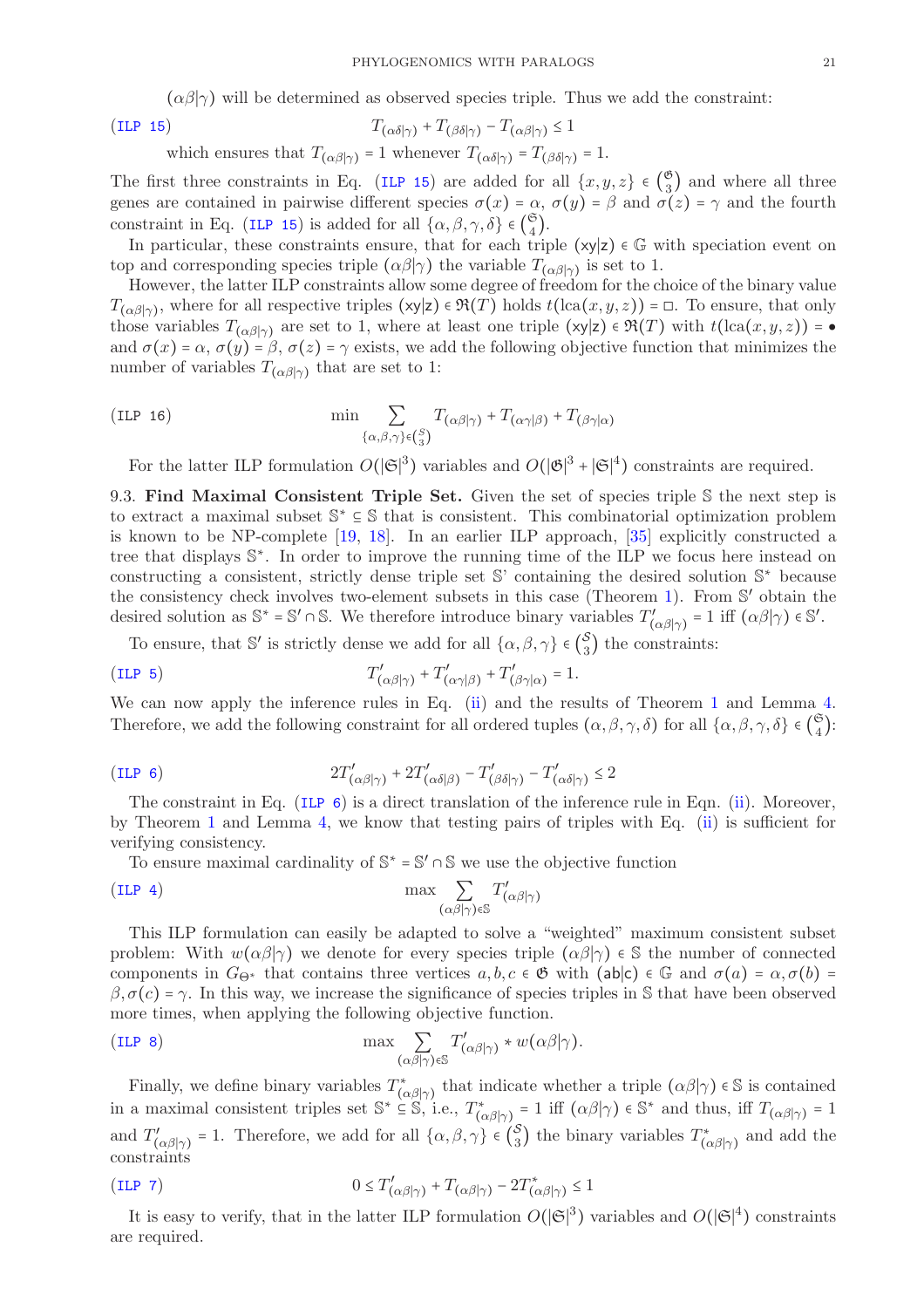9.4. Least Resolved Species Tree. The final step consists in finding a minimally resolved tree that displays all triples of S <sup>∗</sup> and, in addition, has a minimum number of inner vertices. The variables  $T^*_{(\alpha\beta|\gamma)}$  defined in the previous step take on the role of constants here.

There is an ILP approach by [\[35\]](#page-37-0), for determining a maximal consistent triple sets. However, this approach relies on determining consistency by checking and building up a binary tree, a very time consuming task. As we showed, this can be improved and simplified by the latter ILP formulation. However, we will adapt now some of the ideas established by [\[35\]](#page-37-0), to solve the NP-hard problem [\[16\]](#page-36-15) of finding a least resolved tree.

To build an arbitrary tree for the consistent triple set S ∗ , one can use the fast algorithm BUILD [\[21\]](#page-36-20). Moreover, if the tree obtained by BUILD for  $\mathbb{S}^*$  is a binary tree, then Proposition [1](#page-4-3) implies that the closure  $cl(S^*)$  is strictly dense and that this tree is a unique and least resolved tree for  $\mathbb{S}^*$ . Hence, as a preprocessing step one could use BUILD first, to test whether the tree for S<sup>\*</sup> is already binary and if not, proceed with the following ILP approach.

A phylogenetic tree S is uniquely determined by hierarchy  $\mathcal{C} = \{L(v) | v \in V(S)\}\$  according to Theorem [2.](#page-10-0) Thus it is possible to construct S by building the clusters induced by the triples of  $\mathbb{S}^*$ . Thus we need to translate the condition for  $\mathcal C$  to be a hierarchy into the language of ILPs.

Following [\[35\]](#page-37-0) we use a binary  $|\mathfrak{S}| \times N$  matrix M, with entries  $M_{\alpha p} = 1$  iff species  $\alpha$  is contained in cluster p. By Lemma [1,](#page-10-1) it is clear that we need at most  $2|\mathfrak{S}|-1$  columns. As we shall see later, we exclude (implicitly) the trivial singleton clusters  $\{x\} \in \mathfrak{S}$  and the cluster  $\mathfrak{S}$ . Hence, it suffices to use  $N = 2|\mathfrak{S}| - 1 - |\mathfrak{S}| - 1 = |\mathfrak{S}| - 2$  clusters. Each cluster p, which is represented by the p-th column of M, corresponds to an inner vertex  $v_n$  in the species tree S so that  $p = (L(v_n))$ .

Since we are interested in finding a least resolved tree rather than a fully resolved one, we allow that number of clusters is smaller than  $N-2$ , i.e., we allow that some columns of M have no non-zero entries. Here, we deviate from the approach of [\[35\]](#page-37-0). Columns p with  $\sum_{\alpha \in \mathfrak{S}} M_{\alpha p} = 0$  containing only 0 entries and thus, clusters  $L(v_p) = \emptyset$ , are called *trivial*, all other columns and clusters are called non-trivial. Clearly, the non-trivial clusters correspond to the internal vertices of  $S$ , hence we have to maximize the number of trivial columns of  $M$ . This condition also suffices to remove redundancy, i.e., non-trivial columns with the same entries.

We first give the ILP formulation that captures that all triples  $(\alpha\beta|\gamma)$  contained in  $\mathbb{S}^* \subseteq \mathbb{S}$  are displayed by a tree. A triple  $(\alpha\beta|\gamma)$  is displayed by a tree if and only if there is an inner vertex  $v_p$ such that  $\alpha, \beta \in L(v_p)$  and  $\gamma \notin L(v_p)$  and hence, iff  $M_{\alpha p} = M_{\beta p} = 1 \neq M_{\gamma p} = 0$  for this cluster p.

To this end, we define binary variables  $N_{\alpha\beta,p}$  so that  $N_{\alpha\beta,p} = 1$  iff  $\alpha, \beta \in L(v_p)$  for all  $\{\alpha, \beta\} \in \binom{\mathfrak{S}}{2}$  $\binom{0}{2}$ and  $p = 1, \ldots, |\mathfrak{S}| - 2$ . This condition is captured by the constraint:

<span id="page-21-0"></span>
$$
(ILP 11) \t\t 0 \le M_{\alpha p} + M_{\beta p} - 2N_{\alpha \beta, p} \le 1.
$$

We still need to ensure that for each triple  $(\alpha\beta|\gamma) \in \mathbb{S}^*$  there is at least one cluster p that contains  $\alpha$  and  $\beta$  but not  $\gamma$ , i.e.,  $N_{\alpha\beta,p} = 1$  and  $N_{\alpha\gamma,p} = 0$  and  $N_{\beta\gamma,p} = 0$ . For each possible triple  $(\alpha\beta|\gamma)$  we therefore add the constraint

(ILP 12) 
$$
1-|\mathfrak{S}|(1-T^*_{(\alpha\beta|\gamma)})\leq \sum_p N_{\alpha\beta,p}-\frac{1}{2}N_{\alpha\gamma,p}-\frac{1}{2}N_{\beta\gamma,p}.
$$

To see that ([ILP 12](#page-6-0)) ensures  $\alpha, \beta \in L(v_p)$  and  $\gamma \notin L(v_p)$  for each  $(\alpha \beta | \gamma) \in \mathbb{S}^*$  and some p, assume first that  $(\alpha\beta|\gamma) \notin \mathbb{S}^*$  and hence,  $T^*_{(\alpha\beta|\gamma)} = 0$ . Then,  $1-|\mathfrak{S}|(1-T^*_{(\alpha\beta|\gamma)}) = 1-|\mathfrak{S}|$  and we are free in the choice of the variables  $N_{\alpha\beta,p}$ ,  $N_{\alpha\gamma,p}$ , and  $N_{\beta\gamma,p}$ . Now assume that  $(\alpha\beta|\gamma) \in \mathbb{S}^*$  and hence,  $T^*_{(\alpha\beta|\gamma)} = 1$ . Then,  $1-|\mathfrak{S}|(1-T^*_{(\alpha\beta|\gamma)})=1$ . This implies that at least one variable  $N_{\alpha\beta,p}$  must be set to 1 for some p. If  $N_{\alpha\beta,p} = 1$  and  $N_{\alpha\gamma,p} = 1$ , then constraint ([ILP 11](#page-5-2)) implies that  $M_{\alpha p} = M_{\beta p} = M_{\gamma p} = 1$  and thus  $N_{\beta\gamma,p} = 1$ . Analogously, if  $N_{\alpha\beta,p} = 1$  and  $N_{\beta\gamma,p} = 1$ , then  $N_{\alpha\gamma,p} = 1$ . It remains to show that there is some cluster p with  $N_{\alpha\beta,p} = 1$  and  $N_{\alpha\gamma,p} = N_{\beta\gamma,p} = 0$ . Assume, for contradiction, that for none of the clusters p with  $N_{\alpha\beta,p} = 1$  holds that  $N_{\alpha\gamma,p} = N_{\beta\gamma,p} = 0$ . Then, by the latter arguments all of these clusters p satisfy:  $N_{\alpha\gamma,p} = N_{\beta\gamma,p} = 1$ . However, this implies that  $N_{\alpha\beta,p} - \frac{1}{2}N_{\alpha\gamma,p} - \frac{1}{2}N_{\beta\gamma,p} = 0$ for all p, which contradicts the constraint ([ILP 12](#page-6-0)). Therefore, if  $T^*_{(\alpha\beta|\gamma)} = 1$ , there must be at least one cluster p with  $N_{\alpha\beta,p} = 1$  and  $N_{\alpha\gamma,p} = N_{\beta\gamma,p} = 0$  and hence,  $M_{\alpha p} = M_{\beta p} = 1$  and  $M_{\gamma p} = 0$ .

In summary the constraints above ensure that for the maximal consistent triple set  $\mathbb{S}^*$  of  $\mathbb{S}$  and for each triple  $(\alpha\beta|\gamma) \in \mathbb{S}^*$  exists at least one column p in the matrix M that contains  $\alpha$  and  $\beta$ , but not γ. Note that for a triple  $(\alpha\beta|\gamma)$  we do not insist on having a cluster q that contains  $\gamma$  but not  $\alpha$  and  $\beta$  and therefore, we do not insist on constructing singleton clusters. Moreover, there is no constraint that claims that the set  $\mathfrak S$  is decoded by M. In particular, since we later maximize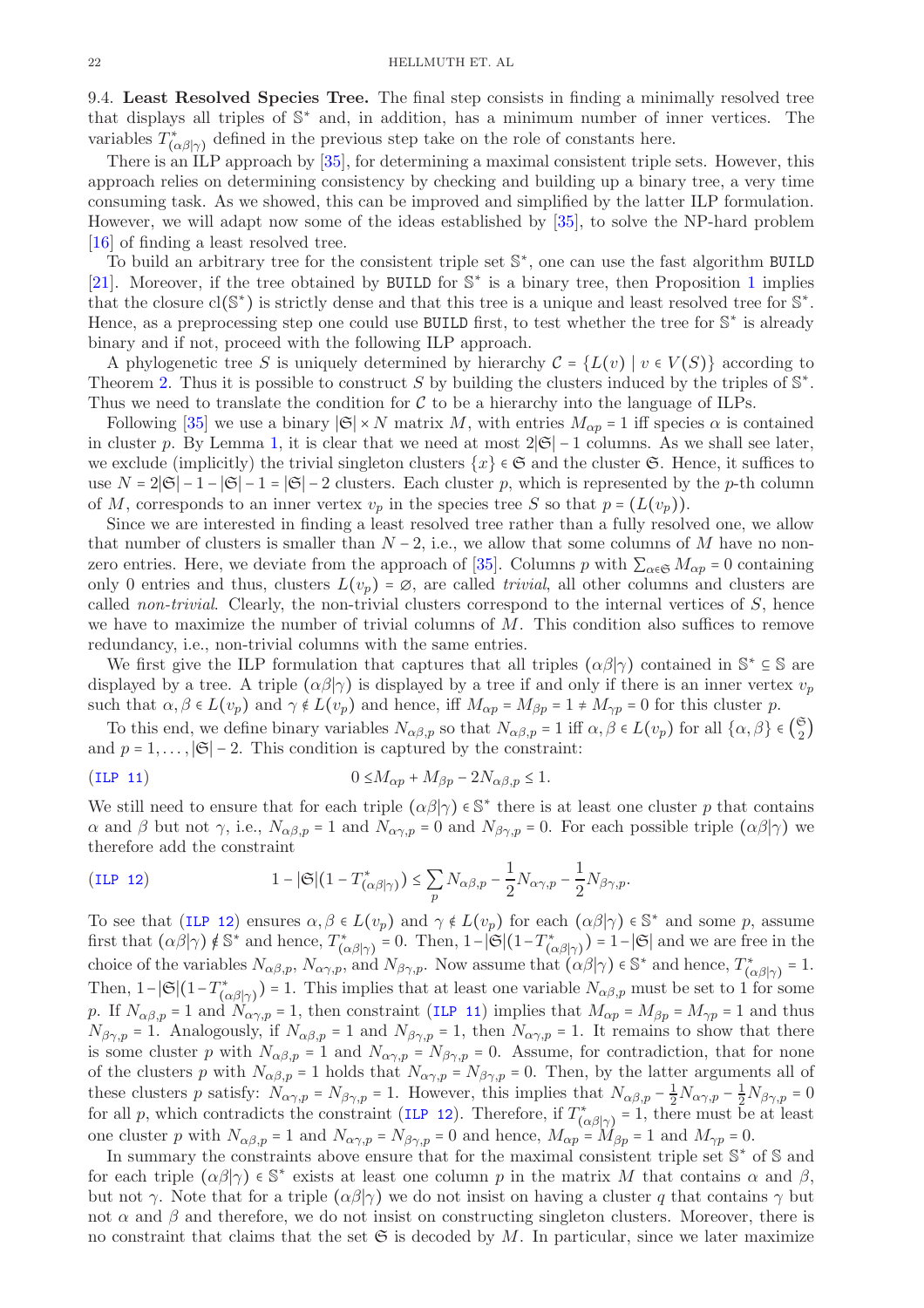the number of trivial columns in  $M$  and since we do not gave ILP constraints that insist on finding clusters G and  $\{x\}$ ,  $x \in \mathfrak{S}$ , these clusters will not be defined by M. However, these latter clusters are clearly known, and thus, to decode the desired tree, we only require that  $M$  is a "partial" hierarchy, that is for every pair of clusters p and q holds  $p \cap q \in \{p, q, \emptyset\}$ . In such case the clusters p and q are said to be compatible. Two clusters  $p$  and  $q$  are incompatible if there are (not necessarily distinct) species  $\alpha, \beta, \gamma \in \mathfrak{S}$  with  $\alpha \in p \setminus q$  and  $\beta \in q \setminus p$ , and  $\gamma \in p \cap q$ . In the latter case we would have  $(M_{\alpha p}, M_{\alpha q}) = (1, 0), (M_{\beta p}, M_{\beta q}) = (0, 1), (M_{\gamma p}, M_{\gamma q}) = (1, 1).$  Here we follow the idea of [\[35\]](#page-37-0), and use the so-called three-gamete condition. For each gamete  $(\Gamma,\Lambda) \in \{(0,1),(1,0)(1,1)\}\$  and each column p and q we define a set of binary variables  $C_{p,q,\Gamma\Lambda}$ . For all  $\alpha \in \mathfrak{S}$  and  $p,q=1,\ldots, |\mathfrak{S}|-2$ with  $p \neq q$  we add

(ILP 13)  
\n
$$
C_{p,q,01} \ge -M_{\alpha p} + M_{\alpha q}
$$
\n
$$
C_{p,q,10} \ge M_{\alpha p} - M_{\alpha q}
$$
\n
$$
C_{p,q,11} \ge M_{\alpha p} + M_{\alpha q} - 1
$$

These constraints capture that  $C_{p,q,\Gamma\Lambda} = 1$  as long as if  $M_{\alpha p} = \Gamma$  and  $M_{\alpha q} = \Lambda$  for some  $\alpha \in \mathfrak{S}$ . To ensure that only compatible clusters are contained, we add for each of the latter defined variable

$$
(ILP 14) \t C_{p,q,01} + C_{p,q,10} + C_{p,q,11} \le 2.
$$

Hence the latter Equations ([ILP 11](#page-5-2))-([ILP 14](#page-6-2)) ensure, that we get a "partial" hierarchy  $M$ , where only the singleton clusters and the set  $\mathfrak S$  is missing,

Finally we want to have for the maximal consistent triple sets  $\mathbb{S}^*$  of  $\mathbb{S}$  the one that determines the least resolved tree, i.e, a tree that displays all triples of S<sup>\*</sup> and has a minimal number of inner vertices and makes therefore, the fewest assumptions on the tree topology. Since the number of leaves  $|\mathfrak{S}|$  in the species tree S is fixed and therefore the number of clusters is determined by the number of inner vertices, as shown in the proof of Lemma [1,](#page-10-1) we can conclude that a minimal number of clusters results in tree with a minimal number of inner vertices. In other words, to find a least resolved tree determined by the hierarchy matrix  $M$ , we need to maximize the number of trivial columns in M, i.e., the number of columns p with  $\sum_{\alpha \in \mathfrak{S}} M_{\alpha p} = 0$ .

For this, we require in addition to the constraints ([ILP 11](#page-5-2))-([ILP 14](#page-6-2)) for each  $p = 1, \ldots, |\mathfrak{S}| - 2$  a binary variable  $Y_p$  that indicates whether there are entries in column p equal to 1 or not. To infer that  $Y_p = 1$  whenever column p is non-trivial we add for each  $p = 1, \ldots, |\mathfrak{S}| - 2$  the constraint

(ILP 10) 
$$
0 \le Y_p |\mathfrak{S}| - \sum_{\alpha \in \mathfrak{S}} M_{\alpha p} \le |\mathfrak{S}| - 1
$$

If there is a "1" entry in column p and  $Y_p = 0$  then,  $Y_p|\mathfrak{S}| - \sum_{\alpha \in \mathfrak{S}} M_{\alpha p} < 0$ , a contradiction. If column p is trivial and  $Y_p = 1$  then,  $Y_p|\mathfrak{S}| - \sum_{\alpha \in \mathfrak{S}} M_{\alpha p} = |\mathfrak{S}|$ , again a contradiction. Finally, in order to minimize the number of non-trivial columns in  $\tilde{M}$  and thus, to obtain a least resolved tree for S <sup>∗</sup> with a minimum number of inner vertices, we add the objective function

(ILP 9) 
$$
\min \sum_{p} Y_p
$$

Therefore, we obtain for the maximal consistent subset  $\mathbb{S}^* \subseteq \mathbb{S}$  of species triples a "partial" hierarchy defined by M, that is, for all clusters  $L(v_p)$  and  $L(v_q)$  defined by columns p and q in M holds  $L(v_p) \cap L(v_q) \in \{L(v_p), L(v_q), \emptyset\}.$  The clusters  $\mathfrak{S}$  and  $\{x\}, x \in \mathfrak{S}$  will not be defined by M. However, from these clusters and the clusters determined by the columns of  $M$  it is easily build the corresponding tree, which by construction displays all triples in  $\mathbb{S}^*$ , see [\[21,](#page-36-20) [20\]](#page-36-19).

The latter ILP formulation requires  $O(|\mathfrak{S}|^3)$  variables and constraints.

A least resolved tree with a minimum number of inner vertices [\[16\]](#page-36-15) is not the only possible way to construct a species tree without spurious resolution. As an alternative approach one might consider trees T that display all triples of  $\mathbb{S}^*$  and at the same time minimize the number of additional triples  $r \in \mathfrak{R}(T) \setminus \mathbb{S}^*$ . Since the closure  $cl(\mathbb{S}^*)$  is displayed by all trees that display also  $\mathbb{S}^*$ , this task is equivalent to finding a tree with  $\widehat{S} = \Re(T)$  that displays  $\text{cl}(\mathbb{S}^*)$  and minimizes number of triples in  $\hat{\mathbb{S}} \setminus \text{cl}(\mathbb{S}^*)$ . Thus,  $\hat{\mathbb{S}}$  must be of minimum cardinality. To this end, we modify the ILP formulation ([ILP 9](#page-5-4))-([ILP 14](#page-6-2)), and remove the objective function ([ILP 9](#page-5-4)), constraint ([ILP 10](#page-5-3)) and omit the variables  $Y_p$ . Instead, we introduce the binary variables  $\widehat{T}_{(\alpha\beta|\gamma)} = 1$  iff  $(\alpha\beta|\gamma) \in \widehat{\mathbb{S}}$ . For each  $p = 1, ..., |\mathfrak{S}| - 2$  and all  $\{\alpha, \beta, \gamma\} \in {S \choose 3}$  $\binom{3}{3}$  we add the constraints

<span id="page-22-0"></span>
$$
(ILP 17) \t\t M_{\alpha p} + M_{\beta p} + (1 - M_{\gamma p}) - \widehat{T}_{(\alpha \beta | \gamma)} \le 2.
$$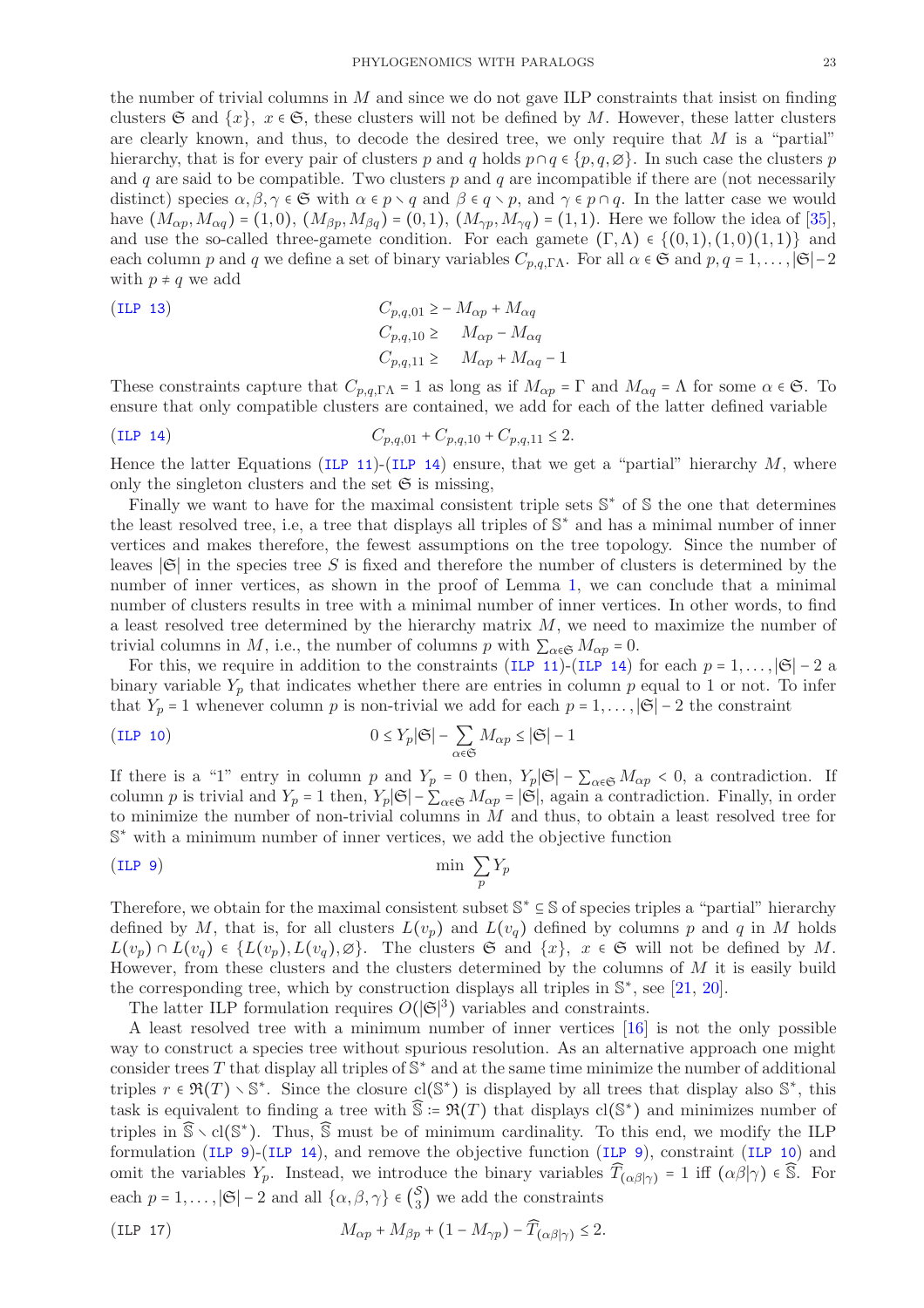Constraint ([ILP 17](#page-22-0)) enforces that  $\widehat{T}_{(\alpha\beta|\gamma)} = 1$  whenever there exists a cluster p with  $\alpha, \beta \in L(v_p)$ and  $\gamma \notin L(v_p)$ , and hence  $(\alpha \beta | \gamma) \in \overline{S}$ . Finally, in order to minimize the number of triples in  $\overline{S}$  we change the objective function ([ILP 9](#page-5-4)) to

(ILP 18) 
$$
\min \sum_{(\alpha\beta|\gamma)} \widehat{T}_{(\alpha\beta|\gamma)}.
$$

Constraints ([ILP 11](#page-5-2)) to ([ILP 14](#page-6-2)) remain unchanged. This alternative ILP formulation requires  $O(|\mathfrak{S}|^3)$  variables and  $O(|\mathfrak{S}|^4)$  constraints.

If S ∗ is strictly dense, then both ILP formulations will result in the same binary tree as constructed using the BUILD algorithm.

### 10. IMPLEMENTATION AND DATA SETS

10.1. ILP Solver. The ILP approach has been implemented using IBM ILOG CPLEX™ Optimizer 12.6 in the weighted version of the maximum consistent triple set problem. For each component of  $G_{\Theta}$  we check in advance if it is already a cograph. If this is not the case then an ILP instance is executed, finding the closest cograph. In a similar manner, we check for each resulting cograph whether it contains any paralogous genes at all. If not, then the cograph is a complete graph and the resulting gene tree would be a star, not containing any species triple information. Hence, extracting the species triples is skipped. Triple extraction is done using an polynomial time algorithm instead of the ILP formulation. Although the connected components of  $G_{\Theta}$  are treated separately, some instances of the cograph editing problem have exceptionally long computation times. We therefore exclude components of  $G_{\Theta}$  with more than 50 genes. In addition, we limit the running time for finding the closest cograph for one disconnected component to 30 minutes. If an optimal solution for this component is not found within this time limit, we use the best solution found so far. The other ILP computations are not restricted by a time limit.

10.2. Simulated Data. To evaluate the ILP approach we use simulated and real-life data sets. Artificial data is created with the the method described in [\[36\]](#page-37-1) as well as the Artificial Life Framework (ALF) [\[37\]](#page-37-2). The first method generates explicit species/gene tree histories, from which the orthology relation is directly accessible. All simulations are performed with parameters 1.0 for gene duplication, 0.5 for gene loss and 0.1 for the loss rate, respectively increasing loss rate, after gene duplication. We do not consider cluster or genome duplications. ALF simulates the evolution of sequences along a branch length-annotated species tree, explicitly taking into account gene duplication, gene loss, and horizontal transfer events. To obtain bacteria-like data sets we adopted the procedure from [\[6\]](#page-36-5): a tree of  $\gamma$ -proteobacteria from the OMA project [\[59\]](#page-37-24) was randomly pruned to obtain trees of moderate size, while conserving the original branch lengths. All simulations are performed with parameters 0.005 for gene duplication/loss rate. We do not consider cluster duplications/loss.

The presented method heavily depends on the amount of duplicated genes, which, in turn, is depending on the number of analyzed genes per species. Naturally, the question arose, how many genes, respectively gene families, are needed, to provide enough information to reconstruct accurate species trees, assuming a certain gene duplication rate. Therefore, we evaluate the precision of reconstructed trees with respect to the number of species and gene families. 100 species trees of size 5, 10, 15, and 20 (ALF only) leaves are generated. For each tree, the evolution of ten to 100 (first simulation method) and 100 to 500 (ALF) gene families is simulated. This corresponds for the first simulation method to 32.6% (five species), 19.0% (ten species), and 13.5% (15 species) and for ALF simulations 11.2% (five species), 8.1% (ten species), and 7.5% (15 and 20 species) of all homologous pairs being paralogs (values determined from the simulations). Horizontal gene transfer and cluster duplication/loss were not considered.

The reconstructed trees are compared with the generated (binary) species trees. Therefore, we use the software TreeCmp [\[60\]](#page-37-25) to compute distances for rooted trees based on Matching Cluster (MC), Robinson-Foulds (RC), Nodal Splitted (NS) and Triple metric (TT). The distances are normalized by the average distance between random Yule trees [\[61\]](#page-37-26).

In order to estimate the effects of noise in the empirical orthology relation we consider several forms of perturbations (i) insertion and deletion of edges in the orthology graph (homologous noise), (ii) insertion of edges (orthologous noise), (iii) deletion of edges (paralogous noise), and (iv) modification of gene/species assignments (xenologous noise). In the first three models each possible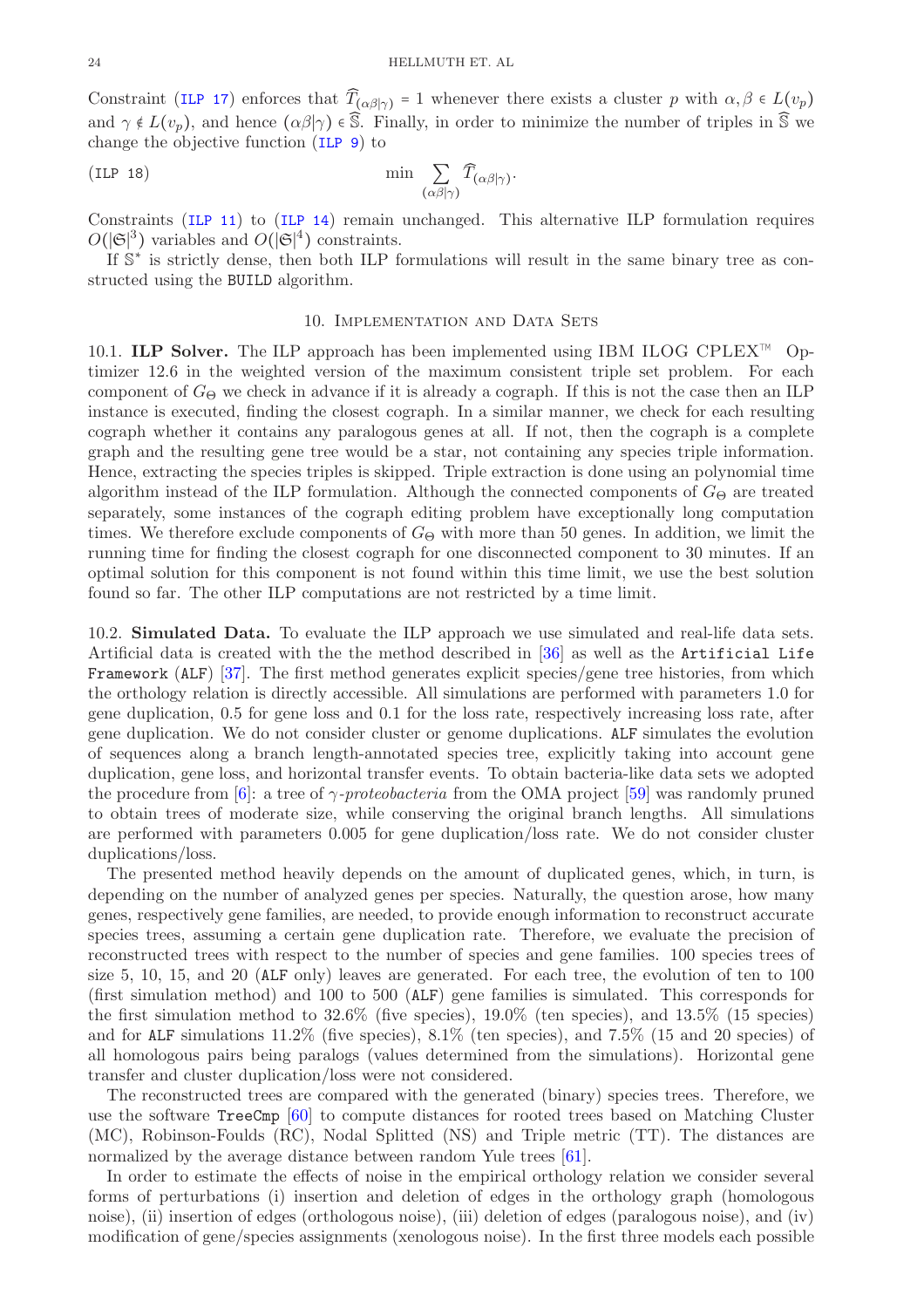edge is modified with probability p. Model (ii) simulates overprediction of orthology, while model (iii) simulates underprediction. Model (iv) retains the original orthology information but changes the associations between genes and their respective species with probability  $p$ . This simulates noise as expected in case of horizontal gene transfer. For each model we reconstruct the species trees of 100 simulated data sets with ten species and 100 gene families (first simulation method), respectively 1000 gene families (ALF). As before, no horizontal gene transfer or cluster duplications/losses were simulated. Noise is added with a probability  $p \in \{0.05, 0.10, 0.15, 0.20, 0.25\}.$ 

Horizontal transfer is an abundant process in particular in procaryotes that may lead to particular types of errors in each step of our approach, see the theoretical discussion below. We therefore investigated the robustness of our approach against HGT as a specific type of perturbation in some detail. To this end, we simulate data sets of 1000 gene families, using ALF, with a duplication/loss rate of 0.005 and evolutionary rates  $r \in \{0.0, 0.0025, 0.005, 0.0075\}$  for horizontal transfer. Cluster duplications/losses, or horizontal transfers of groups of genes are not considered. The simulation is repeated 100 times for each combination of parameters. From the simulated sequences, orthol-ogous pairs of genes are predicted with Proteinortho [\[38\]](#page-37-3), using an E-value threshold of  $1e-10$ and similarity parameter of 0.9. From this estimate of the orthology relation species trees are reconstructed.

The authors of [\[6\]](#page-36-5) observed that increasing HGT rates have only a minor impact on the recall of orthology prediction, while the precision drops significantly, i.e., orthology prediction tools tend to mis-predict xenology as orthology. To evaluate the impact of noise solely coming from mis-predicting xenology as orthology, a second orthology relation is constructed from the same simulations. This orthology relation only differs from the simulated orthology relation by all simulated xenologs being predicted as orthologs, i.e., all paralogs are correctly detected (*perfect paralogy knowledge*), see  $9 \text{ (B)}$  $9 \text{ (B)}$ . Analogously, we evaluated the impact of noise solely coming from mis-predicting xenology as paralogy, i.e., all orthologs are correctly detected (perfect orthology knowledge), see  $9 \text{ (C)}$  $9 \text{ (C)}$ . From these orthology relations, species trees are reconstructed with the ILP approach, and compared with the generated species trees, used for the simulation.

All simulations so far have been performed by computing a least resolved tree that minimized the cardinality of the vertex set, i.e., the definition of  $[16]$ . Given a consistent set of triples  $\mathbb{S}^*$  it is thus of interest to evaluate the influence of different choices of how a tree is inferred from the triple set. To this end we compare (i) the BUILD algorithm, (ii) least resolved trees with minimum number of vertices, and (iii) least resolved trees that minimize the number of additional triples  $r \notin cl(\mathbb{S}^*)$ . As a consequence of Proposition [1](#page-4-3) the three methods will produce the same tree whenever the tree constructed with BUILD is binary. This is nearly always the case when the target tree is binary. Therefore, we use ALF to generate a duplication/loss history along a non-binary species tree. As before, parameter values of 0.005 are used for gene duplication and loss. Horizontal gene transfer and cluster duplication/loss were not considered here. The resulting orthology relation is perturbed with "orthologous noise" (insertion of edges) with probability 0.05. Each data set was analyzed with the ILP pipeline with the three different tree building methods. The resulting trees are compared with each other as well as the input tree used for the simulation. The procedure is repeated 100 times using the same ternary species tree that is given here in Newick tree format: (((SE001,SE002,SE003),SE004,SE005),(SE006,(SE007,

SE008, SE009),SE010),(SE011,SE012,(SE013,SE014,SE015))).

10.3. Real-Life Data Sets. As real-life applications we consider two sets of eubacterial genomes. The set of eleven *Aquificales* species studied in [\[40\]](#page-37-5) covers the three families *Aquifi*caceae, Hydrogenothermaceae, and Desulfurobacteriaceae. The species considered are the Aquificaceae: Aquifex aeolicus VF5 (NC 000918.1, NC 001880.1), Hydrogenivirga sp. 128-5-R1-1 (ABHJ00000000.1), Hydrogenobacter thermophilus TK-6 (NC 013799.1), Hydrogenobaculum sp. Y04AAS1 (NC\_011126.1), Thermocrinis albus DSM 14484 (NC\_013894.1), Thermocrinis ruber DSM 12173 (CP007028.1), the Hydrogenothermaceae: Persephonella marina EX-H1  $(NC_012439.1, NC_012440.1),$   $Sulfurihydrogenibium$  sp. YO3AOP1 (NC 010730.1) Sulfurihydrogenibium azorense Az-Fu1 (NC 012438.1), and the Desulfurobacteriaceae: Desulfobacterium thermolithotrophum DSM 11699 (NC 015185.1), and Thermovibrio ammonificans HB-1 (NC 014917.1, NC 014926.1).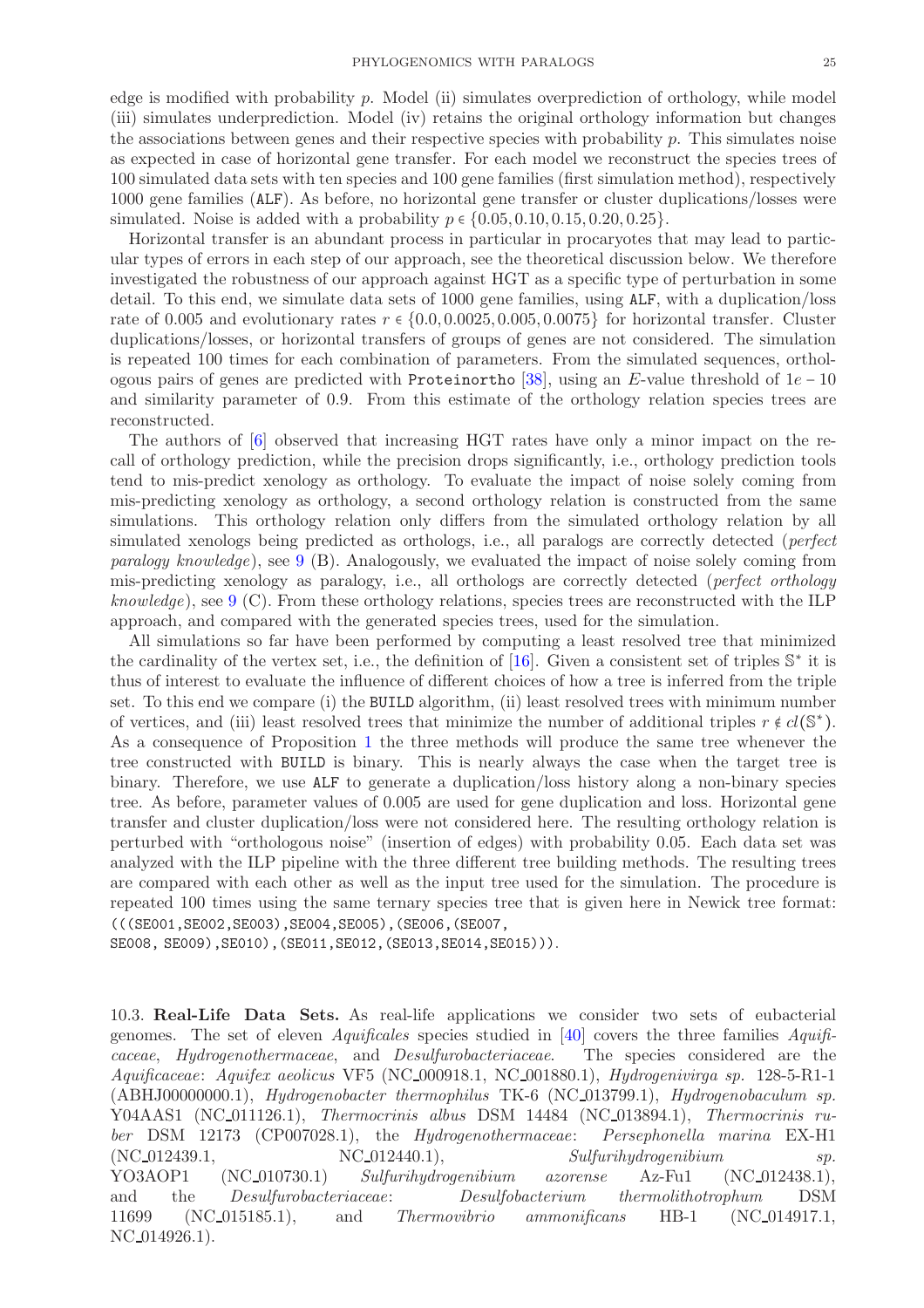A larger set of 19 Enterobacteriales was taken from RefSeq: Enterobacteriaceae family: Cronobacter sakazakii ATCC BAA-894 (NC 009778.1, NC 009779.1, NC 009780.1), Enterobacter aerogenes KCTC 2190 (NC 015663.1), Enterobacter cloacae ATCC 13047 (NC 014107.1, NC 014108.1, NC 014121.1), Erwinia amylovora ATCC 49946 (NC 013971.1, NC 013972.1, NC 013973.1), Escherichia coli K-12 substr DH10B (NC 010473.1), Escherichia fergusonii ATCC 35469 (NC 011740.1, NC 011743.1), Klebsiella oxytoca KCTC 1686 (NC 016612.1), Klebsiella pneumoniae 1084 (NC 018522.1), Proteus mirabilis BB2000 (NC 022000.1), Salmonella bongori Sbon 167 (NC 021870.1, NC 021871.1), Salmonella enterica serovar Agona SL483 (NC 011148.1, NC 011149.1), Salmonella typhimurium DT104 (NC 022569.1, NC 022570.1), Serratia marcescens FGI94 (NC 020064.1), Shigella boydii Sb227 (NC 007608.1, NC 007613. 1), Shigella dysenteriae Sd197 (NC\_007606.1, NC\_007607.1, NC\_009344.1), Shigella flexneri 5 str 8401 (NC\_008258.1), Shigella sonnei Ss046 (NC 007384.1, NC 007385.1, NC 009345.1, NC 009346.1, NC 009347.1), Yersinia pestis Angola (NC\_010157. 1, NC\_010158.1, NC\_010159.1), and Yersinia pseudotuberculosis IP 32953 (NC 006153.2, NC 006154.1, NC 006155.1).

10.4. Estimation of the Input Orthology Relation. An initial estimate of the orthology relation is computed with Proteinortho [\[38\]](#page-37-3) from all the annotated proteins using an E-value threshold of 1e−10 and similarity parameter of 0.9. Additionally, the genomes of all species were re-blasted to detect homologous genes not annotated in the RefSeq. In brief, Proteinortho implements a modified pair-wise best hit strategy starting from blast comparisons. It first creates a graph consisting of all genes as nodes and an edge for every blast hit with an E-value above a certain threshold. In a second step edges between two genes a and b from different species are removed if a much better blast hit is found between  $a$  and a duplicated gene  $b'$  from the same species as  $b$ . Finally, the graph is filtered with spectral partitioning to result in disconnected components with a certain minimum algebraic connectivity.

The resulting orthology graph usually consists of several pairwise disconnected components, which can be interpreted as individual gene families. Within these components there may exist pairs of genes having blast E-values worse than the threshold so that these nodes are not connected in the initial estimate of  $\Theta$ . Thus, the input data have a tendency towards underprediction of orthology in particular for distant species. Our simulation results suggest that the ILP approach handles overprediction of orthology much better. We therefore re-add edges that were excluded because of the E-value cut-off only within connected components of the raw  $\Theta$  relation.

10.5. Evaluation of Phylogenies. For the analysis of simulated data we compare the reconstructed trees with the trees generated by the simulation. To this end we computed the four commonly used distances measures for rooted trees, Matching Cluster (MC), Robinson-Foulds (RC), Nodal Splitted (NS) and Triple metric (TT), as described by [\[60\]](#page-37-25).

The MC metric asks for a minimum-weight one-to-one matching between the internal nodes of both trees, i.e., the clusters  $C_1$  from tree  $T_1$  with the clusters  $C_2$  from tree  $T_2$ . For a given one-to-one matching the MC tree distance  $d_{MC}$  is defined as the sum of all weights  $h_C(p_1, p_2)$  =  $|L(p_1) \setminus L(p_2) \cup L(p_2) \setminus L(p_1)|$  with  $p_1 \in C_1$  and  $p_2 \in C_2$ . For all unmatched clusters p a weight  $|L(p)|$  is added. The RC tree distance  $d_{RC}$  is equal to the number of different clusters in both trees divided by 2. The NS metric computes for each tree  $T_i$  a matrix  $l(T_i) = (l_{xy})$  with  $x, y \in L(T_i)$ and  $l_{xy}$  the length of the path from  $lca(x, y)$  to x. The NS tree distance  $d_{NS}$  is defined as the  $L^2$ norm of these matrices, i.e.,  $d_{NS} = ||l(T_1) - l(T_2)||_2$ . The TT metric is based on the set of triples  $\Re(T_i)$  displayed by tree  $T_i$ . For two trees  $T_1$  and  $T_2$  the TT tree distance is equal to the number of different triples in respective sets  $\mathfrak{R}(T_1)$  and  $\mathfrak{R}(T_2)$ .

The four types of tree distances are implemented in the software TreeCmp [\[60\]](#page-37-25), together with an option to compute normalized distances. Therefore, average distances between random Yule trees [\[61\]](#page-37-26) are provided for each metric and each tree size from 4 to 1000 leaves. These average distances are used for normalization, resulting in a value of 0 for identical trees and a value of approximately 1 for two random trees. Note, however, distances greater 1 are also possible.

For the trees reconstructed from the real-life data sets we compute a support value  $s \in [0,1]$ , utilizing the triple weights  $w(\alpha\beta|\gamma)$  from Eq. ([ILP 8](#page-5-7)). Precisely,

(2) 
$$
s = \frac{\sum_{(\alpha\beta|\gamma)\in\mathbb{S}^*} w(\alpha\beta|\gamma)}{\sum_{(\alpha\beta|\gamma)\in\mathbb{S}^*} w(\alpha\beta|\gamma) + w(\alpha\gamma|\beta) + w(\beta\gamma|\alpha)}
$$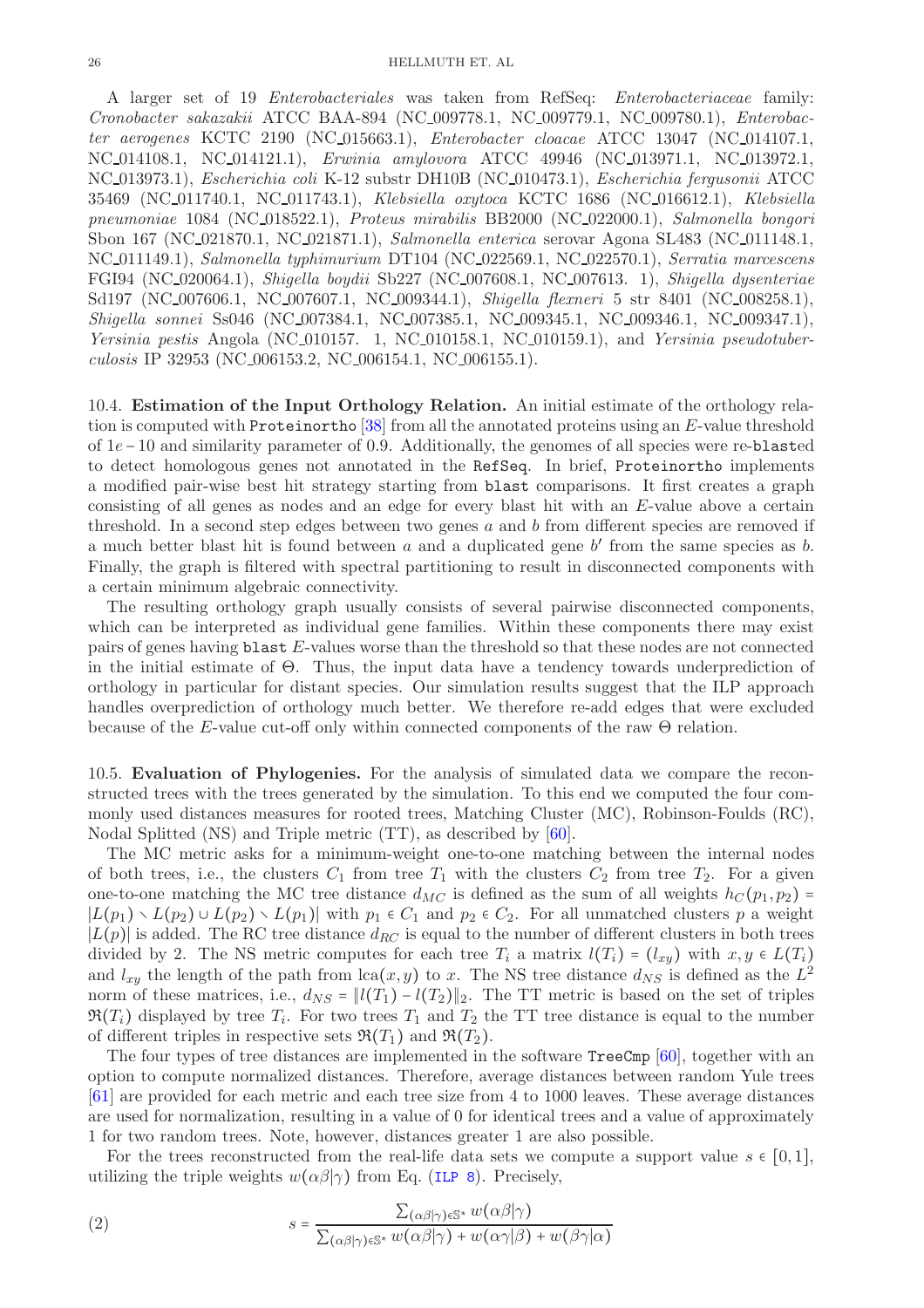The support value of a reconstructed tree indicates how often the triples from the computed maximal consistent subset  $\mathbb{S}^*$  were obtained from the data in relation to the frequency of all obtained triples. It is equal to 1 if there was no ambiguity in the data. Values around 0.33 indicate randomness.

In a similar way, we define support values for each subtree  $T(v)$  of the resulting species tree T. Therefore, let  $S^v = \{(\alpha \beta | \gamma) \in \Re(T) | \alpha, \beta \in L(v), \gamma \notin L(v)\}\$ be the subset of the triples displayed by T with the two closer related species being leaves in the subtree  $T(v)$  and the third species not from this subtree. Then, the subtree support is defined as:

(3) 
$$
s_v = \frac{\sum_{(\alpha\beta|\gamma)\in\mathbb{S}^v} w(\alpha\beta|\gamma)}{\sum_{(\alpha\beta|\gamma)\in\mathbb{S}^v} w(\alpha\beta|\gamma) + w(\alpha\gamma|\beta) + w(\beta\gamma|\alpha)}
$$

Note that  $S^v$  only contains triples that support a subtree with leaf set  $L(v)$ . Therefore, the subtree support indicates how often triples are obtained supporting this subtree in relation to the frequency of all triples supporting the existence or non-existence of this subtree.

In addition, bootstrap trees are constructed for each data set, using two different bootstrapping approaches. (i) bootstrapping based on components, and (ii) bootstrapping based on triples. Let m be the number of pairwise disconnected components from the orthology graph  $G_{\Theta^*}$ ,  $n_i$  the number of species triples extracted from component *i*, and  $n = \sum_{i=1}^{m} n_i$ . In the first approach we randomly select m components with repetition from  $G_{\Theta^*}$ . Then we extract the respective species triples and compute the maximal consistent subset and least resolved tree. In the second approach we randomly select n triples with repetition from S. Each triple  $(\alpha\beta|\gamma)$  is chosen with a probability according to its relative frequency  $w(\alpha\beta|\gamma)/n$ . From this set the maximal consistent subset and least resolved tree is computed. Bootstrapping is repeated 100 times. Majority-rule consensus trees are computed with the software CONSENSE from the PHYLIP package.

# 11. Additional Results

11.1. Robustness against Noise from Horizontal Gene Transfer. Horizontal gene transfer (HGT) is by far the most common deviation from vertical inheritance, e.g. [\[62\]](#page-37-27). The key problem with HGT in the context of orthology prediction is that pairs of genes that derive from a speciation rather than a duplication event may end up in the same genome. Since pairs of genes in the same genome are classified as paralogs by the initial orthology detection heuristics and subsequently by ILP constraint [ILP 2](#page-4-1) during cograph editing. Such pseudo-orthologous pairs can lead to a misplaced node with an incorrect event label in the cotree. This may, under some circumstances, lead to the inference of false species triples, see Figure [4.](#page-29-1) Note, the latter problem still remains even if we would have detected all events on the gene tree correctly but use the triple sets G and S without any additional restrictions. Again Fig. [4](#page-29-1) serves as an example. Therefore, it is of central interest to understand in more detail the relation between symbolic representations, reconciliation maps and triple sets that take also HGT into account, which might solve this problem.

When all true paralogs are known, we obtain surprisingly accurate species tree, see Figure [9](#page-34-0) (B). The species trees reconstructed from a perfect orthology relation are somewhat less accurate, see Figure [9](#page-34-0) (C). The most pressing practical issue, therefore, is to identify true paralogs, i.e., pairs of genes that originate from a duplication event and subsequently are inherited only vertically. In addition, phylogeny-free methods to identify xenologs e.g. based on sequence composition [\[63,](#page-37-28) [64\]](#page-37-29) are a promising avenue for future work to improve the initial estimates of orthology and paralogy.

11.2. **Simulated Data.** The results for simulated data sets with a varying number of independent gene families suggest, that a few hundred gene families are sufficient to contain enough information for reconstructing proper phylogenetic species trees. The reconstructions for data sets generated with ALF need much more gene families to obtain a similar accuracy, as compared to simulations with the first simulation method. This can be explained by the fact that the simulations of the first method resulted in a higher amount of paralogs, ranging from 13.5% to 32.6%, compared to the ALF simulations  $(7.5\%$  to  $11.2\%)$ . Another reason is that due to the construction of the gene trees, used for ALF simulations, the distribution of branch lengths, and hence, the distribution of duplications among the species tree, is very heterogeneous. The average percentage of short branches (for which less than 1 duplication is expected, using a duplication rate of 0.005 and  $n$ gene families) is ranging from 11.3% (5 species, 500 gene families) to 33.6% (20 species, 100 gene families). Note, that the lack of duplications leads to species trees that are not fully resolved,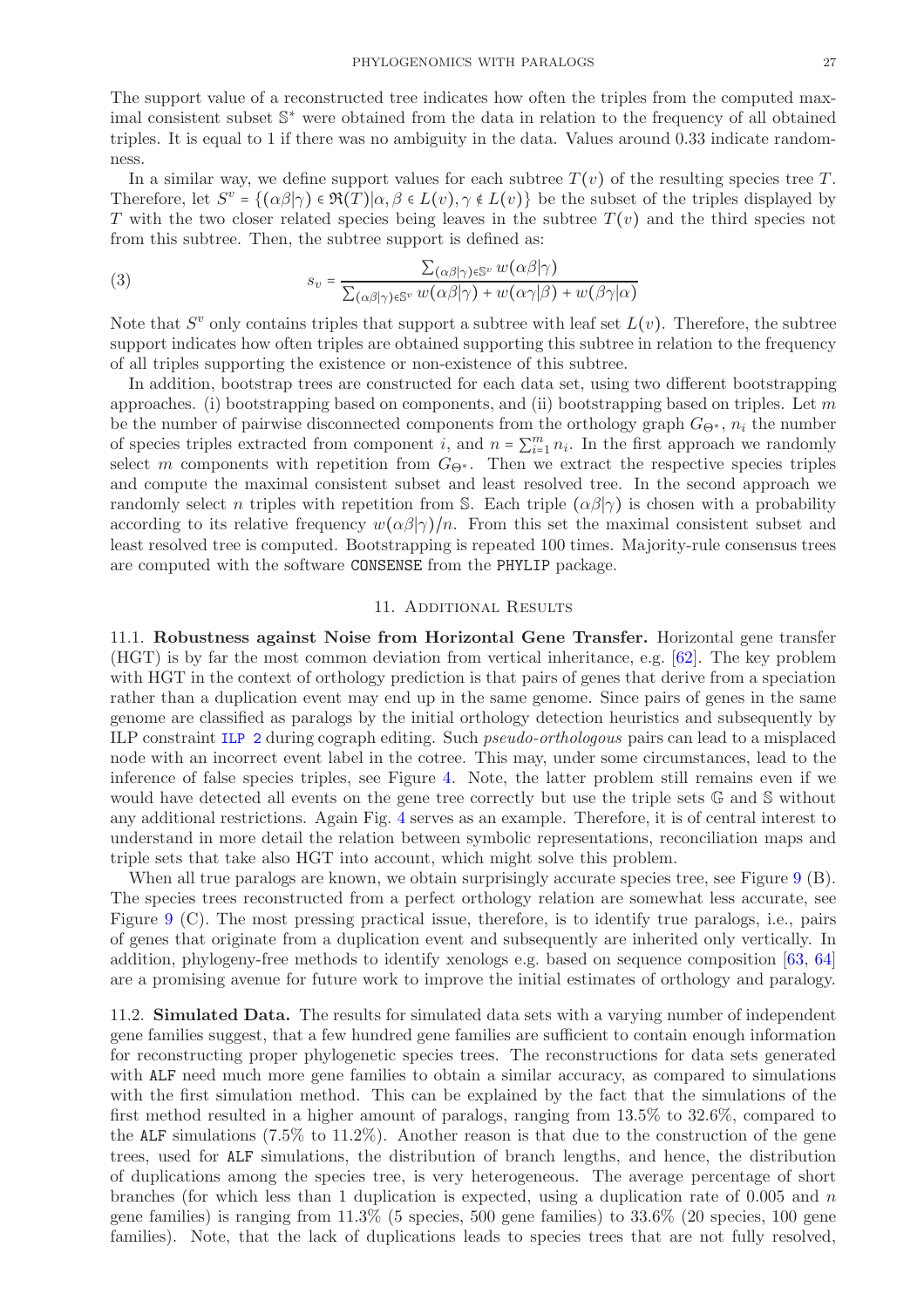and hence have a larger distance to the generated trees used for the simulation. Figures [5](#page-30-0) (first simulation method) and [6](#page-31-0) (ALF simulations) show boxplots for the four tree distances as a function of the number of independent gene families.

The complete results for the 2000 simulated data sets of 10 species and 100, resp. 1000 gene families with a varying amount of noise are depicted in Figures [7](#page-32-0) (first simulation method) and [8](#page-33-0)  $(ALF)$ .

The results for simulated data sets with horizontal gene transfer show that our method is very robust against noise introduced by horizontal gene transfer, which appears as mis-predicted orthology. Even xenologous noise of up to 39.5% of the homologous pairs had only a minor impact on the obtained tree distances. The triple support values s for the reconstructed species trees, which ranges between 0.978 (HGT rate 0.0025) and 0.943 (HGT rate 0.0075). This shows that only very few false species triples have been inferred. However, these triples could be excluded during the computation of the maximal consistent subset, as they are usually dominated by the amount of correctly identified species triples. The small differences between generated and reconstructed species trees can be explained by the fact that the method forces homologous genes within the same species to be paralogous, although, due to horizontal gene transfer their lowest common ancestor can be a speciation event. This leads to the estimated orthology not being a cograph, introducing errors during the cograph editing step. Figure [9](#page-34-0) shows boxplots for the tree distance as a function of the percentage of xenologous noise.

Computations with the different tree building methods (i.e., (i) the BUILD algorithm, (ii) least resolved trees with minimum number of vertices, and (iii) least resolved trees that minimize the number of additional triples  $r \notin cl(S^*)$  showed no influence of the used method on the resulting species trees. For none of the 100 data sets, the correct tree was reconstructed since – expectedly – the added noise introduces a few spurious triples that incorrectly resolve non-binary vertices. Indeed, all trees were (not fully resolved) refinements of the target tree. Furthermore, the triple distance between the reconstructed trees and the target tree was minute, with an average of 0.04. Interestingly, for each of the 100 data sets, the respective three trees reconstructed with the three different tree building methods, were always identical. The consistent sets of triples obtained from the 100 data sets always identified a certain tree T. As demonstrated by Lemma [8,](#page-15-1) under this condition all three methods necessarily yield the same result. This finding suggests that our choice of the least resolved tree could be replaced by BUILD as an efficient heuristic. For the analyzed data sets BUILD used less than 3 milliseconds of computation time and was approximately  $10^5$  times faster than the other two methods. A head-to-head comparison of the two ILP methods shows that the method which minimizes the number of additional tripples (153 seconds on average) was approximately three times faster compared to the method which minimizes the number of vertices (496 seconds on average).

11.3. **Real-life Data.** Figure [10](#page-34-1) depicts the phylogenetic tree of *Aquificales* species obtained from paralogy data in comparison to the tree suggested by [\[40\]](#page-37-5). The trees obtained from bootstrapping experiments are given in Figure [10.](#page-34-1) The majority-rule consensus trees for both bootstrapping approaches are identical to the previously computed tree. However, the bootstrap support appears to be smaller next to the leaves. This is in particular the case for closely related species with only a few duplicated genes exclusively found in one of the species.

Figure [11](#page-35-0) depicts the phylogenetic tree of Enterobacteriales species obtained from paralogy data in comparison to the tree from PATRIC database [\[41\]](#page-37-6). The trees obtained from bootstrapping experiments are given in Figure [11.](#page-35-0) When assuming the PATRIC to be correct, then the subtree support values appear to be a much more reliable indicator, compared to the bootstrap values.

11.4. Additional Comments on Running Time. The CPLEX Optimizer is capable of solving instances with approximately a few thousand variables. As the ILP formulation for cograph editing requires  $O(|\mathfrak{G}|^2)$  many variables, we can solve instances with up to 100 genes per connected component in  $G_{\Theta}$ . However, for our computations we limit the size of each component to 50 genes. Furthermore, the ILP formulations for finding the maximal consistent triple set and least resolved species tree requires  $O(|\mathfrak{S}|^3)$  many variables. Hence, problem instances of up to about 20 species can be processed.

Table [2](#page-29-0) shows the running times for simulated and real-life data sets for each individual sub-task. Note that the time used for cograph editing is quite high, compared to the other sub-tasks. This is due to the fact, that cograph editing if performed for each connected component in  $G_{\Theta}$  individually,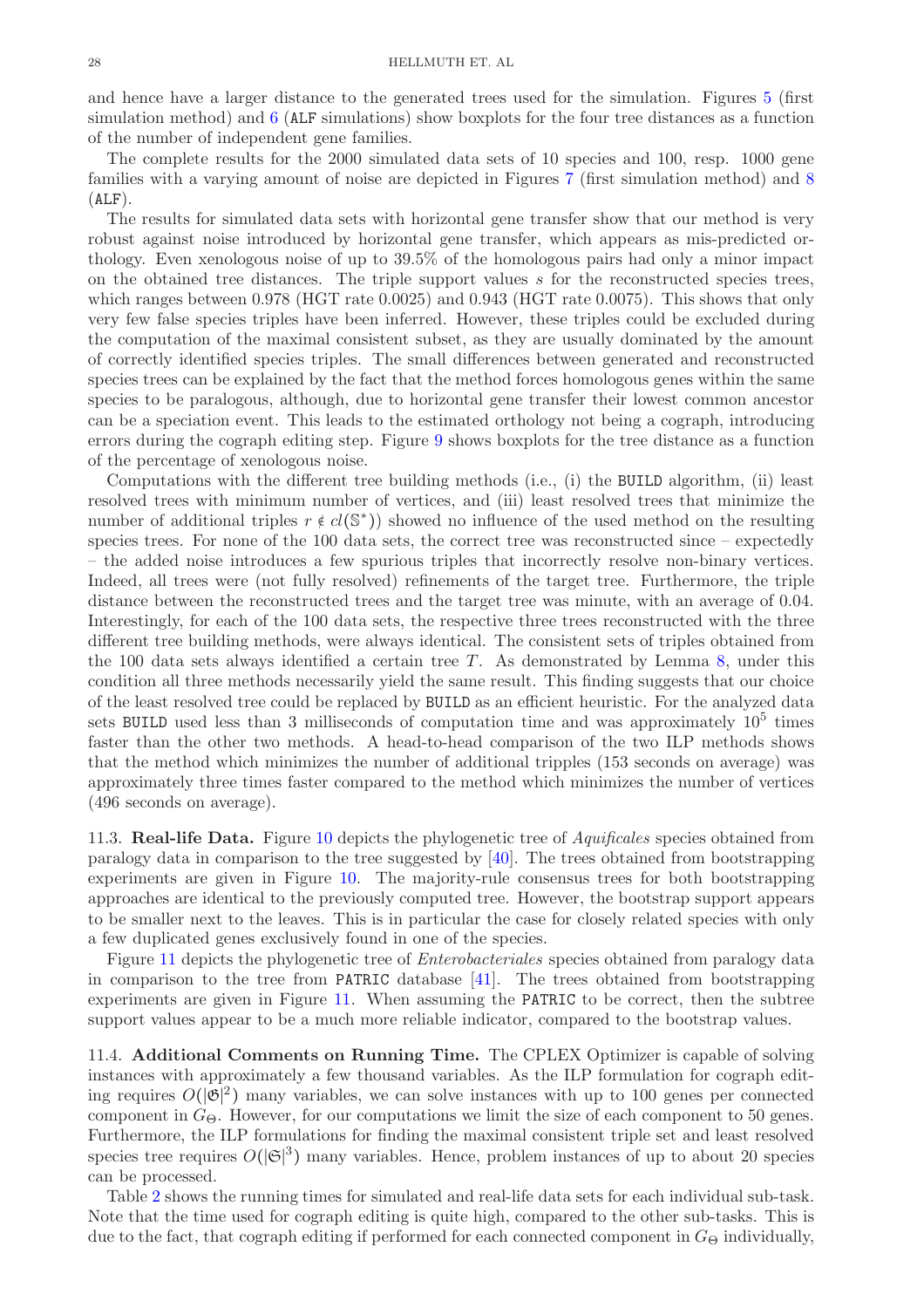and initializing the ILP solver is a relevant factor. In the implementation we first perform a check, if for a given gene family cograph editing has to be performed. Triple extraction is performed with a polynomial time algorithm. Another oddity is the extraordinary short running time for the computation of the maximal consistent subset of species triples in the Enterobacteriales data set. During the bootstrapping experiments for this set much longer times were observed.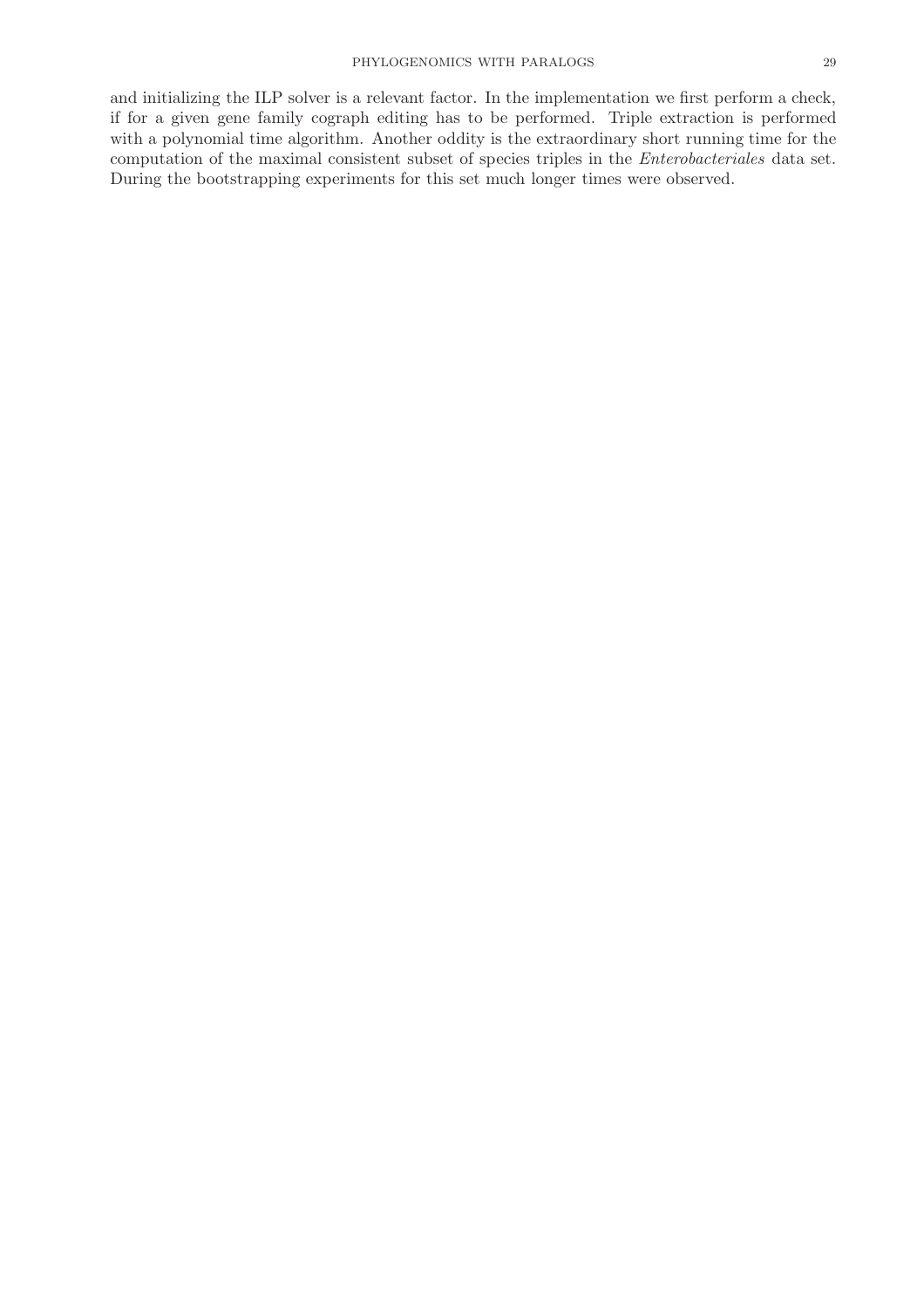

<span id="page-29-1"></span>FIGURE 4. Shown is a gene tree T on  $\mathfrak{G} = \{a, b, c1, c2, d\}$  evolving along species tree S on  $\mathfrak{S} = \{A, B, C, D\}$ . In this scenario false gene triples in G and thus, false species triples in  $\mathbb S$  are introduced, due to the HGT-event  $(\triangle)$  followed by a duplication event (□) and certain losses (x). Here, we obtain that (bc2|a)  $\in \mathbb{G}$  and thus (BC|A)  $\in \mathbb{S}$ , contradicting that  $(AB|C) \in \mathfrak{R}(S)$ .

Table 2. Running time in seconds on 2 Six-Core AMD Opteron™ Processors with 2.6GHz for individual sub-tasks: CE cograph editing, MCS maximal consistent subset of triples, LRT least resolved tree.

<span id="page-29-0"></span>

| Data                     | CE      | MCS. | LRT                                       | Total <sup>1</sup> |
|--------------------------|---------|------|-------------------------------------------|--------------------|
| Simulations <sup>2</sup> | $125^3$ |      | $\langle 1 \rangle$ $\langle 1^4 \rangle$ | 126                |
| A quificales             | 34      |      | $< 1$ $< 1$ $(6)^5$                       | 34                 |
| Enterobacteriales        | 2673    |      | $2^6$ < 1 (1749) <sup>I</sup>             | 2676               |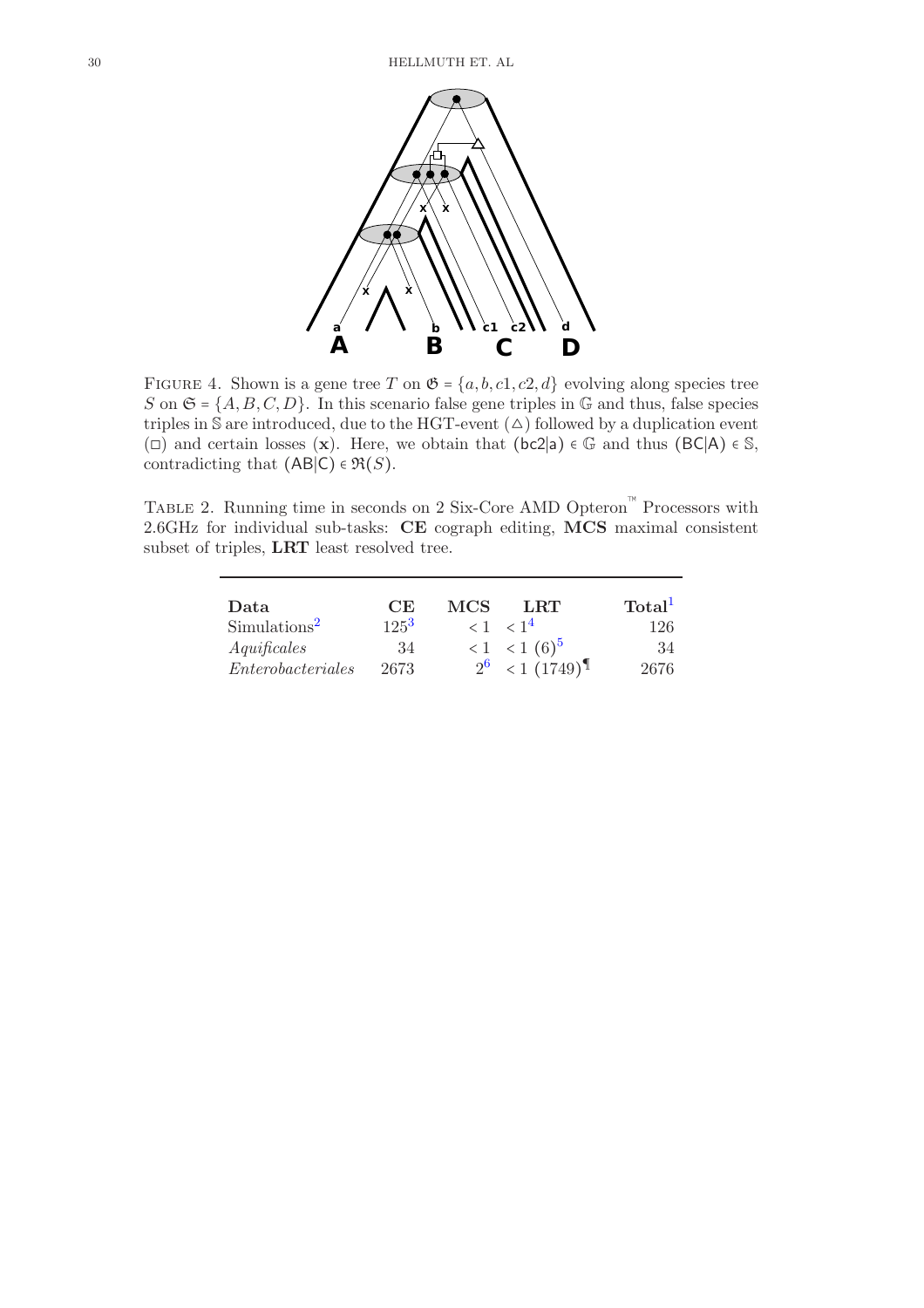

<span id="page-30-0"></span>Figure 5. Matching Cluster (MC), Robinson-Foulds (RC), Nodal Splitted (NS) and Triple metric (TT) tree distances of 100 reconstructed phylogenetic trees with (from left to right) five, ten, and 15 species and 10 to 100 gene families, each. Simulations are generated with first simulation method.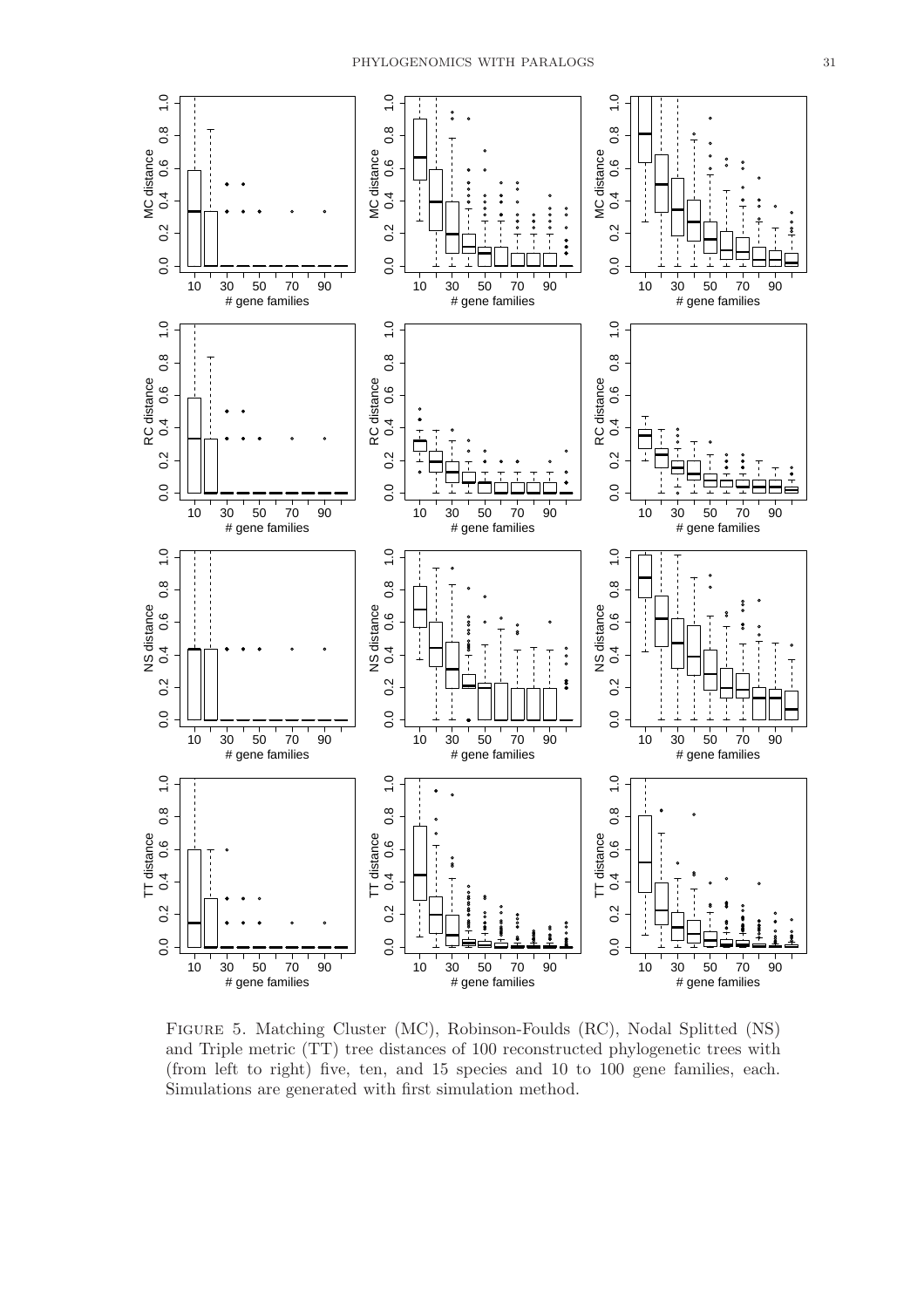

<span id="page-31-0"></span>Figure 6. Matching Cluster (MC), Robinson-Foulds (RC), Nodal Splitted (NS) and Triple metric (TT) tree distances of 100 reconstructed phylogenetic trees with (from left to right) five, ten, 15, and 20 species and 100 to 500 gene families, each. Simulations are generated with ALF.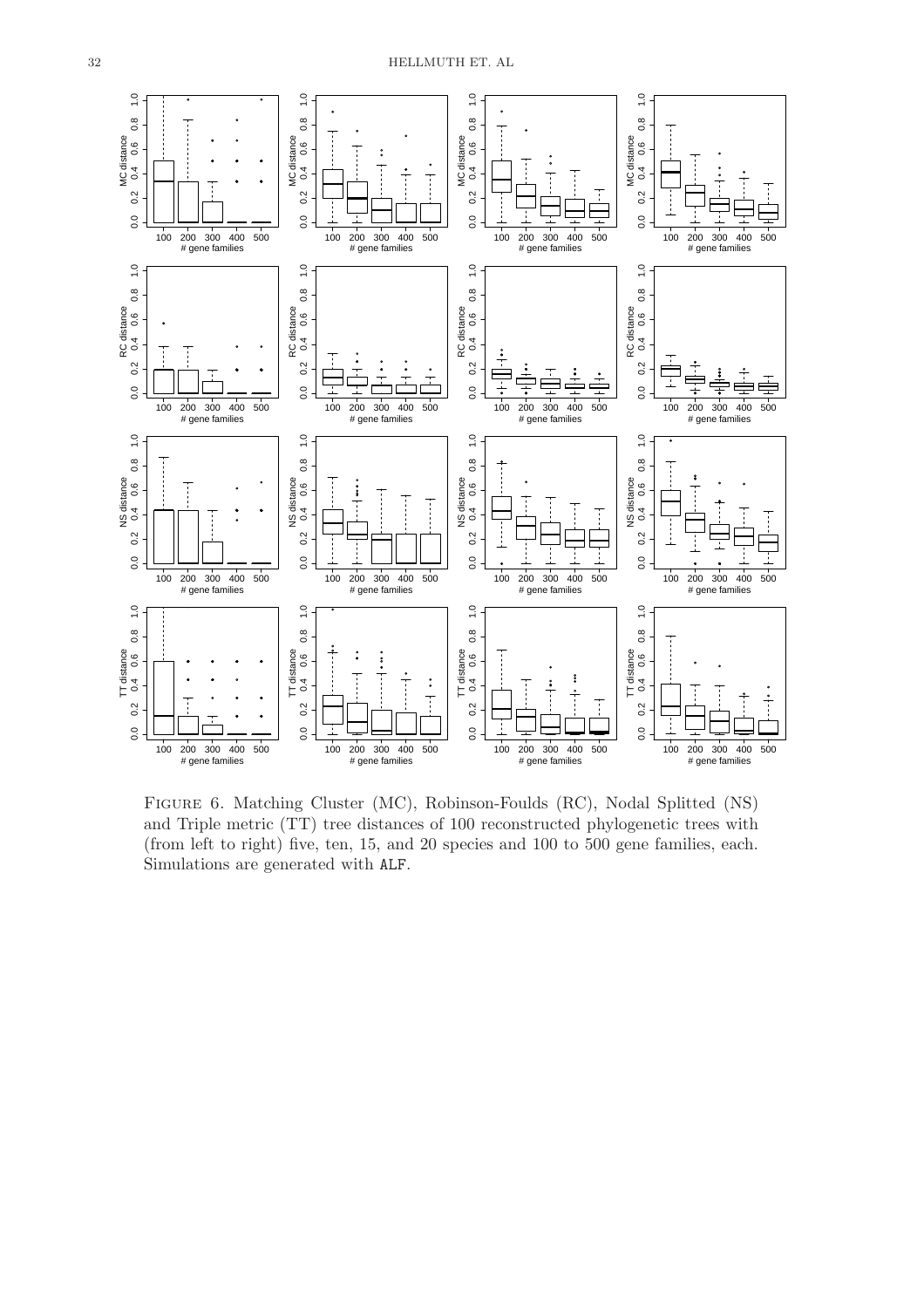

<span id="page-32-0"></span>Figure 7. Matching Cluster (MC), Robinson-Foulds (RC), Nodal Splitted (NS) and Triple metric (TT) tree distances of 100 reconstructed phylogenetic trees with ten species and 100 gene families generated with first simulation method. For each model noise was added with a probability of 0.05 to 0.25.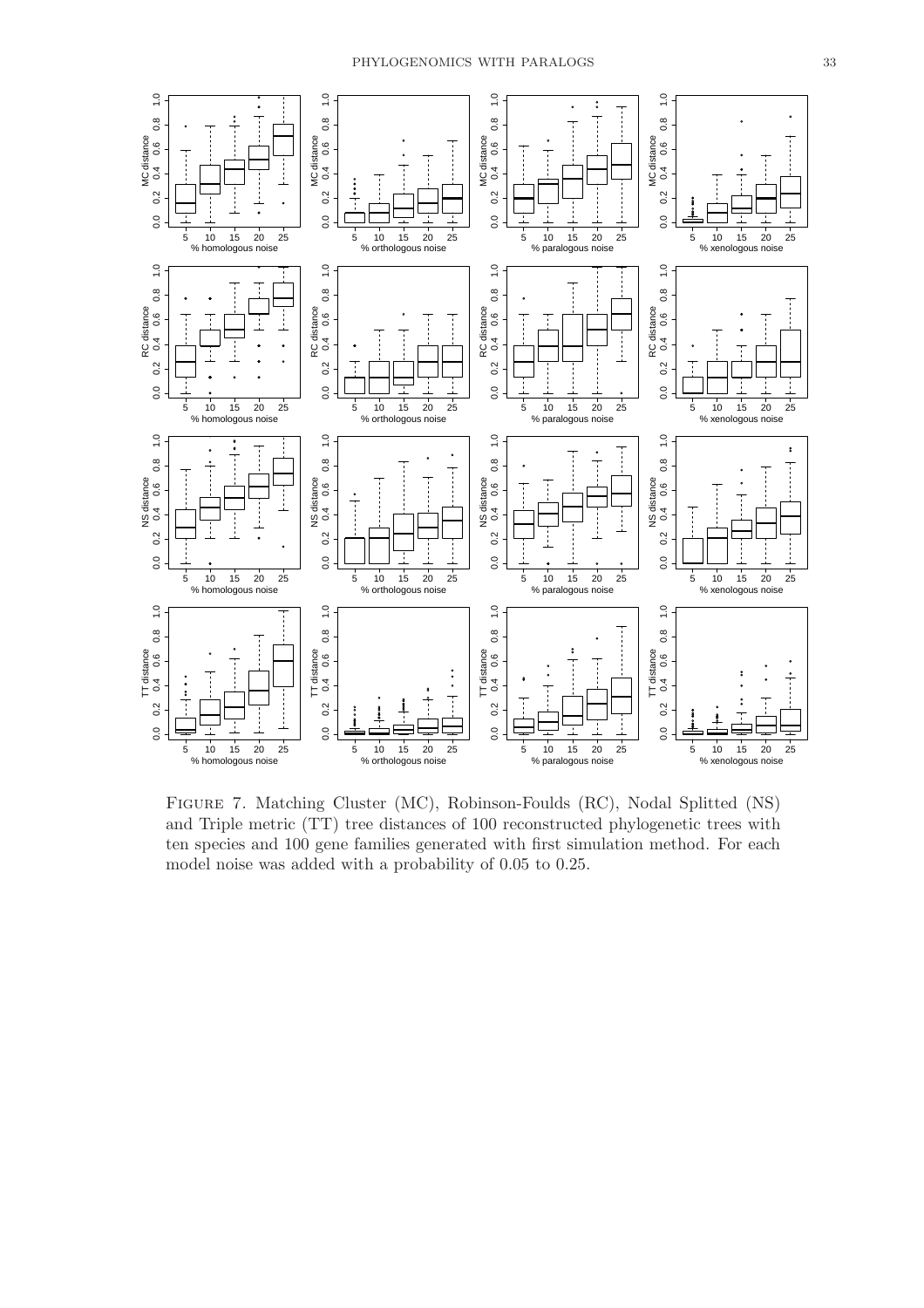

Figure 8. Matching Cluster (MC), Robinson-Foulds (RC), Nodal Splitted (NS) and Triple metric (TT) tree distances of 100 reconstructed phylogenetic trees with ten species and 1000 gene families generated with ALF. For each model noise was added with a probability of 0.05 to 0.25.

% homologous noise

homologous noise

 $\aleph$ 

% orthologous noise

orthologous noise

 $\%$ 

% paralogous noise

paralogous noise

 $\delta$ 

% xenologous noise

<span id="page-33-0"></span>xenologous noise

 $\mathbb{R}^2$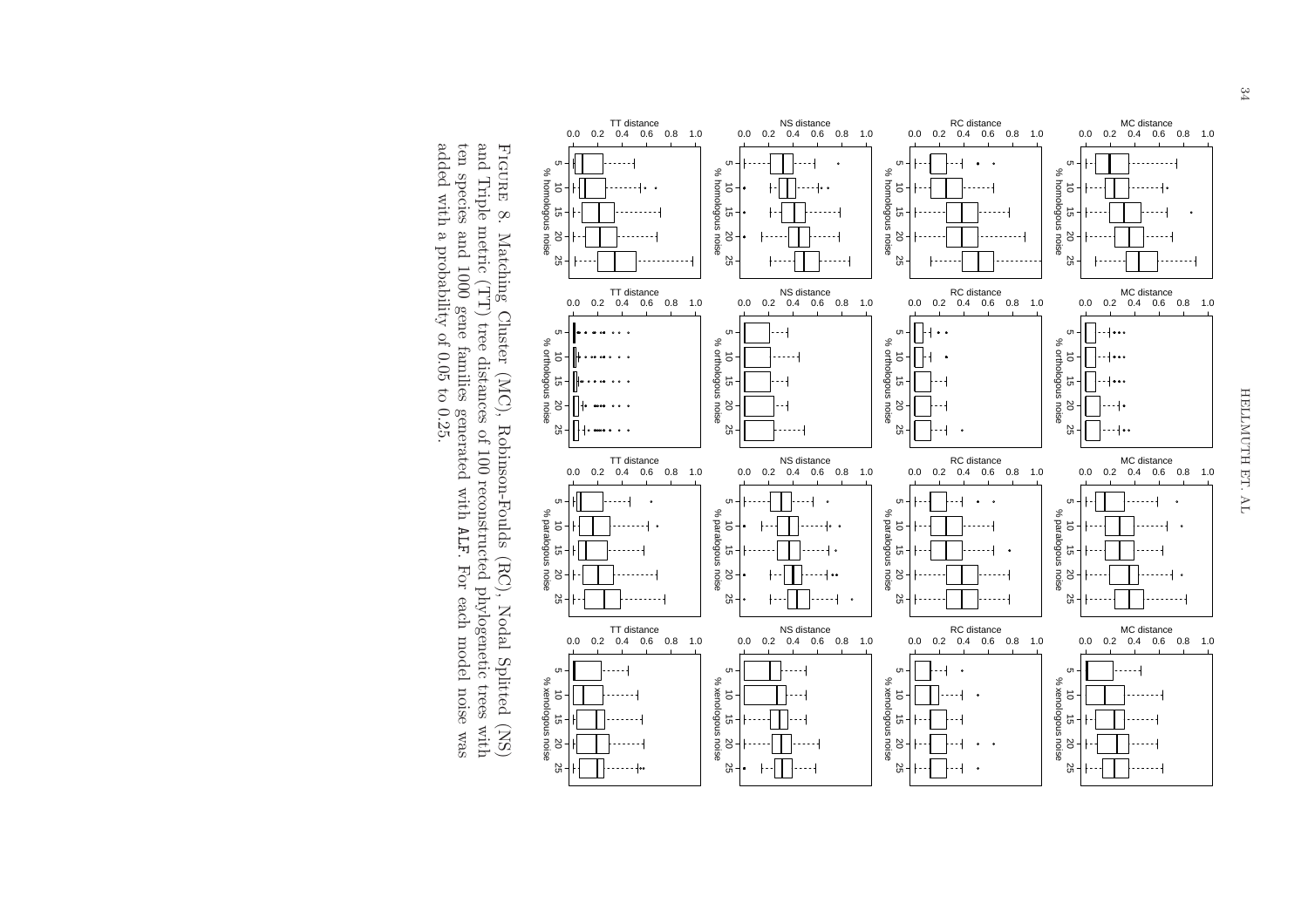

<span id="page-34-0"></span>Figure 9. Matching Cluster (MC), Robinson-Foulds (RC), Nodal Splitted (NS) and Triple metric (TT) tree distances of 100 reconstructed phylogenetic trees with ten species. ALF simulations are performed with duplication/loss rates of  $0.005 \approx$ 6.1% and hgt rates of 0.0025 to 0.0075, resulting in xenologous noise between 0.0% to 39.5%. Reconstructions are based on (A) Proteinortho orthology estimation, (B) perfect paralogy knowledge, and (C) perfect orthology knowledge.



<span id="page-34-1"></span>Figure 10. Phylogenetic tree of eleven Aquificales species. Top, L.h.s.: tree computed from paralogy data. Internal node labels indicate support of subtrees. Top, R.h.s.: reference tree from [\[40\]](#page-37-5). Cograph-based (bottom, l.h.s.) and triple-based (bottom, r.h.s.) bootstrapping trees of the eleven Aquificales species.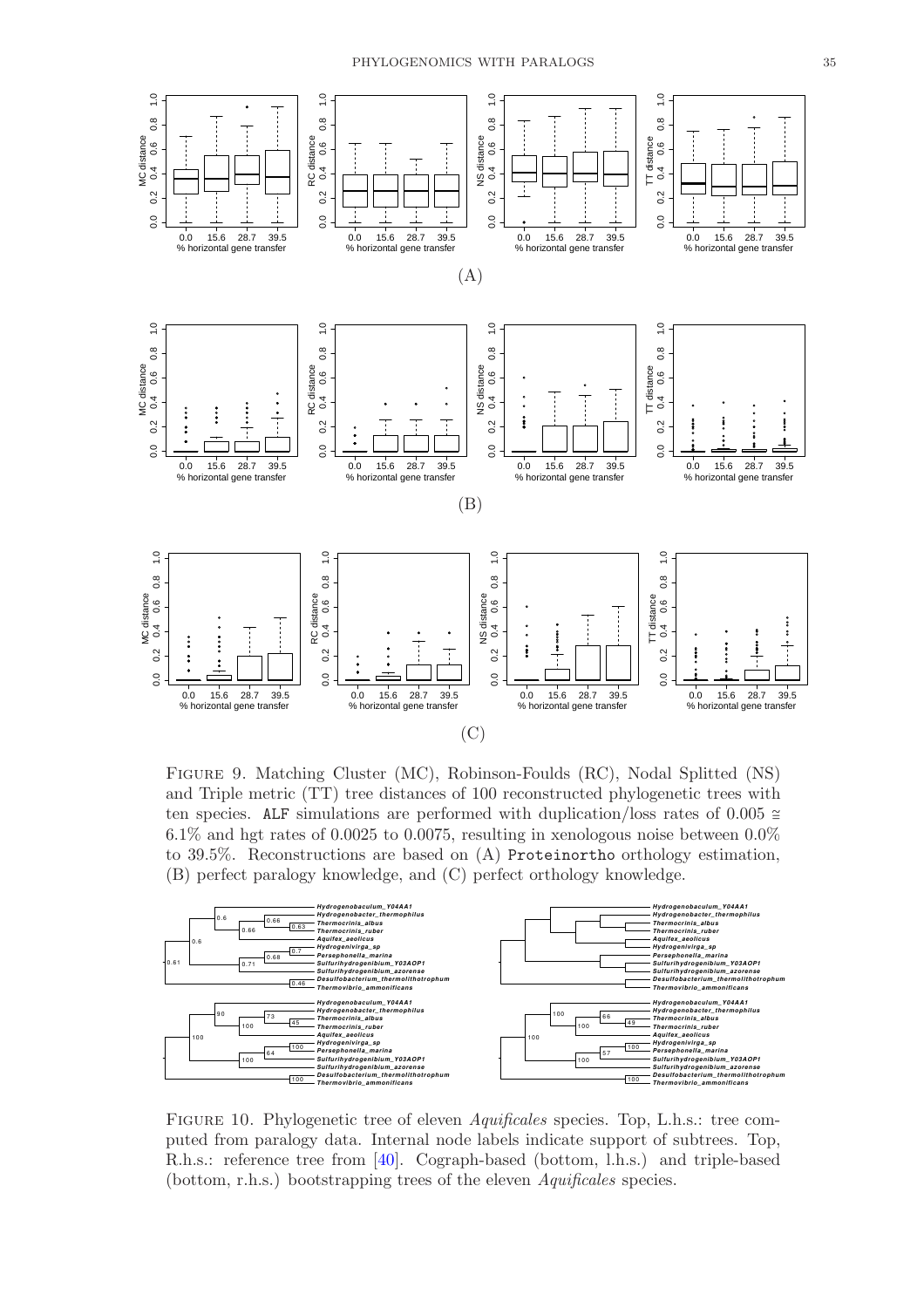

<span id="page-35-0"></span>Figure 11. Phylogenetic trees of 19 Enterobacteriales species. Top, L.h.s.: tree computed from paralogy data. Internal node labels indicate support of subtrees. Top, R.h.s.: reference tree from PATRIC database, projected to the 19 considered species. Salmonella typhimurium is missing in PATRIC tree. Cograph-based (bottom, l.h.s.) and triple-based (bottom, r.h.s.) bootstrapping trees of the 19 Enterobacteriales species.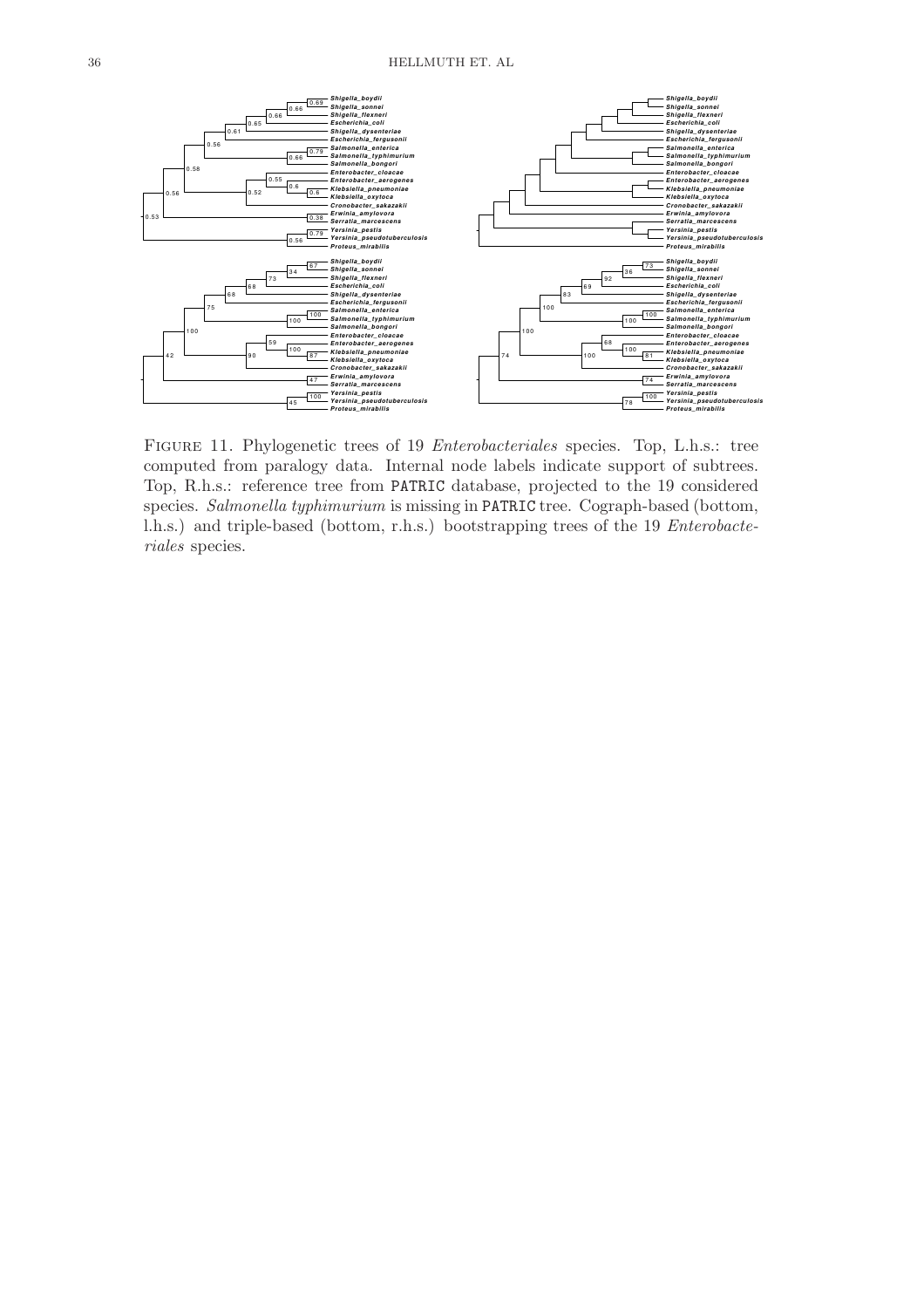### PHYLOGENOMICS WITH PARALOGS 37

### **REFERENCES**

- <span id="page-36-1"></span><span id="page-36-0"></span>[1] I. Ebersberger, S. Strauss, and A. von Haeseler. HaMStR: Profile hidden markov model based search for orthologs in ESTs. *BMC Evol. Biol.*, 9:157, 2009.
- <span id="page-36-2"></span>[2] W.M. Fitch. Homology: a personal view on some of the problems. *Trends Genet.*, 16:227–231, 2000.
- [3] T. Gabaldón and EV. Koonin. Functional and evolutionary implications of gene orthology. Nat. Rev. Genet., 14(5):360–366, 2013.
- <span id="page-36-4"></span><span id="page-36-3"></span>[4] A. M. Altenhoff and C. Dessimoz. Phylogenetic and functional assessment of orthologs inference projects and methods. *PLoS Comput Biol.*, 5:e1000262, 2009.
- [5] D.M. Kristensen, Y.I. Wolf, A.R. Mushegian, and E.V. Koonin. Computational methods for gene orthology inference. *Briefings in Bioinformatics*, 12(5):379–391, 2011.
- <span id="page-36-5"></span>[6] D. A. Dalquen, A.M. Altenhoff, G.H. Gonnet, and C. Dessimoz. The impact of gene duplication, insertion, deletion, lateral gene transfer and sequencing error on orthology inference: A simulation study. *PLoS ONE*, 8(2):e56925, 02 2013.
- <span id="page-36-7"></span><span id="page-36-6"></span>[7] S. Böcker and A.W.M. Dress. Recovering symbolically dated, rooted trees from symbolic ultrametrics. Adv. *Math.*, 138:105–125, 1998.
- [8] M. Hellmuth, M. Hernandez-Rosales, K.T. Huber, V. Moulton, P.F. Stadler, and N. Wieseke. Orthology relations, symbolic ultrametrics, and cographs. *Journal of Mathematical Biology*, 66(1-2):399–420, 2013.
- <span id="page-36-8"></span>[9] D. G. Corneil, H. Lerchs, and L. Steward Burlingham. Complement reducible graphs. *Discr. Appl. Math.*, 3:163– 174, 1981.
- <span id="page-36-9"></span>[10] Y. Liu, J. Wang, J. Guo, and J. Chen. Cograph editing: Complexity and parametrized algorithms. In B. Fu and D. Z. Du, editors, *COCOON 2011*, volume 6842 of *Lect. Notes Comp. Sci.*, pages 110–121, Berlin, Heidelberg, 2011. Springer-Verlag.
- <span id="page-36-10"></span>[11] Y. Liu, J. Wang, J. Guo, and J. Chen. Complexity and parameterized algorithms for cograph editing. *Theoretical Computer Science*, 461(0):45 – 54, 2012.
- <span id="page-36-11"></span>[12] M. Hernandez-Rosales, M. Hellmuth, N. Wieseke, K.T. Huber, V. Moulton, and P.F. Stadler. From event-labeled gene trees to species trees. *BMC Bioinformatics*, 13(Suppl 19):S6, 2012.
- <span id="page-36-12"></span>[13] J Jansson, J. H.-K. Ng, K. Sadakane, and W.-K. Sung. Rooted maximum agreement supertrees. *Algorithmica*, 43:293–307, 2005.
- <span id="page-36-13"></span>[14] S. Guillemot and M. Mnich. Kernel and fast algorithm for dense triplet inconsistency. *Theoretical Computer Science*, 494(0):134 – 143, 2013. Theory and Applications of Models of Computation (TAMC 2010).
- <span id="page-36-15"></span><span id="page-36-14"></span>[15] C Semple. Reconstructing minimal rooted trees. *Discr. Appl. Math.*, 127:489–503, 2003.
- [16] J. Jansson, R.S. Lemence, and A. Lingas. The complexity of inferring a minimally resolved phylogenetic supertree. *SIAM J. Comput.*, 41:272–291, 2012.
- <span id="page-36-16"></span>[17] D. Bryant. *Building trees, hunting for trees, and comparing trees: theory and methods in phylogenetic analysis.* PhD thesis, University of Canterbury, 1997.
- <span id="page-36-18"></span><span id="page-36-17"></span>[18] B.Y. Wu. Constructing the maximum consensus tree from rooted triples. *J. Comb. Optimization*, 8:29–39, 2004.
- <span id="page-36-19"></span>[19] J. Jansson. On the complexity of inferring rooted evolutionary trees. *Electronic Notes Discr. Math.*, 7:50–53, 2001.
- [20] A.W.M. Dress, K.T. Huber, J. Koolen, V. Moulton, and A. Spillner. *Basic phylogenetic combinatorics*. Cambridge University Press, 2012.
- <span id="page-36-20"></span>[21] C. Semple and M. Steel. *Phylogenetics*, volume 24 of *Oxford Lecture Series in Mathematics and its Applications*. Oxford University Press, Oxford, UK, 2003.
- <span id="page-36-22"></span><span id="page-36-21"></span>[22] O.R.P Bininda-Emonds. *Phylogenetic Supertrees*. Kluwer Academic Press, Dordrecht, The Netherlands, 2004.
- [23] A. V. Aho, Y. Sagiv, T. G. Szymanski, and J. D. Ullman. Inferring a tree from lowest common ancestors with an application to the optimization of relational expressions. *SIAM J. Comput.*, 10:405–421, 1981.
- <span id="page-36-23"></span>[24] J. Byrka, P. Gawrychowski, K. T. Huber, and S. Kelk. Worst-case optimal approximation algorithms for maximizing triplet consistency within phylogenetic networks. *J. Discr. Alg.*, 8:65–75, 2010.
- <span id="page-36-24"></span>[25] L. van Iersel, S. Kelk, and M. Mnich. Uniqueness, intractability and exact algorithms: reflections on level-k phylogenetic networks. *J. Bioinf. Comp. Biol.*, 7:597–623, 2009.
- <span id="page-36-25"></span>[26] J. Byrka, S. Guillemot, and J. Jansson. New results on optimizing rooted triplets consistency. *Discr. Appl. Math.*, 158:1136–1147, 2010.
- <span id="page-36-27"></span><span id="page-36-26"></span>[27] D. Bryant and M. Steel. Extension operations on sets of leaf-labelled trees. *Adv. Appl. Math.*, 16(4):425–453, 1995.
- [28] S. Grünewald, M. Steel, and M.S. Swenson. Closure operations in phylogenetics. *Mathematical Biosciences*,  $208(2):521 - 537, 2007.$
- <span id="page-36-28"></span>[29] K.T. Huber, V. Moulton, C. Semple, and M. Steel. Recovering a phylogenetic tree using pairwise closure operations. *Applied mathematics letters*, 18(3):361–366, 2005.
- <span id="page-36-29"></span>[30] S. Böcker, D. Bryant, A.W.M. Dress, and M.A. Steel. Algorithmic aspects of tree amalgamation. *Journal of Algorithms*, 37(2):522 – 537, 2000.
- <span id="page-36-30"></span>[31] M. C. H. Dekker. Reconstruction methods for derivation trees. Master's thesis, Vrije Universiteit, Amsterdam, Netherlands, 1986.
- <span id="page-36-31"></span>[32] A. Brandstädt, V.B. Le, and J.P. Spinrad. *Graph Classes: A Survey*. SIAM Monographs on Discrete Mathematics and Applications. Soc. Ind. Appl. Math., Philadephia, 1999.
- <span id="page-36-32"></span>[33] D. G. Corneil, Y. Perl, and L. K. Stewart. A linear recognition algorithm for cographs. *SIAM J. Computing*, 14:926–934, 1985.
- <span id="page-36-33"></span>[34] M. Habib and C. Paul. A simple linear time algorithm for cograph recognition. *Discrete Applied Mathematics*, 145(2):183–197, 2005.